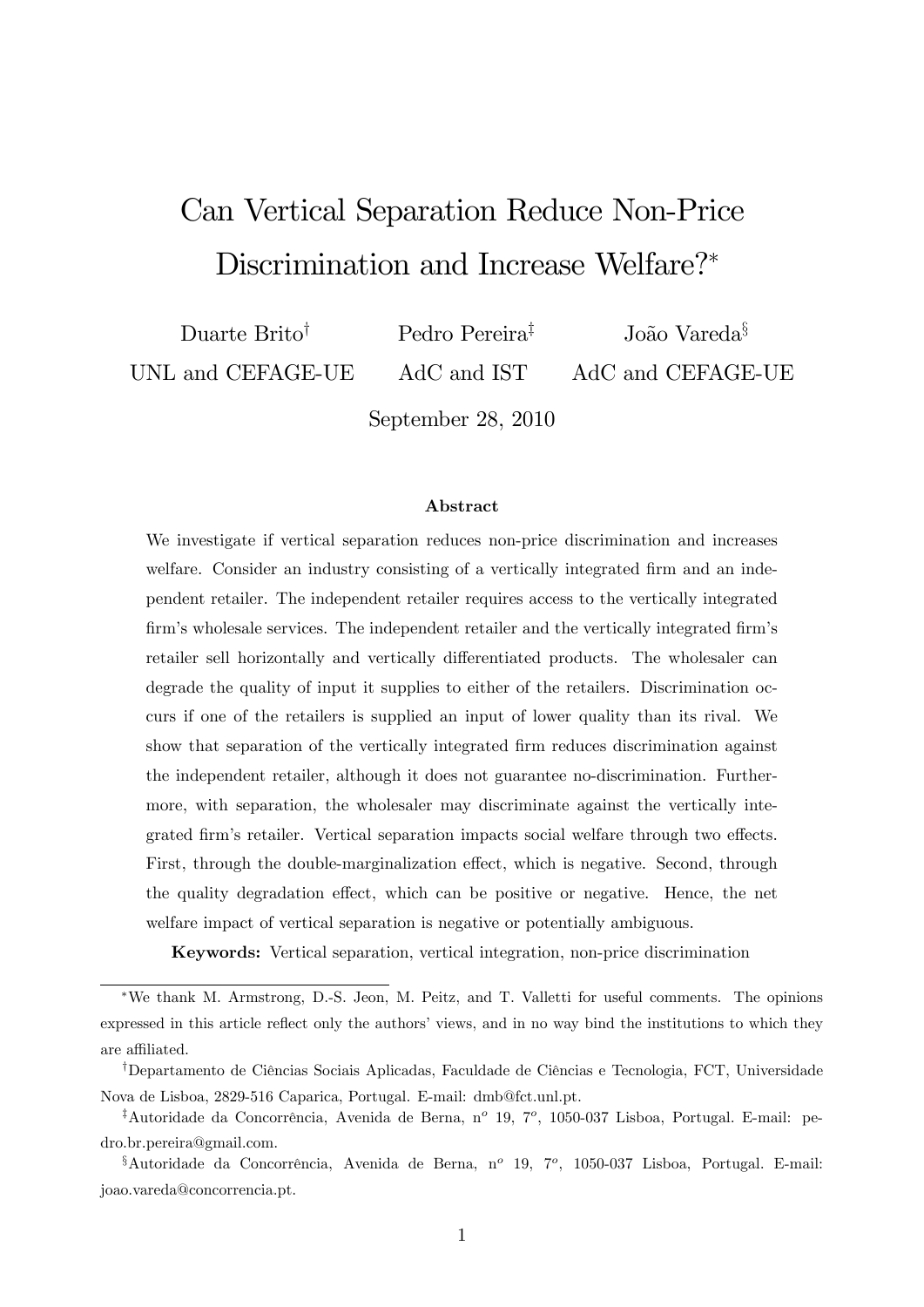# 1 Introduction

The monopolist owner of a bottleneck input, which is also present in the retail market, may have the incentive and the ability to discriminate against retail entrants, to limit competition in the retail market. Regulators have resorted to various measures to prevent discrimination. Seemingly, those measures are relatively successful in preventing pricediscrimination, but less so in preventing non-price-discrimination. Non-price-discrimination is hard to detect. In addition, even when abuses are detected, it takes time for regulators to solve the problem.

Many cases of non-price discrimination were brought before the European Commission and the national courts in Europe. For example, telecommunications incumbents were accused of: unjustifiable delays in processing entrants' orders, failure to provide information necessary to ensure that the entrants' services had the required quality, or providing poor quality or even non-functioning unbundled lines.<sup>1</sup>

Several forms of separation between the wholesale and retail units of telecommunications, energy, or railroad incumbents, ranging from accounting separation to structural separation, were proposed to prevent non-price-discrimination. Recently in the EU, functional separation has been at the center of several policy discussions regarding, e.g., the regulation of next generation networks.<sup>2</sup>

We investigate if vertical separation can: (i) reduce non-price-discrimination, and (ii) increase welfare. More specifically, we compare the incentives of a monopolist wholesaler to discriminate against retailers under vertical integration with one of the retailers and under vertical separation. In addition, we compare the welfare level under the two scenarios. Although we focus on non-price discrimination, most of what we say applies both to price and non-price discrimination.

We model the industry as consisting of a vertically integrated firm, the incumbent, i.e., a Örm that includes a wholesaler and a retailer, and an independent retailer, the entrant. The entrant requires access to the incumbent's wholesale services. The entrant and the

<sup>&</sup>lt;sup>1</sup>For a thorough list of complains see the annexes of Squire  $(2002)$ .

<sup>2</sup>European Commission (2007) states that: the "purpose of functional separation, whereby the vertically integrated operator is required to establish operationally separate business entities, is to ensure the provision of fully equivalent access products to all downstream operators, including the vertically integrated operatorís own downstream divisions". The ERG (2007) adds: "By creating a separate business unit with business incentives based on the performance of that unit (rather than the performance of the vertically integrated company as a whole), it is expected to be more likely that the business unit will deliver the services that its customers want".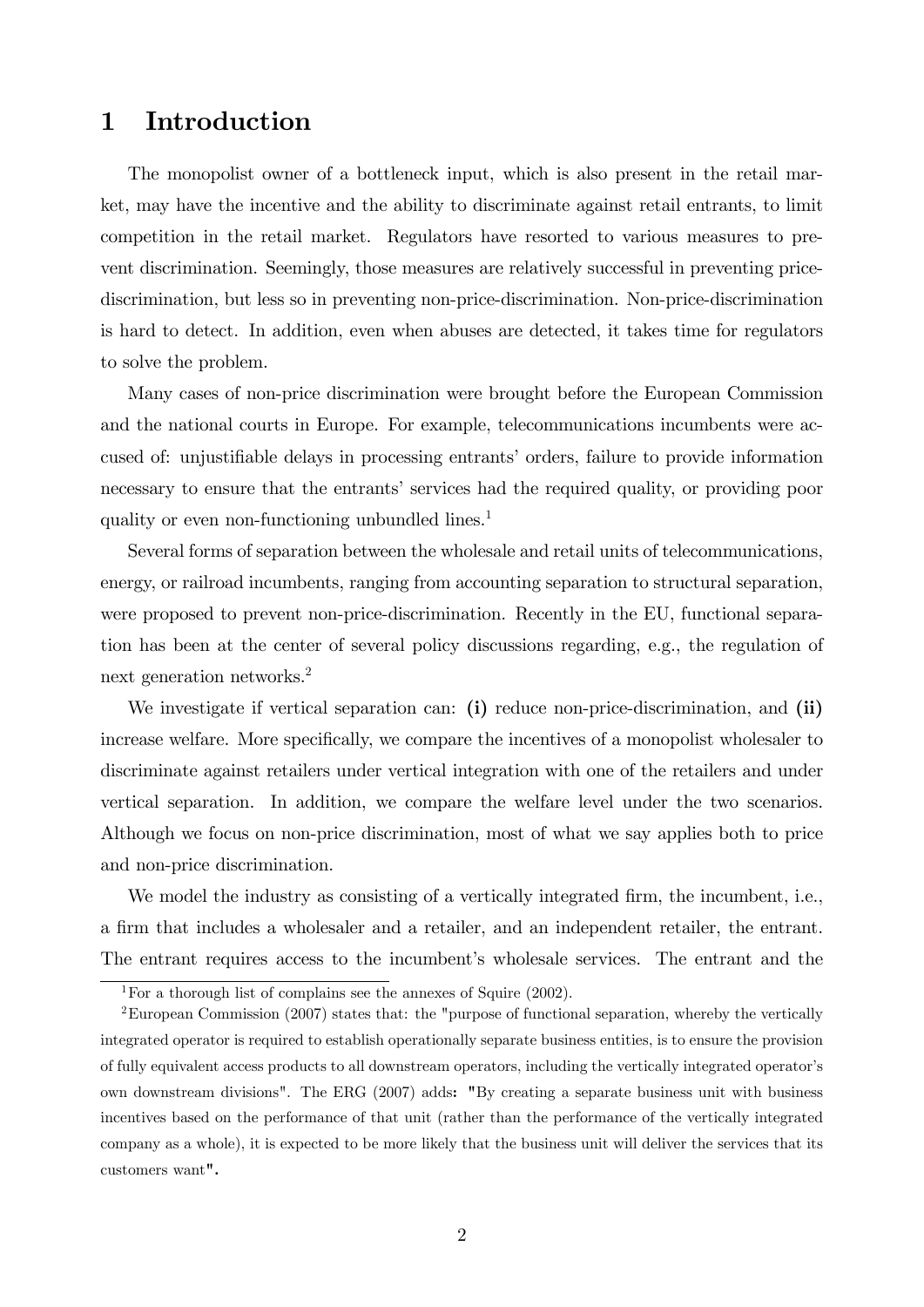incumbent's retailer sell horizontally and vertically differentiated products. At a cost, the incumbent's wholesaler can degrade the quality of the input it supplies to either of the retailers. Hence, the incumbent's wholesaler can discriminate against either of the retailers, by degrading the quality of the input it supplies to one of the retailers more than the quality of the input it supplies to the other retailer. The sectoral regulator sets the access price to the wholesaler's services. In order to bias the results in favor of vertical separation, we assume that there are no vertical integration economies, i.e., production costs are the same under vertical integration and vertical separation. The incumbent's wholesaler and retailer maximize their profits jointly, under vertical integration, and maximize their profits separately, under vertical separation.

Under vertical integration, if the access price is low, or, if the access price takes intermediate values and the quality of the services of the entrant relative to those of the incumbent's retailer is low, the wholesaler discriminates against the entrant. Otherwise, the wholesaler does not discriminate against either of the retailers. Under vertical separation, if the access price and the relative quality of the entrant are both low, the wholesaler discriminates against the entrant. If the relative quality of the entrant is high and the access price is low, the wholesaler discriminates against the incumbent's retailer. Otherwise, the wholesaler does not discriminate against either of the retailers. To sum up, while vertical separation can mitigate the problem of discrimination against the entrant, it does not guarantee nodiscrimination. Furthermore, under vertical separation, the wholesaler may discriminate against the incumbent's retailer, when, under vertical integration, it did not discriminate against any of the retailers.

Vertical separation impacts social welfare through two effects. First, through the doublemarginalization effect, which is negative. Second, through the quality degradation effect, which can be positive or negative. The latter effect is negative, if, after separation, socially undesirable degradation increases, or, if socially desirable degradation decreases. If the degradation effect is negative, the net impact on welfare of vertical separation is negative. Otherwise, the net impact on welfare of vertical separation is potentially ambiguous.

What makes our results remarkable is that they were obtained without assuming coordination or vertical integration economies, with which it would have been trivial to obtain statements about the ambiguity of the impact of vertical separation on welfare. Our results suggest that vertical separation should be used with extreme care, because not only it might not eliminate discrimination, but it might also generate discrimination when it did not exist under vertical integration. Furthermore, the impact of vertical separation on social welfare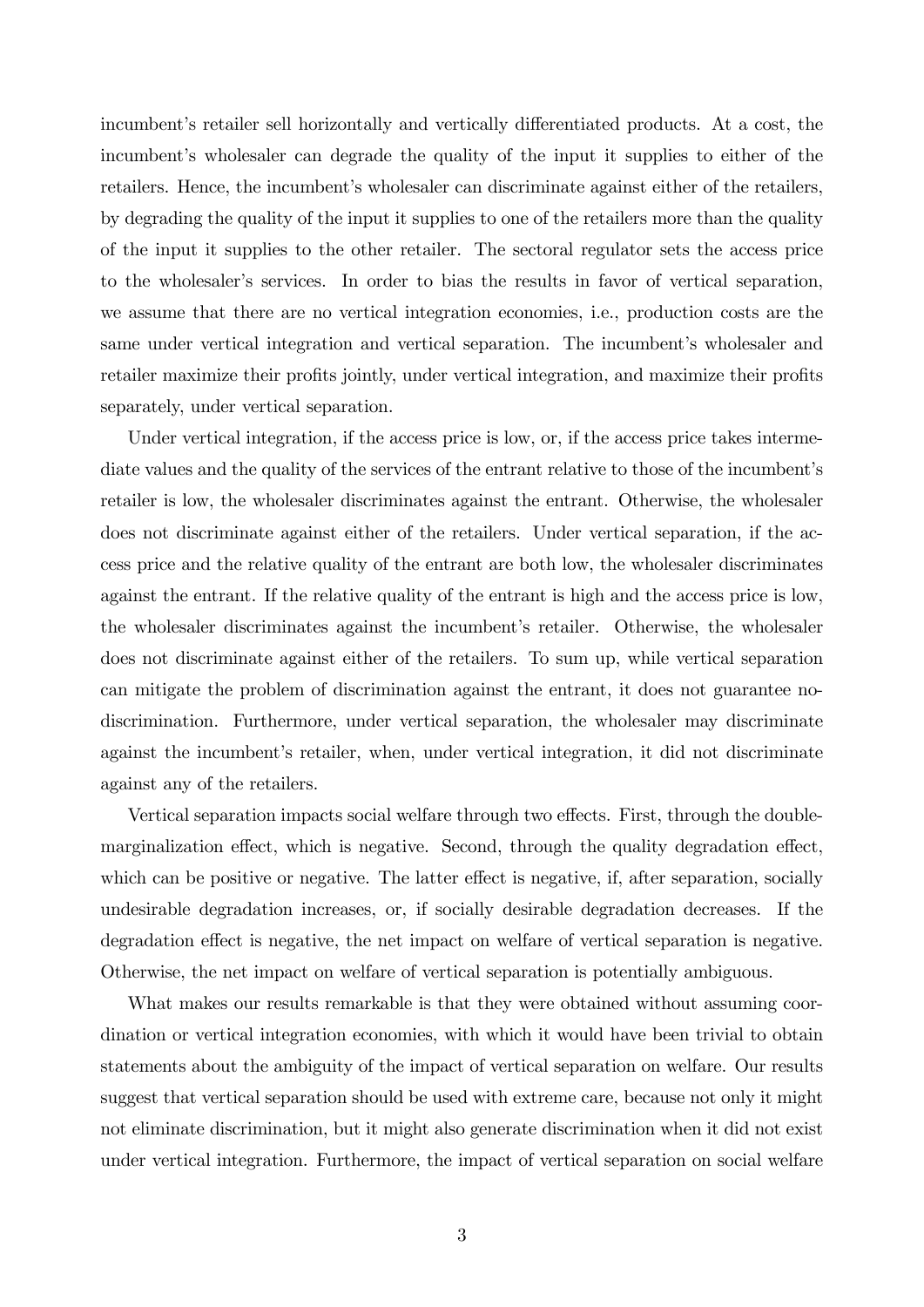is, at best, potentially ambiguous.

The remainder of the article is organized as follows. Section 2 inserts our article in the literature. Section 3 presents the model. Section 4 characterizes the game's equilibrium. Section 5 presents a policy discussion and concludes. All proofs are in the Appendix.

# 2 Literature Review

Our research relates to two literature branches: (i) non-price discrimination, and (ii) vertical separation.<sup>3</sup>

The extensive literature on non-price discrimination analyzes the conditions under which a vertically integrated firm, which is a monopolist in the wholesale market, has incentives to discriminate against independent retailers. With the exception of Mandy and Sappington (2001) and Reitzes and Woroch (2007), this literature focuses on cost-increasing discrimination, instead of demand-reducing discrimination. However, the examples of non-price discrimination of section 1 that motivate our analysis, and that, e.g., functional separation proposes to solve, are about demand-reducing discrimination. Economides (1998), Mandy (2000), and Weisman and Kang (2001) consider the case where retailers compete in quantities. These articles show that an independent retailer will not be discriminated against, only if it is substantially more efficient than the integrated firm's retailer. Weisman (1995), Beard et al. (2001), and Kondaurova and Weisman (2003) consider the case where retailers compete in prices. These articles show that the incentive to discriminate by the vertically integrated Örm is higher, the larger the cross-price elasticities of demand are. Mandy and Sappington (2001) examines the incentives for both cost-increasing discrimination and demand-reducing discrimination. It finds that cost-increasing sabotage is, typically, profitable both when firms compete in prices and when firms compete in quantities. In contrast, demand-reducing sabotage is often profitable when firms compete in quantities, but unproÖtable when Örms compete in prices. Bustos and Galetovic (2009) concludes that when cost-increasing discrimination is possible, a monopolist wholesaler prefers to vertically integrate even in the presence of vertical diseconomies. Sand (2004) shows that the incentives for non-price discrimination are lower, the higher the access price is. Hence, the socially optimal access price under non-price discrimination is higher than without non-price discrimination. Reitzes and Woroch (2007) examines the application of parity rules, and concludes that with

<sup>&</sup>lt;sup>3</sup>There is a literature branch that analyses the impact of vertical integration on product variety. E.g., Kuhn and Vives (1999) shows that vertical integration increases total output and decreases variety as well as price, which implies that when variety is socially excessive, vertical integration increases welfare.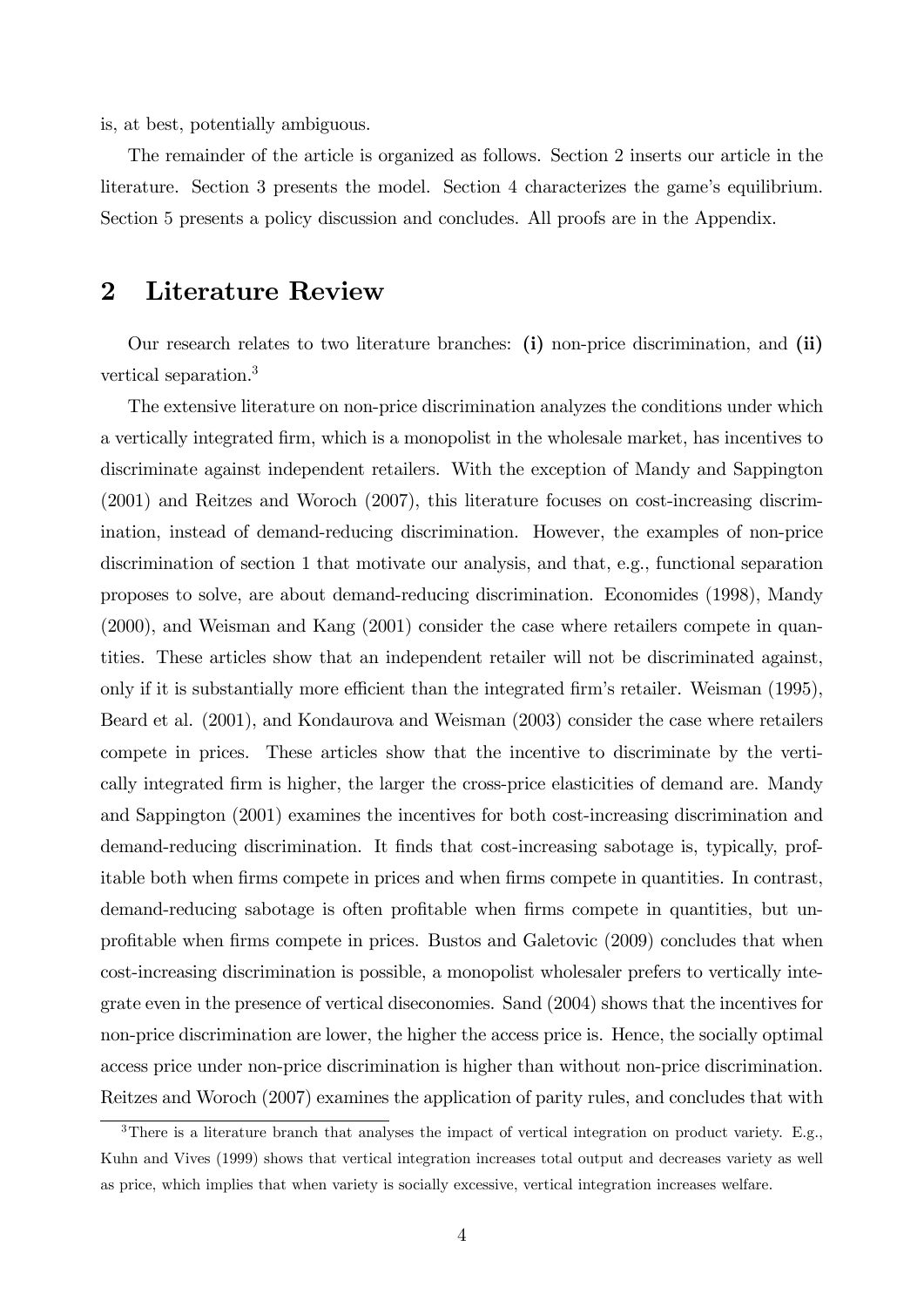cost-based pricing parity, the wholesale monopolist has incentives to inefficiently downgrade the quality of its retail rivalís services, and to excessively upgrade the quality of its retail affiliate services.

Regarding the second literature strand, De Bijl (2005) presents a framework to assess whether vertical separation is socially desirable. It argues that although vertical separation has the potential benefit of eliminating the vertically integrated firm's incentives to discriminate against its retail market rivals, it also has costs. Some of these costs are those of its implementation, the potential loss of synergies and economies of scope, and a possible decrease in investment incentives for both the vertically integrated firm and its competitors. Hence, separation should be applied as a remedy only when there is a persistent bottleneck, and no alternative regulatory regime is effective, and subject to a cost-benefit analysis. Chen and Sappington (2008) shows that, in general, vertical integration increases incentives for cost innovation, if retailers compete on quantities, but can reduce incentives for cost innovation, if retailers compete in prices. Buehler et al. (2004) compares the incentives of an incumbent to invest under vertical separation and integration. It concludes that, typically, investment is higher under vertical integration. Chikhladze and Mandy (2009) is the paper closest to ours. They consider the case where there is a monopolist wholesaler and two retailers. One of the retailers may be affiliated with the wholesaler. The retailers are horizontally differentiated, face linear demand functions, and charge linear retail tariffs. The wholesaler may engage in cost-increasing discrimination against the non-affiliated retailer. The wholesaler maximizes its profits, whereas its affiliated retailer maximizes a linear combination of its profit and the wholesaler's profit. The article characterizes the socially optimal access price and level of vertical integration, and identifies a trade-off between them. Our article differs from this second article because we consider: (i) a Hotelling model, (ii) two-part retail tariffs,  $(iii)$  demand-reducing sabotage,  $(iv)$  that both retailers may be discriminated against, and  $(v)$  that under vertical integration both the wholesaler and the incumbent's retailer maximize joint profits.

# 3 The Model

# 3.1 Environment

Consider an industry that consists of two overlapping markets: the wholesale market and the retail market. The wholesale market produces an input indispensable to supply services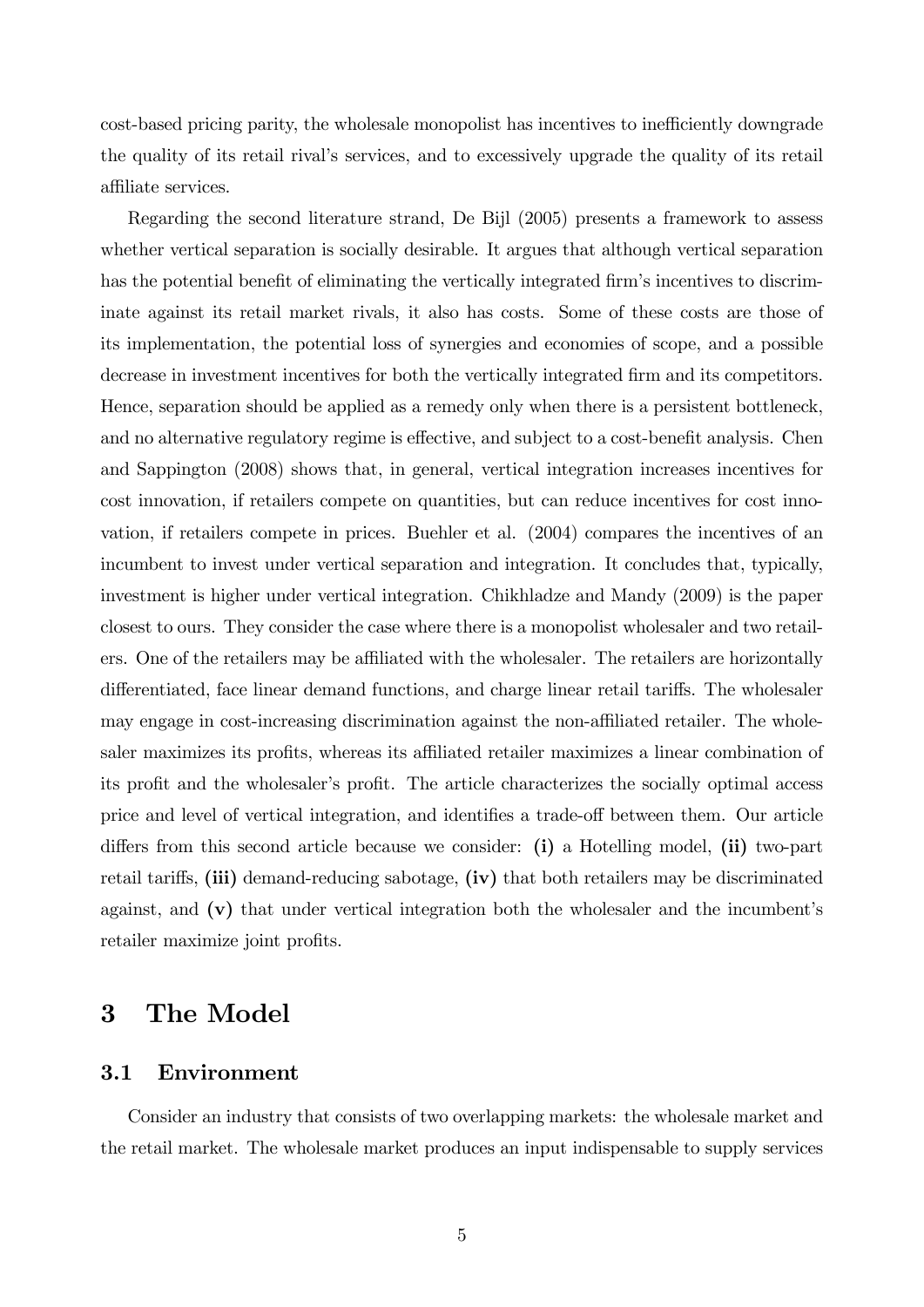in the retail market.<sup>4</sup> We refer to the price of the wholesale market as the *access price*. In the wholesale market there is a monopolist firm, the *wholesaler*, denoted by w. In the retail market there are two firms: the *incumbent's retailer*, denoted by  $r$ , and the *entrant*, denoted by  $e$ . The incumbent's retailer and the entrant sell horizontally and vertically differentiated products.

Initially, the wholesaler and the incumbent's retailer are vertically integrated. However, they may become vertically separated. We refer to the integrated entity as the incumbent, denoted by v. We index firms with subscript  $j = w, r, e, v$ . A sectoral regulator oversees the industry.

## 3.2 Sectoral Regulator

The regulator decides if the incumbent remains vertically integrated, or is separated into the wholesaler and the incumbent's retailer. In addition, the regulator also sets the unit access price, denoted by  $\alpha$  on  $[0, z)$ , where z is a demand parameter that will be introduced later. To isolate the effect of vertical separation, we assume that the access price is the same under vertical integration and separation.

## 3.3 Consumers

There is a large number of consumers, formally a continuum, whose measure we normalize to 1. Consumers are uniformly distributed along a Hotelling line segment of length 1 (Hotelling, 1929), facing transportation costs tx to travel distance x, with t on  $[z^2/6, +\infty)$ . Similarly to Biglaiser and DeGraba (2001), we assume that each consumer selects only one firm and has a demand function for retail services given by  $y_j(p_j; \Delta_j, \theta_j) = (z - p_j) \Delta_j (1 - \theta_j)$ , where: (i)  $y_j$  on  $(0, z\Delta_j)$  is the number of units of retail services purchased from firm  $j = r, e^{5}$  (ii) z is a parameter on  $(0, +\infty)$ , (iii)  $p_j$  on  $[0, z)$  is the per unit price of retail services of firm j, (iv)  $\Delta_j$  is the *relative quality* parameter that takes value 1 for products sold by the incumbent and takes value  $\Delta$  on  $(0, \overline{\Delta}(\alpha))$ , with  $\overline{\Delta}(\alpha) := \frac{6t}{z^2 - \alpha^2}$ , for products sold by the entrant, and (v)  $\theta_j$  on [0, 1] is the *quality degradation* level. The relative quality parameter measures the quality of services of the entrant with respect to the retail services of the incumbent's retailer.<sup>6</sup> The lower limit on t and the upper limit on  $\Delta$  ensure that, in

 ${}^{4}$ In the case of telecommunications, energy and railroads, retailers need access to the wholesaler's network. <sup>5</sup>In telecommunications, units of retail services could be, e.g., minutes of communication or megabits. In

energy, they could be megawatts/hour.

 $6$ The services supplied by the entrant are of higher quality than those supplied by the incumbent' retailer, if  $\Delta > 1$ , or of lower quality, if  $\Delta < 1$ .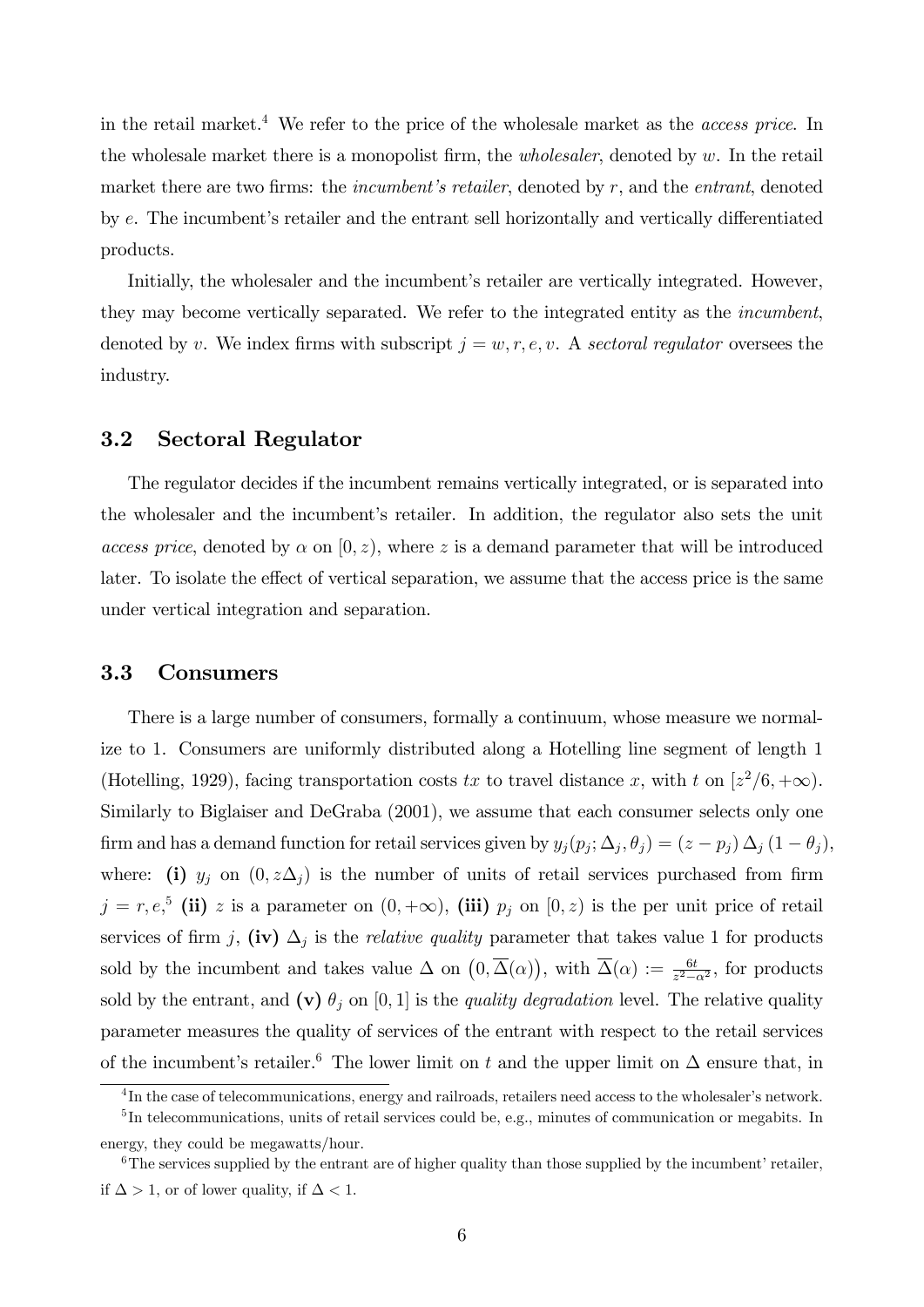equilibrium, there is a duopoly both under vertical integration and separation. The quality degradation level measures the quality of the input supplied by the wholesaler and is observed by all players. We will say that there is degradation of the quality of the input of the entrant, or, for short, that there is *degradation of the quality* of the entrant, if  $\theta_e > 0$ . Similarly for the incumbent's retailer. We will say that there is *quality discrimination*, if the quality degradation levels of the two retailers are different,  $\theta_r \neq \theta_e$ , and that there is quality discrimination against retailer  $j = r, e$ , if the quality degradation level of retailer j is higher than the quality degradation level of retailer  $j' : \theta_j > \theta_{j'} \geq 0$ . Let  $\boldsymbol{\theta} := (\theta_r, \theta_e)$  and let  $\Theta := (1 - \theta_r) - \Delta (1 - \theta_e)$ , denote a parameter that measures the *net quality advantage* of the incumbent's retailer over the entrant.<sup>7</sup>

Denote by  $S_j := V + (z - p_j)^2 \Delta_j (1 - \theta_j) / 2$ , the consumer surplus from purchasing from firm  $j$ , gross of fixed payments and transportation costs, where  $V$  is a fixed benefit from subscribing to either firm. We assume that  $V$  is sufficiently high to guarantee that: the market is always covered, and for any level of quality degradation both firms have a positive market share. The remaining surplus depends on the number of units bought. We assume also that quality degradation affects only the variable component of consumer surplus.

## 3.4 Firms

The wholesaler has a constant marginal cost normalized to 0. The retailers' marginal cost equals the regulated access price,  $\alpha$ . In addition to the access price, the retailers have constant marginal costs also normalized to 0.

The wholesaler can degrade the quality of the inputs it supplies to the retailers at a cost of:  $C(\theta) = \frac{\beta}{2t}(\theta_r - \theta_e)^2$ . Typically, quality discrimination is forbidden by sectoral regulation, and if detected is subject to a fine. Hence, the quality degradation cost can be thought of as the expected fine paid by the wholesaler. The quality degradation cost function has two important properties: (i) the cost is positive only if there is discrimination, and (ii) the cost is increasing in the difference between the quality degradation levels. The first property follows when the regulator only detects quality degradation if, given  $\Delta$ , retailers have products of different quality.<sup>8</sup> The second property follows when either the probability

<sup>&</sup>lt;sup>7</sup>After quality degradation, if  $\Theta > 0$ , the quality of the services of the incumbent's retailer is higher than the quality of the services of the entrant, and if  $\Theta < 0$ , it is lower.

<sup>&</sup>lt;sup>8</sup> Assume that each retailer's quality depends on three elements: an industry wide shock, a retailer specific shock symmetric across retailers, and an action taken by the wholesaler. The regulator does not observe the shocks or the wholesaler's action. In addition, the uncertainty about the industry wide shock is substantially larger than the uncertainty about the retailer specific shocks. In these circumstances, it is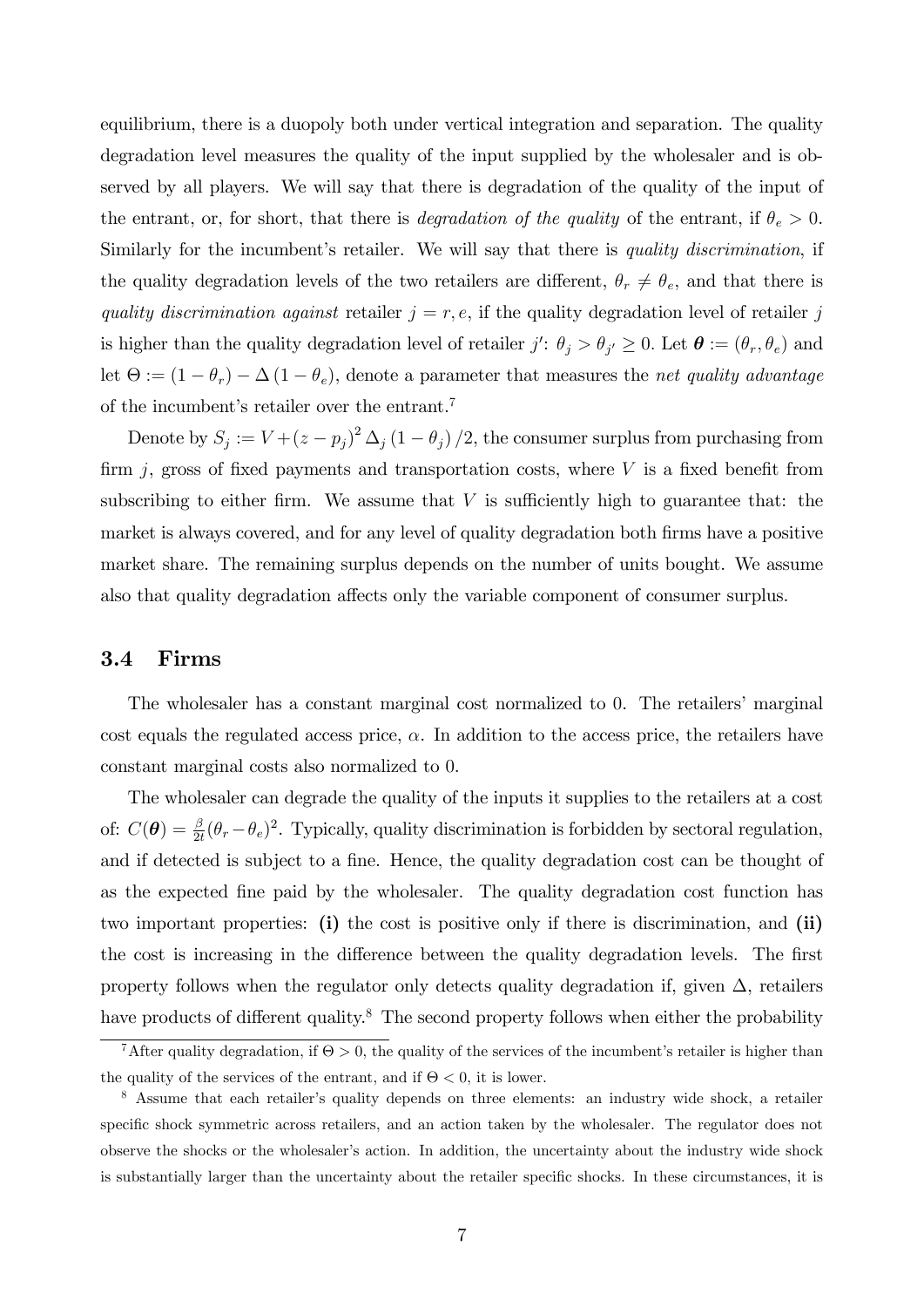of the regulator detecting quality discrimination is increasing in the difference of values of the quality degradation levels,<sup>9</sup> or the penal code involves a punishment increasing in the degree of the offense.

To ensure that the wholesaler's problem is concave in  $\theta_r$  given  $\theta_e$  and vice-versa, and that, in equilibrium,  $\theta_j < 1$ ,  $j = r, e$ , let  $\beta$  be on  $(\underline{\beta}, +\infty)$ , with  $\underline{\beta} > 0$ .<sup>10</sup>

The incumbent's retailer is located at point  $\theta$  and the entrant at point  $1$  of the line segment where consumers are distributed.

Firms charge consumers two-part *retail tariffs*, denoted by  $T_j(y_j) = F_j + p_j y_j$ ,  $j = r, e$ , where  $F_j$  on  $[0, +\infty)$  is the fee of firm j, and  $\mathbf{F} := (F_r, F_e)$ 

The consumer share of firm  $j = r, e$ , derived in the Appendix, is given by:

$$
\sigma_j(\mathbf{F}; \theta, \Delta) = \begin{cases} \frac{1}{2} + \frac{2(F_e - F_r) + (z - p_r)^2 (1 - \theta_r) - (z - p_e)^2 \Delta (1 - \theta_e)}{4t} & j = r \\ \frac{1}{2} - \frac{2(F_e - F_r) + (z - p_r)^2 (1 - \theta_r) - (z - p_e)^2 \Delta (1 - \theta_e)}{4t} & j = e. \end{cases}
$$
(1)

with  $\sigma_r(\mathbf{F}; \theta, \Delta) + \sigma_e(\mathbf{F}; \theta, \Delta) = 1$ .

Under vertical integration, the profits of firm  $j = v, e$  for the whole game are:

$$
\pi_v = [p_r y_r + F_r] \sigma_r + \alpha y_e \sigma_e - C,\tag{2}
$$

$$
\pi_e = \left[ (p_e - \alpha) y_e + F_e \right] \sigma_e. \tag{3}
$$

Under vertical separation, the profits of firm  $j = w, r, e$  for the whole game are:

$$
\pi_w = \alpha \left[ y_e \sigma_e + y_r \sigma_r \right] - C,\tag{4}
$$

$$
\pi_r = \left[ (p_r - \alpha) y_r + F_r \right] \sigma_r,\tag{5}
$$

$$
\pi_e = \left[ (p_e - \alpha) y_e + F_e \right] \sigma_e. \tag{6}
$$

### 3.5 Timing of the Game

The game unfolds as follows. In stage 1, the sectoral regulator decides whether to separate the incumbent into the wholesaler and the incumbent's retailer. In stage 2, the incumbent, under vertical integration, or the wholesaler, under vertical separation, decides reasonable for the regulator to infer that there was discrimination only if the retailers' quality degradation levels differ.

<sup>&</sup>lt;sup>9</sup>Given the assumption of footnote 8, it may occur that  $\theta_r = \theta_e$ , even when there is quality discrimination, and it may also occur that  $\theta_r \neq \theta_e$ , even when there is no quality discrimination. However, the larger  $|\theta_r - \theta_e|$ , the larger the probability that there was quality discrimination.

<sup>&</sup>lt;sup>10</sup> Actually:  $\underline{\beta} := \frac{1}{36} \max \left\{ z^4, \Delta^2 \left( z^2 - \alpha^2 \right)^2, z^2 \Delta \left( z^2 - \alpha^2 \right) - 6t \Delta \left( z - \alpha \right) \left( 5\alpha - z \right), \frac{6\alpha\Delta(z-\alpha)}{\Delta(z-\alpha)(5\alpha-z)} \right\}$  $\frac{6\alpha\Delta(z-\alpha)}{\Delta(z-\alpha)(5\alpha-z)+z^2}z^4\bigg\}.$ The first two conditions imply concavity and the other two ensure that  $\theta_e < 1$ .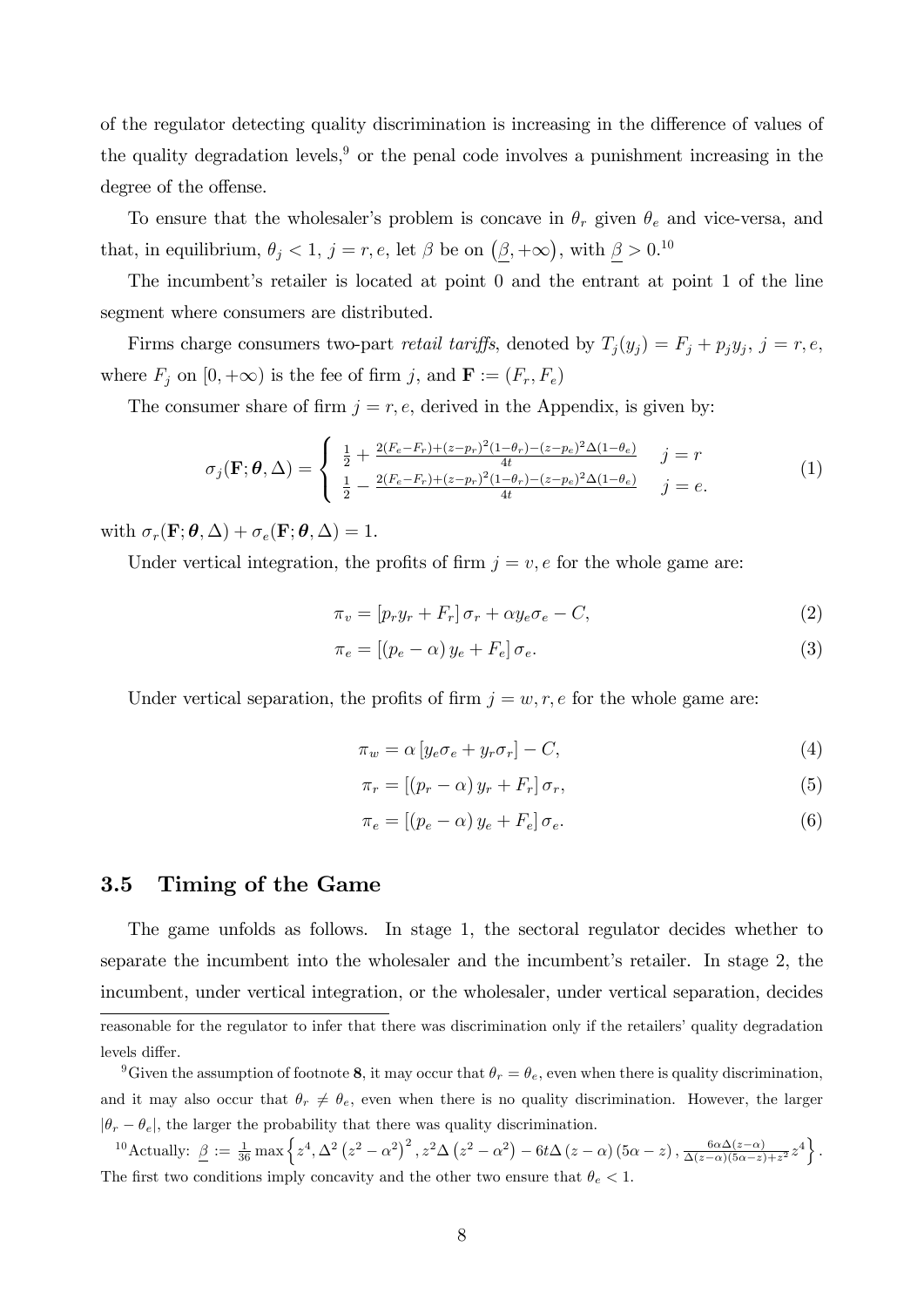the levels of quality degradation of the inputs it supplies. In stage 3, the incumbent and the entrant, under vertical integration, or the incumbent's retailer and the entrant, under vertical separation, choose retail tariffs.

## 3.6 Equilibria Definition

The sub-game perfect Nash equilibrium is: (i) a decision of whether to separate the incumbent, (ii) a decision on the levels of quality degradation, and (iii) a pair of retail tariffs such that:

(E1) the retail tariffs maximize the firms' profits, given the market structure, and the quality degradation decision;

 $(E2)$  the decision on the level of quality degradation maximizes the incumbent's profit under vertical integration, or the wholesalers' profit under vertical separation, given the optimal retail tariffs;

(E3) the decision of whether to separate the incumbent maximizes social welfare, given the optimal decision on the levels of quality degradation and the optimal retail tariffs.

# 4 Equilibrium

In this section, we characterize the equilibrium of the game, which we construct by backward induction. When necessary, we use superscripts i and s to denote variables or functions associated with vertical integration and vertical separation, respectively.

# 4.1 Stage 3: The Retail Game

Next, we characterize the equilibria of the retail tariffs game under: (i) vertical integration and (ii) vertical separation.

We start with the following Lemma.

**Lemma 1:** In equilibrium, firms set the marginal price of the two-part retail tariff at marginal cost.

As usual with two-part tariffs, firms set the variable part of the retail tariff at marginal cost, to maximize gross consumer surplus, and then try to extract this surplus using the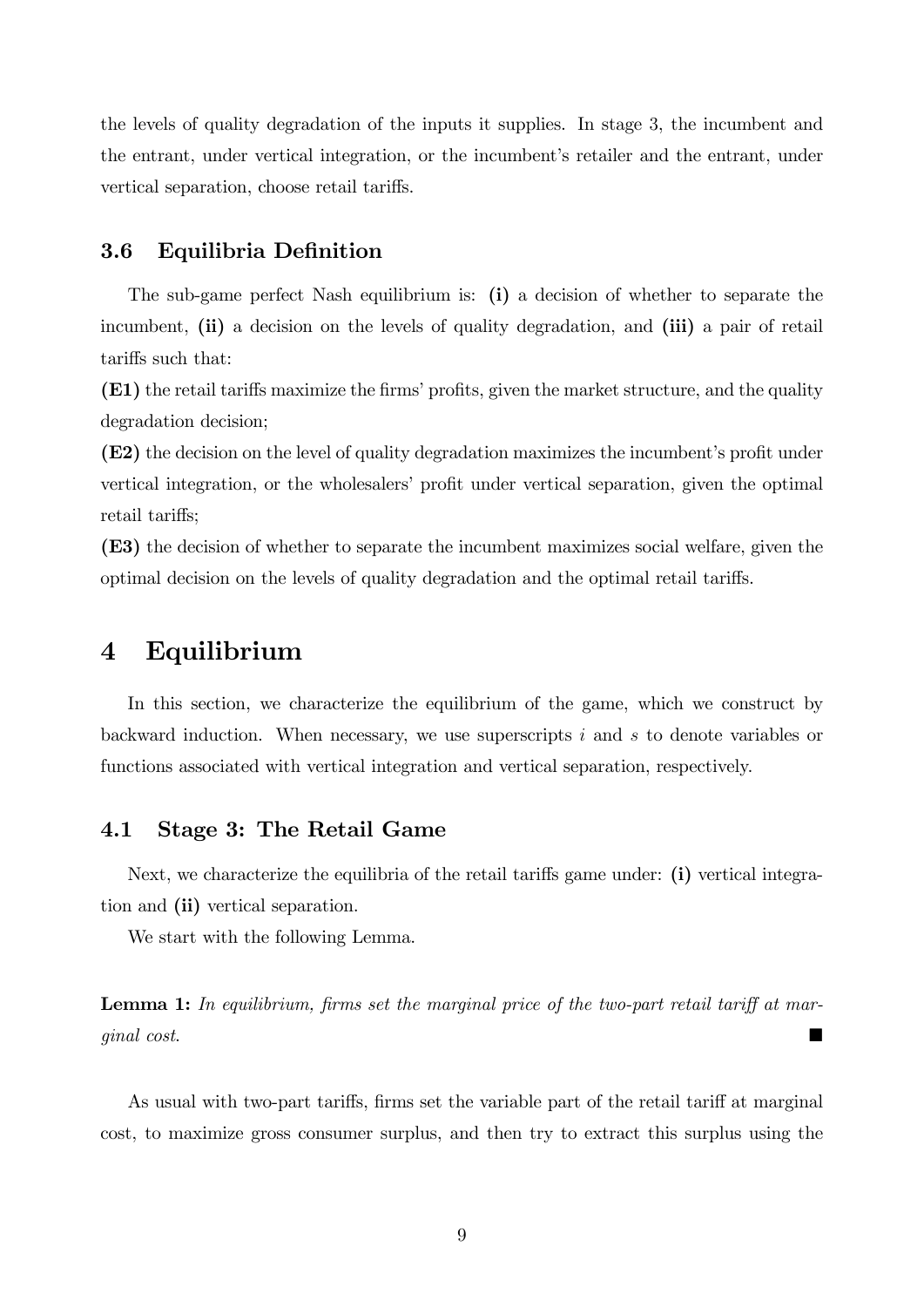fixed fee. Hence:  $p_r^i = 0 \le \alpha = p_e^i = p_r^s = p_e^{s}$ .<sup>11</sup> Given Lemma 1, from now on we only discuss the determination of the fixed fees. The next Lemma presents the equilibrium fixed fees.

#### Lemma 2: In equilibrium:

 $(i)$  under vertical integration, the incumbent and the entrant set the fixed fees:

$$
F_j^i(\theta; \alpha, \Delta) = \begin{cases} t + \frac{z^2 \Theta + \alpha (1 - \theta_e) \Delta (6z - 5\alpha)}{6} & j = r \\ t - \frac{z^2 \Theta + \alpha^2 (1 - \theta_e) \Delta}{6} & j = e. \end{cases}
$$

and the equilibrium consumer share of the incumbent's retailer is:

$$
\sigma_r^i(\mathbf{F}; \boldsymbol{\theta}, \Delta) = \frac{1}{2} + \frac{z^2 \Theta + \alpha^2 \Delta \theta_e}{12t}
$$

 $(ii)$  under vertical separation, the incumbent's retailer and the entrant set the fixed fees:

$$
F_j^s(\theta; \alpha, \Delta) = \begin{cases} t + \Theta \frac{(z - \alpha)^2}{6} & j = r \\ t - \Theta \frac{(z - \alpha)^2}{6} & j = e. \end{cases}
$$

and the equilibrium consumer share of the incumbent's retailer is:

$$
\sigma_r^s(\mathbf{F}; \boldsymbol{\theta}, \Delta) = \frac{1}{2} + \frac{(z - \alpha)^2 \Theta}{12t}
$$

Under vertical integration, the first-order conditions with respect to the fixed fee for the incumbent and the entrant are, respectively:

$$
\frac{\partial \sigma_r}{\partial F_r} F_r + \sigma_r + \alpha y_e \frac{\partial \sigma_e}{\partial F_r} = 0,
$$
\n(7)

$$
\frac{\partial \sigma_e}{\partial F_e} F_e + \sigma_e = 0,\tag{8}
$$

while under vertical separation, the first-order condition for firm  $j = r, e$  is similar to equation (8).

Under vertical separation there is the usual trade-off between profit margin and volume of sales, as inspection of equation (8) reveals. Under vertical integration, the incumbent, when compared to the entrant, has an additional upward pressure on its fixed fee. By hiking

 $11$ Under vertical integration, even if the regulator forces the incumbent to sell, at the same price, access to the entrant and the incumbent's retailer, this latter payment constitutes only an internal transfer, and therefore the incumbent does not take it into account when maximizing its profit.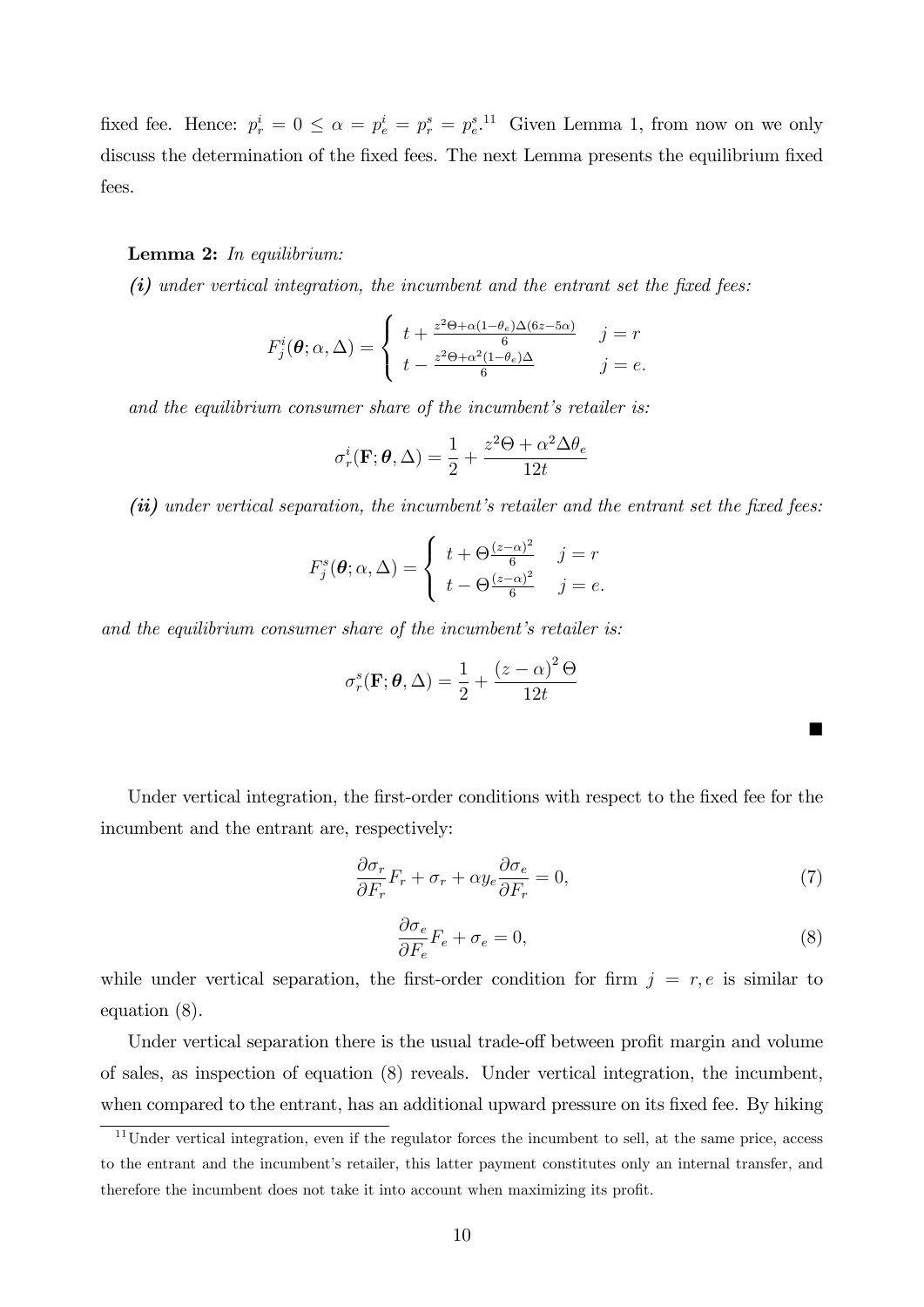its retailer's fixed fee, the incumbent increases the entrant's consumer share,  $\frac{\partial \sigma_e}{\partial F_r} > 0$ , and hence, its own wholesale revenues,  $\alpha y_e \frac{\partial \sigma_e}{\partial F_x}$  $\frac{\partial \sigma_e}{\partial F_r} > 0$ . We call *wholesale effect* to this upward pressure on the incumbent retailer's fixed fee. $^{12}$ 

The next remark collects some results on how fixed fees and market shares vary with the access price.

**Remark 1:** Under vertical separation: (i)  $F_e^s < F_r^s$ , if and only if,  $\Theta > 0$ ; (ii)  $\frac{\partial F_r^s}{\partial \alpha} < 0$  $\frac{\partial F_e^s}{\partial \alpha}$  if and only if  $\Theta > 0$ ; and (iii)  $\frac{\partial \sigma_r^s}{\partial \alpha} < 0 < \frac{\partial \sigma_e^s}{\partial \alpha}$ , if and only if,  $\Theta > 0$ .

Under vertical integration: (i)  $\frac{\partial F_e^i}{\partial \alpha} < 0$ , for all  $\alpha$ ; and  $\frac{\partial F_r^s}{\partial \alpha} < 0$ , if  $\alpha$  is on  $(3z/5, z)$ , and  $\frac{\partial F_r^s}{\partial \alpha} > 0$  if  $\alpha$  is on  $[0, 3z/5)$ ; and (ii)  $\frac{\partial \sigma_r^s}{\partial \alpha} < 0 < \frac{\partial \sigma_r^s}{\partial \alpha}$  for all  $\Theta$ .

Under vertical separation, for equal fixed fees, the demand of the incumbent's retailer is larger than the demand of the entrant, if and only if,  $\Theta > 0$ . Hence, the incumbent's retailer sets a higher fixed fee than the entrant, if and only if,  $\Theta > 0$ . The higher  $\alpha$  is, the lower the number of units consumed, and the smaller the differences in consumer surplus that result from quality differences, i.e., from differences in  $\Theta$ . Thus, the higher  $\alpha$  is, the smaller the difference in the fixed fees is and the closer to  $\frac{1}{2}$  the consumer shares are.

Under vertical integration there is an asymmetry in the retailers' marginal costs, and hence, on the retail marginal price. This means that all else constant, consumers purchase a smaller number of units from the entrant and have a lower surplus. Hence, if the incumbent's fixed fee is larger than the entrant's under separation, it is also larger under integration. An increase in the access price decreases the fixed fee set by entrant, but it may increase or decrease the fixed fee of the incumbent's retailer.<sup>13</sup> Contrary to the case of separation, a higher  $\alpha$  always implies a larger consumer share for the incumbent's retailer.

The next remark collects some results on how fixed fees and market shares vary with the quality degradation levels.

**Remark 2:** Under vertical separation: (i)  $\frac{\partial F_j^s}{\partial \theta_j} < 0 < \frac{\partial F_j^s}{\partial \theta_{j'}}$ ; and (ii)  $\frac{\partial \sigma_j^s}{\partial \theta_j} < 0 < \frac{\partial \sigma_j^s}{\partial \theta_{j'}}$ . Under vertical integration: (i)  $\frac{\partial F_i^i}{\partial \theta_r} < 0 < \frac{\partial F_e^i}{\partial \theta_r}$ ;  $\frac{\partial F_e^i}{\partial \theta_e} < 0$  and  $\frac{\partial F_i^i}{\partial \theta_e} < 0$ , if  $\alpha$  is on  $(z/5, z)$ , and  $\frac{\partial F_r^i}{\partial \theta_e} > 0$ , if  $\alpha$  is on  $[0, z/5)$ ; and  $(ii)$   $\frac{\partial \sigma_j^i}{\partial \theta_j} < 0 < \frac{\partial \sigma_j^i}{\partial \theta_{j'}}$ .

Under vertical separation, inspection of equation (1) shows that degradation of the qual-

 $12$ See Brito and Pereira (2009) for another instance of the wholesale effect.

<sup>&</sup>lt;sup>13</sup> $F_r^i$  may decrease with  $\alpha$  because the wholesale effect may decrease with  $\alpha$  if  $\alpha$  is sufficiently large.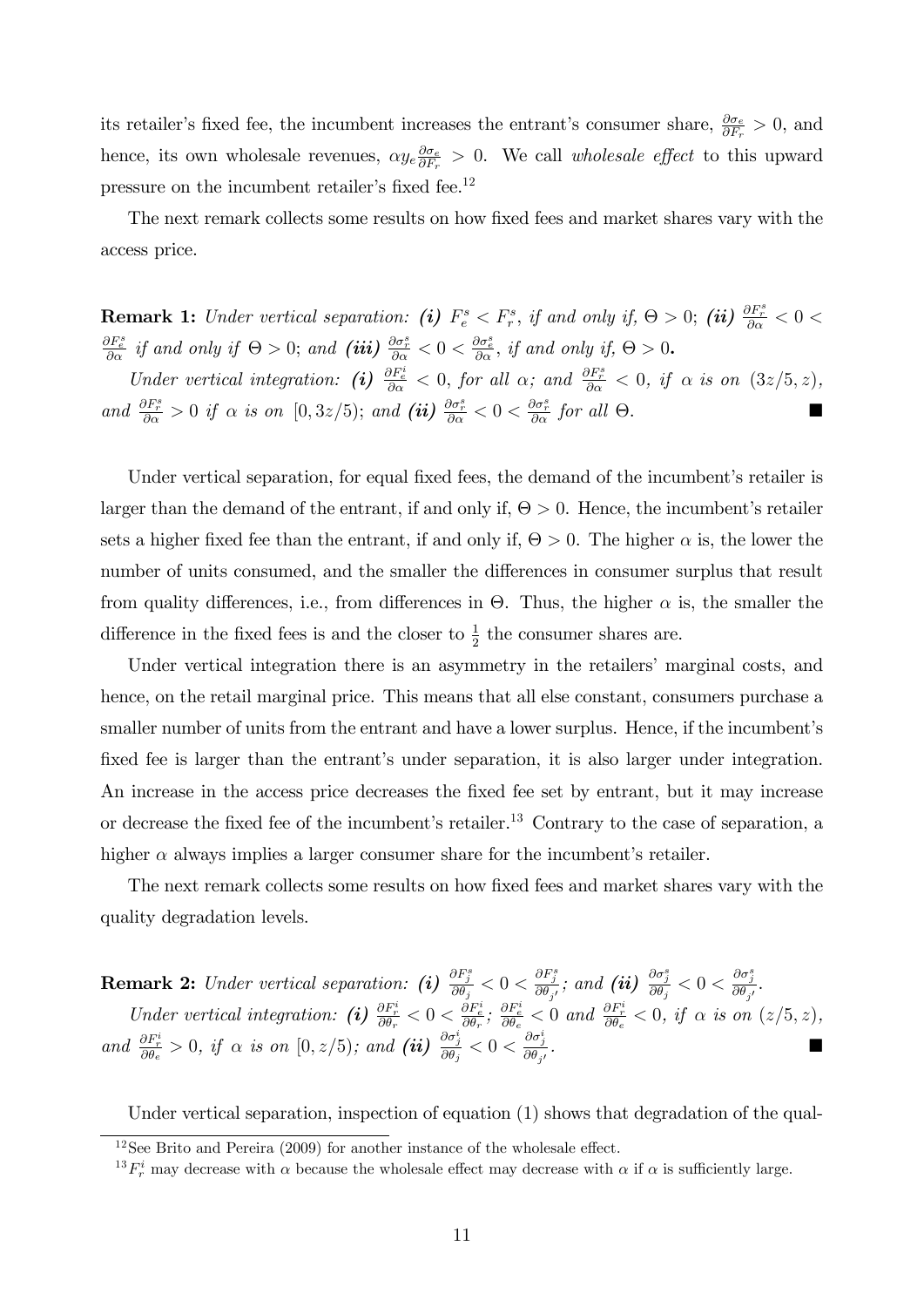ity of the entrant, i.e., an increase in  $\theta_e$ , shifts consumers from the entrant to the incumbent's retailer. In addition, the per consumer demand of the entrant's clients falls. This allows the incumbent's retailer to increase its fixed fee, and forces the entrant to reduce its fixed fee. Degradation of the quality of the incumbent's retailer has the opposite effect.

Under vertical integration, degradation against the incumbent's retailer forces it to reduce its fixed fee and allows the entrant to increase its fixed fee, by the mechanism described in the previous paragraph. Similarly, degradation against the entrant forces the entrant to reduce its fixed fee. However, degradation of the quality of the entrant has a more complex impact on the Öxed fee of the incumbentís retailer. One the one hand, it increases the demand of the incumbent's retailer, which leads to a higher fixed fee. On the other hand, it decreases the magnitude of the wholesale effect, because each of the entrant's consumers purchases a smaller number of units. This leads to a lower fixed fee. If  $\alpha$  is on  $[0, z/5)$ , the wholesale margin is low and the reduction in the number of units purchased by each consumer that selects the entrant is less relevant. Hence, the fixed fee increases with degradation of the quality of the entrant. If  $\alpha$  is high, i.e., if  $\alpha$  is on  $(z/5, z)$ , the opposite occurs.

## 4.2 Stage 2: The Quality Degradation Decision

Next, we characterize the optimal quality degradation decision, first under vertical integration, and afterwards under vertical separation. In the remainder of the paper, we restrict  $\alpha$  to belong to the interval  $[\alpha, z)$ , with  $\alpha := \frac{(6t-z^2)z}{(30t+z^2)}$  $\frac{(6b-2)^2}{(30t+z^2)}$ .<sup>14</sup> This assumption does not qualitatively change the results and limits the number of candidates for equilibria which simplifies the exposition considerably.

### 4.2.1 Integration

In stage 2, the incumbent's profit function is:

$$
\pi_v = F^i_r(\boldsymbol{\theta}; \alpha, \Delta) \sigma_r(\mathbf{F}^i(\boldsymbol{\theta}; \alpha, \Delta); \boldsymbol{\theta}, \alpha, \Delta) + \alpha y_e(\boldsymbol{\theta}; \alpha, \Delta) \sigma_e(\mathbf{F}^i(\boldsymbol{\theta}; \alpha, \Delta); \boldsymbol{\theta}, \alpha, \Delta) - C(\boldsymbol{\theta}).
$$

For  $\alpha$  on  $[\alpha, z)$ , denote by  $\Delta^i(\alpha)$ , the lowest level of the relative quality parameter on  $(0, \overline{\Delta}(\alpha))$ , if it exists, for which it is profit maximizing for the incumbent not to degrade the quality of the entrant. In addition, let  $\alpha_1^i$  and  $\alpha_2^i$  be defined by, respectively,  $\Delta^i(\alpha_1^i)$  –  $\overline{\Delta}(\alpha_1^i) \equiv 0$  and  $\Delta^i(\alpha_2^i) \equiv 0.15$ 

 $^{14}{\rm In}$  the proof of Lemma 3 in the appendix we show that  $\underline{\alpha} < z/5.$ 

<sup>&</sup>lt;sup>15</sup>We have  $\Delta^i(\alpha) := 1 + \frac{1}{z^2 - \alpha^2}$  $\left(\alpha^2 - \frac{5\alpha - z}{z+\alpha}6t\right)$ . The expressions for  $\alpha_1^i$  and  $\alpha_2^i$  are presented in the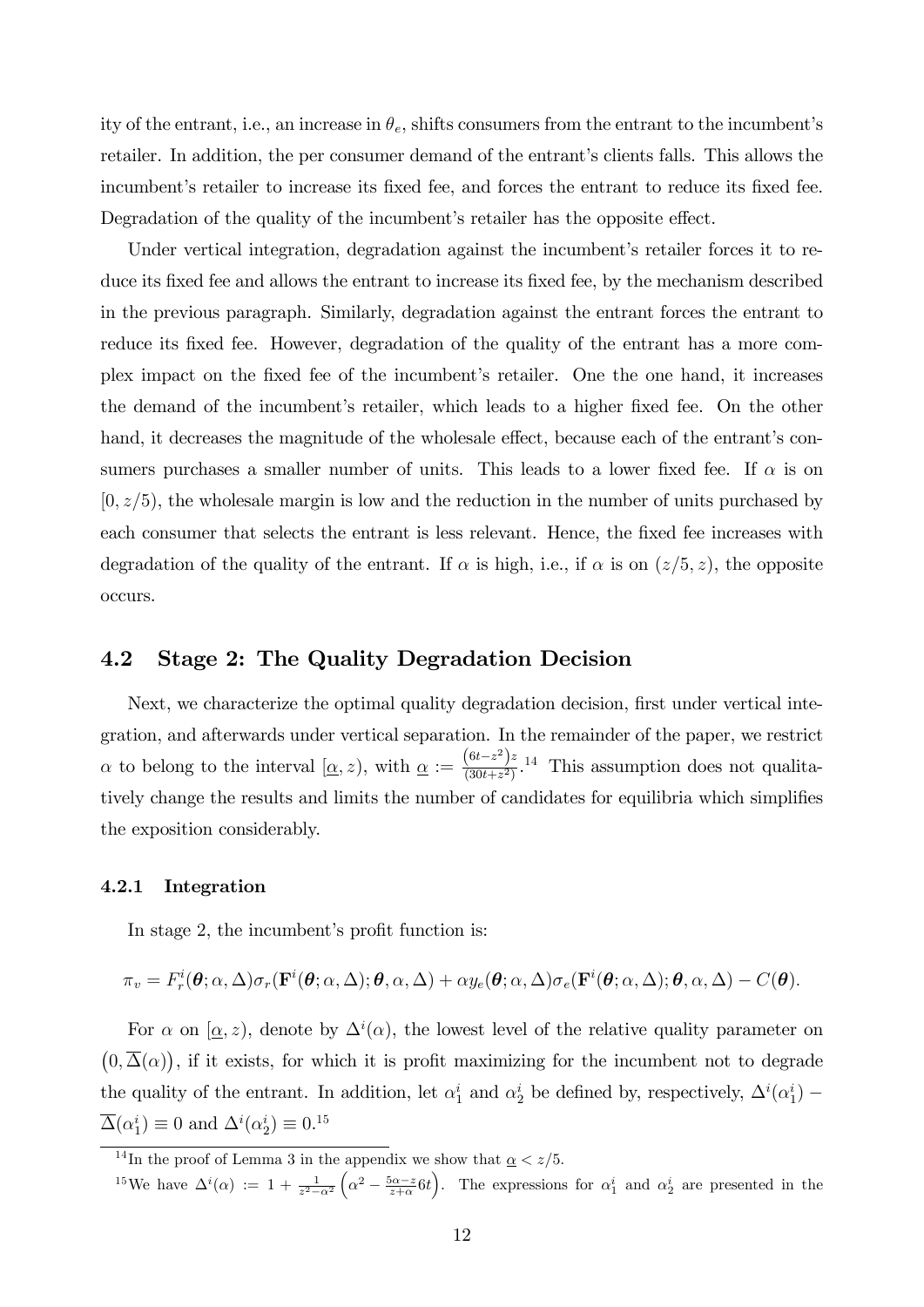The next Lemma characterizes the incumbent's optimal quality degradation decision.<sup>16</sup>

**Lemma 3:** Under vertical integration there are two equilibria:

(i) There is no quality degradation, i.e.,  $\theta_e^i = \theta_r^i = 0$ , if and only if,  $(\alpha, \Delta)$  is on  $[\max{\{\underline{\alpha}, \alpha_1^i\}}, \alpha_2^i) \times$  $\left[\Delta^i(\alpha), \overline{\Delta}(\alpha)\right) \cup \left[\alpha_2^i, z\right) \times \left(0, \overline{\Delta}(\alpha)\right).$ 

(ii) There is quality degradation against the entrant, i.e.,  $\theta_e^i > 0 = \theta_i^i$  $_{r}^{i},$  if and only if,  $(\alpha, \Delta)$ is on  $[\underline{\alpha}, \max{\{\underline{\alpha}, \alpha_1^i\}}\}\times (0, \overline{\Delta}(\alpha)) \cup [\max{\{\underline{\alpha}, \alpha_1^i\}}, \alpha_2^i)\times (0, \Delta^i(\alpha)).$ 

The first-order condition for the degradation of the entrant's quality,  $\theta_e$ , is:

$$
\alpha (1 - \sigma_r) \frac{\partial y_e}{\partial \theta_e} + \left( F_r^i - \alpha y_e \right) \left( \frac{\partial \sigma_r}{\partial F_e^i} \frac{\partial F_e^i}{\partial \theta_e} + \frac{\partial \sigma_r}{\partial \theta_e} \right) = \frac{\partial C}{\partial \theta_e},
$$

and involves the usual trade-off between the marginal benefit and the marginal cost.

Inspection of the first-order condition shows that quality degradation against the entrant impacts the incumbent's profits through three effects: (i) reduces the entrant's per consumer demand,  $\frac{\partial y_e}{\partial \theta_e} < 0$ , (ii) increases the consumer share of the incumbent's retailer,  $\partial \sigma_r$  $\frac{\partial \sigma_r}{\partial \theta_e} + \frac{\partial \sigma_r}{\partial F_e^i}$  $\partial F_e^i$  $\frac{\partial F_e^i}{\partial \theta_e} > 0$ , if  $\alpha < z/2$ , and decreases it otherwise,<sup>17</sup> and (iii) increases the quality degradation cost,  $\frac{\partial C}{\partial \theta_e} = -\frac{\beta}{t}$  $t_{\bar{t}}^{\beta}(\theta_r - \theta_e) > 0$ , if  $\theta_e$  is on  $(\theta_r, 1)$ , and decreases it otherwise. The two first effects involve the marginal benefit and the third effect is the marginal cost.

The first effect decreases the wholesale profits. The second effect transforms wholesale customers into retail customers, or vice-versa, and has an ambiguous sign that depends on the access price. For a sufficiently low access price, degradation against the entrant increases the retail customers and decreases the wholesale customers. Given that each retail customer results in more profits for the vertically integrated incumbent than each wholesale customer at  $\theta_e = \theta_r = 0$ , the marginal benefit involves a trade-off between wholesale and retail profits. For a sufficiently high access price, the second effect is also negative, and there is no trade-off.

Given our assumption on  $\Delta$ , if  $\theta_r = \theta_e = 0$ , then  $F_r^i - \alpha y_e = t + \frac{z^2 - (z^2 - \alpha^2)\Delta}{6} > 0$ .

To lighten the exposition, in the remainder of the text we will often refer to the values appendix and it is easy to check that  $\alpha_1^i < \alpha_2^i$ , for all parameter values. Moreover, we may have  $\alpha_1^i \geq \alpha$  or  $\alpha_1^i < \underline{\alpha}$  depending on parameter values, while  $\alpha_2^i > \underline{\alpha}$  holds for all parameter values.

<sup>&</sup>lt;sup>16</sup>The assumption that  $\alpha > \underline{\alpha}$  rules out an additional case in which the incumbent degrades the entrant's quality completely, i.e.,  $\theta_e^i = 1$  and degrades its own quality partially, i.e,  $\theta_r^i > 0$  in order to reduce costs. This case is not qualitatively different from the case of quality degradation presented in Lemma 3.

 $17$ All else constant, discrimination against the entrant increases the consumer share of the incumbent's retailer,  $\frac{\partial \sigma_r}{\partial \theta_e} = \frac{(z-\alpha)^2 \Delta}{4t} > 0$ . However, it also reduces the entrant's equilibrium fee,  $\frac{\partial F_e^i}{\partial \theta_e} = -\frac{(z^2-\alpha^2)\Delta}{6} < 0$ , which decreases the consumer share of the incumbent's retailer,  $\frac{\partial \sigma_r}{\partial F_e^i} = \frac{2}{4t} > 0$ . The combined effect,  $\frac{(z-2\alpha)(z-\alpha)\Delta}{6t}$ , may be negative or positive.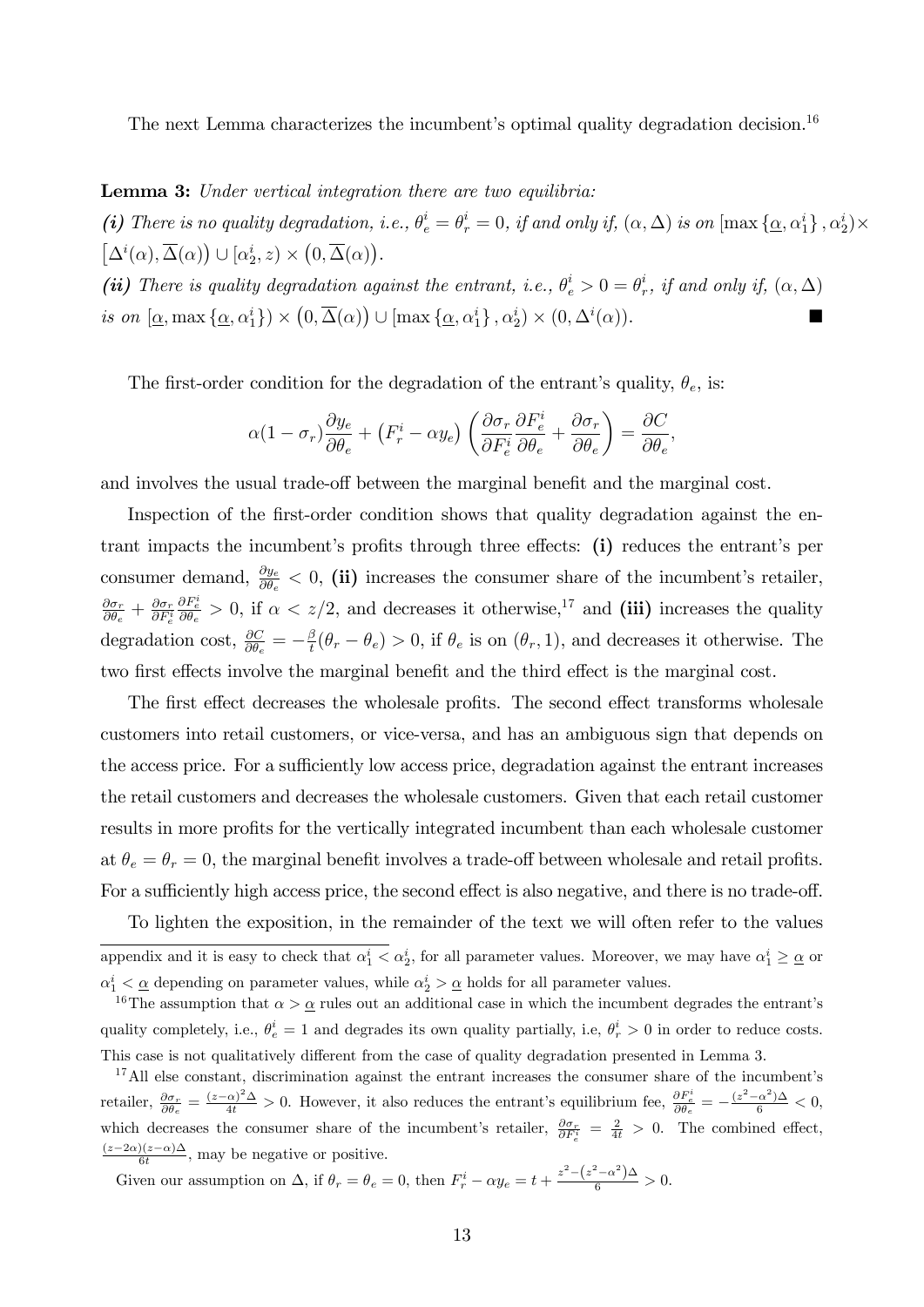of some parameters as being "high" or "low", instead of the intervals to which they belong. The meaning of "high" or "low" will vary according to the context. We refer the reader to the Lemmas and Propositions to the exact statement of our results.

If  $\alpha$  is low, the incumbent degrades the quality of the entrant, for all  $\Delta$ .<sup>18</sup> The incumbent earns a low wholesale margin with each of the entrant's consumers. Hence, it does not loose substantial wholesale profits by degrading the quality of the entrant, even when the entrant has large per consumer sales. In these circumstances, the first effect is negative but small, and the second effect is positive and large.

If  $\alpha$  takes intermediate values, the incumbent does not degrade the quality of the entrant when the entrant's relative quality is high, and degrades the quality of the entrant when the entrant's relative quality is low. In the former case the entrant has larger sales than the incumbent's retailer. Degrading the quality of the entrant would imply loosing large wholesale profits. In these circumstances, the two effects are neither too small nor too large, but the higher  $\Delta$  is, the higher is the magnitude of the first effect, and the lower the magnitude of the second effect.

If  $\alpha$  is high, the incumbent does not degrade the quality of the entrant, for all  $\Delta$ . It is not profitable to sacrifice the high access margin the incumbent receives for each unit sold by the entrant, even when the entrant has small per consumer sales. In these circumstances, the first effect is negative and large, while the second effect, if positive, is small, and it can even be negative.

Finally, the incumbent never degrades the quality of its own retailer. Increasing the retail price it charges has the same impact on the entrant's number of consumers as degrading the quality it offers, and it is cheaper.

## 4.2.2 Separation

In stage 2, the wholesaler's profit function is:

$$
\pi_w = \alpha y_r(\boldsymbol{\theta}; \alpha) \sigma_r(\mathbf{F}^s(\boldsymbol{\theta}; \alpha, \Delta); \boldsymbol{\theta}, \Delta, \alpha) + \alpha y_e(\boldsymbol{\theta}; \alpha, \Delta) \sigma_e(\mathbf{F}^s(\boldsymbol{\theta}; \alpha, \Delta); \boldsymbol{\theta}, \Delta, \alpha) - C(\boldsymbol{\theta}).
$$

For  $\alpha$  on  $[\underline{\alpha}, z)$ , denote by  $\Delta_e^s(\alpha) := 1 - \frac{3t}{(z-\alpha)}$  $\frac{3t}{(z-\alpha)^2}$ , the lowest level of the relative quality parameter on  $(0, \overline{\Delta}(\alpha))$ , if it exists, for which it is profit maximizing for the wholesaler not to degrade the quality of the entrant, and denote by  $\Delta_r^s(\alpha) := 1 + \frac{3t}{(z-\alpha)^2}$ , the highest level of the relative quality parameter on  $(0, \overline{\Delta}(\alpha))$ , if it exists, for which it is profit maximizing for the wholesaler not to degrade the quality of the incumbent's retailer. In addition, let  $\alpha_1^s$ 

<sup>&</sup>lt;sup>18</sup>In this discussion we will consider that  $\underline{\alpha} < \alpha_1^i$ .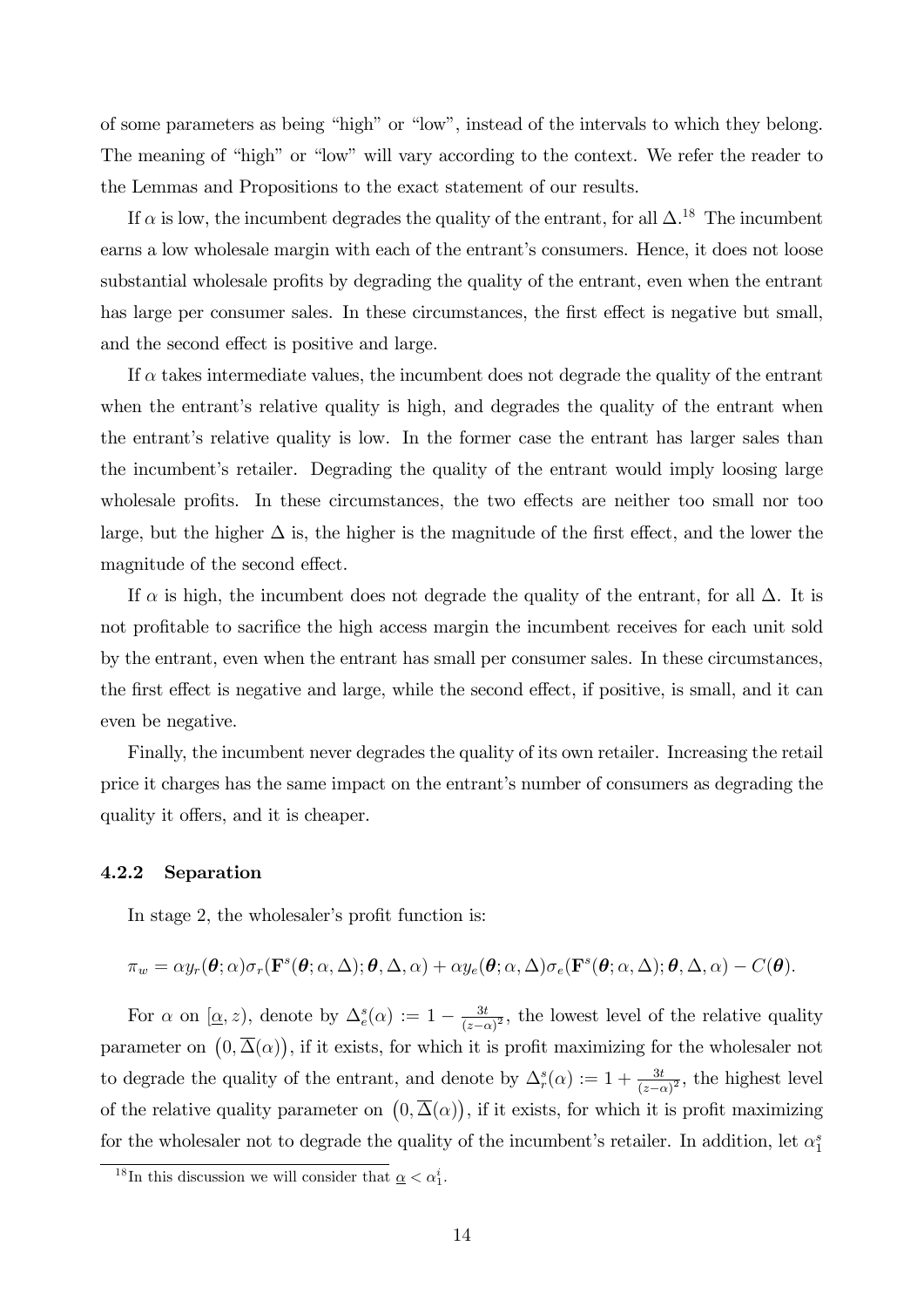and  $\alpha_2^s$  be defined by, respectively,  $\Delta_e^s(\alpha_1^s) \equiv 0$  and  $\Delta_r^s(\alpha_2^s) - \overline{\Delta}(\alpha_2^s) \equiv 0.19$ 

The next Lemma presents the wholesaler's optimal quality degradation decision.

#### Lemma 4: Under vertical separation there are three equilibria:

(i) There is no quality degradation, i.e.,  $\theta_e^s = \theta_r^s = 0$ , if and only if,  $(\alpha, \Delta)$  is on  $[\max{\alpha_1^s, \alpha_2^s, \alpha}$ ,  $z) \times (0, \overline{\Delta}(\alpha)) \cup [\underline{\alpha}, \max{\alpha_2^s, \underline{\alpha}}) \times (0, \Delta_r^s(\alpha)] \cup [\underline{\alpha}, \max{\alpha_1^s, \underline{\alpha}}) \times [\Delta_e^s(\alpha), \overline{\Delta}(\alpha)].$ 

(ii) There is quality degradation against the entrant, i.e.,  $\theta_e^s > 0 = \theta_r^s$  $_{r}^{s},$  if and only if,  $(\alpha, \Delta)$ is on  $[\underline{\alpha}, \max{\{\alpha_1^s, \underline{\alpha}\}}) \times (0, \Delta_e^s(\alpha)).$ 

(iii) There is quality degradation against the incumbent's retailer, i.e.,  $\theta_r^s > 0 = \theta_e^s$  $\frac{s}{e}$ , if and only if,  $(\alpha, \Delta)$  is on  $[\underline{\alpha}, \max{\alpha^s_2, \underline{\alpha}}) \times (\Delta^s_r(\alpha), \overline{\Delta}(\alpha))$ . The contract of the contract of the contract of

The first-order condition for the degradation of the quality of firm  $j, \theta_j$ , is:

$$
\alpha \sigma_j \frac{\partial y_j}{\partial \theta_j} + \alpha (y_j - y_{j'}) \frac{d \sigma_j}{d \theta_j} = \frac{\partial C}{\partial \theta_j},
$$

and involves the usual trade-off between the marginal benefit and marginal cost.

Quality degradation against retailer  $j$  impacts the wholesaler's profits through three effects: (i) reduces retailer j's per consumer demand,  $\frac{\partial y_j}{\partial \theta_j} < 0$ , (ii) decreases the consumer share of retailer j,  $\frac{d\sigma_j}{d\theta_j}$  $\frac{d\sigma_j}{d\theta_j} < 0 < \frac{d\sigma_j}{d\theta_j}$  $\frac{d\sigma_j}{d\theta_j}$ , (iii) increases the degradation cost,  $\frac{\partial C}{\partial \theta_j} = -\frac{\beta_j}{t}$  $\frac{\beta}{t}(\theta_{j'}-\theta_j)>0,$ if  $\theta_j$  is on  $(\theta_{j'}, 1)$ , and decreases it otherwise. The two first effects involve the marginal benefit and the third effect is the marginal cost.

The first effect, which represents the losses with infra-marginal consumers, reduces the profit the wholesaler obtains from retailer  $j$ . The second effect reduces the profit the wholesaler obtains if retailer  $j$  sells more units to each consumer than retailer  $j'$ , and increases the profit the wholesaler obtains otherwise. It follows that the wholesaler will never degrade the services of the retailer that sells more units per consumer.<sup>20</sup> In general terms, degradation of the quality of retailer j increases the profits the wholesaler obtains from retailer  $j'$ , and decreases the profits the wholesaler obtains from retailer  $j$ . Hence, the optimal level of degradation of the quality of retailer  $j$  involves a trade-off between the marginal benefit and the marginal cost, and, in turn, the marginal benefit involves a trade-off between the profits the wholesaler obtains from both retailers. Assuming that retailer  $j$  is the one that

<sup>&</sup>lt;sup>19</sup>The expressions for these thresholds are presented in the appendix. Note that  $\alpha_1^s$  is on  $(-\infty,0)$ , if z is on  $(0, \sqrt{3t})$ , and  $\alpha_2^s$  is on  $(-\infty, 0)$ , if z is on  $(\sqrt{3t}, +\infty)$ . Note that depending on the value taken by z we may have  $\underline{\alpha}$  larger or smaller than  $\alpha_1^s$  or  $\alpha_2^s$ .

<sup>&</sup>lt;sup>20</sup>If the access price were below marginal cost, i.e., if  $\alpha$  < 0, the effects would be reversed and the wholesaler would degrade the quality of the higher quality retailer to cut its losses.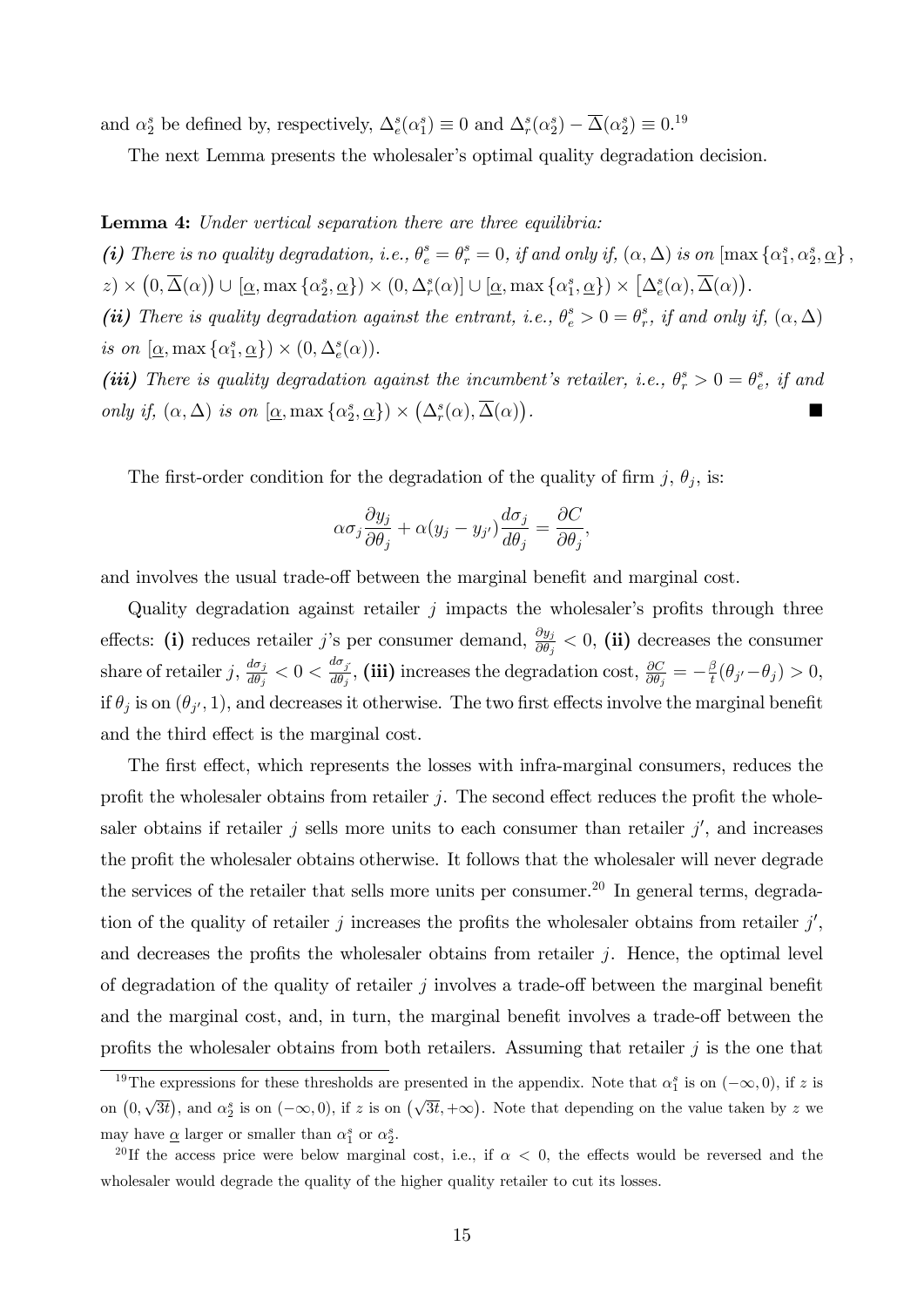sells fewer units per consumer, the magnitude of  $\sigma_j$  in the first term varies directly with  $\alpha$ , as mentioned in Remark 1. This means that the first effect of the degradation of the quality of retailer j, which is negative, is stronger when  $\alpha$  is high. Furthermore, the magnitude of  $d\sigma_j$  $\frac{d\sigma_j}{d\theta_j}$  in the second term, the positive effect, varies inversely with  $\alpha$ .<sup>21</sup> If  $\alpha$  is very high, few consumers change of supplier due to quality degradation.<sup>22</sup> This happens because with a high  $\alpha$  fewer units are purchased by each consumer and hence, a quality decrease does not translate into a large surplus loss.

If  $\alpha$  is high, the wholesaler does not discriminate for any  $\Delta^{23}$  In these circumstances, the first effect is negative and large, and the second effect is positive, in the case of degradation against the lower quality retailer, but small.

If  $\alpha$  is low and the differences in quality are small, i.e., if  $\Delta$  is close to 1, the wholesaler does not degrade quality either, and tries to maximize the number of units sold by both retailers. This follows from  $\Delta_e^s(\alpha) < 1 < \Delta_r^s(\alpha)$ , so that when  $\Delta = 1$  cases (ii) and (iii) in Lemma 4 cannot occur. In these circumstances, the first effect is small, in the case of degradation of the quality of the lower quality retailer, but not too small since  $\sigma_j$  is slightly lower than  $\frac{1}{2}$ , and the second effect is not very strong since the difference between the number of units sold by each retailer is small.

If  $\alpha$  is low and the entrant's relative quality is low, the wholesaler degrades the quality of the entrant. On the other hand, if  $\alpha$  is low and the entrant's relative quality is high, the wholes aler degrades the quality of the incumbent's retailer. Indeed, given that retail profits are not part of the wholesaler's objective function, it only maximizes wholesale profits, and thus it prefers that the retailer which sells more units also has more consumers. In these circumstances, the first effect is negative, but small, and the second effect is positive and large, as the difference between the number of units sold is high.

#### 4.2.3 Comparison

We start by presenting the following corollary:

**Corollary 1:** (i) The set of parameter values for which there is quality degradation against the entrant under vertical separation is a strict subset of the set of parameter values for which there is quality degradation against the entrant under vertical integration. (ii) The

<sup>&</sup>lt;sup>21</sup>Both  $\alpha \frac{\partial y_j}{\partial \theta}$  $\frac{\partial g_j}{\partial \theta_j}$  and  $\alpha(y_j - y_{j'})$  are affected by  $\alpha(z - \alpha)$  and in the same proportion.

<sup>&</sup>lt;sup>22</sup>We have  $\frac{\partial \sigma_j^s}{\partial \theta_j} < 0$  and  $\frac{\partial \sigma_j^s}{\partial \theta_j \partial \alpha} > 0$ .

<sup>&</sup>lt;sup>23</sup>In this discussion we will consider that  $\underline{\alpha} < \max \{ \alpha_1^s, \alpha_2^s \}.$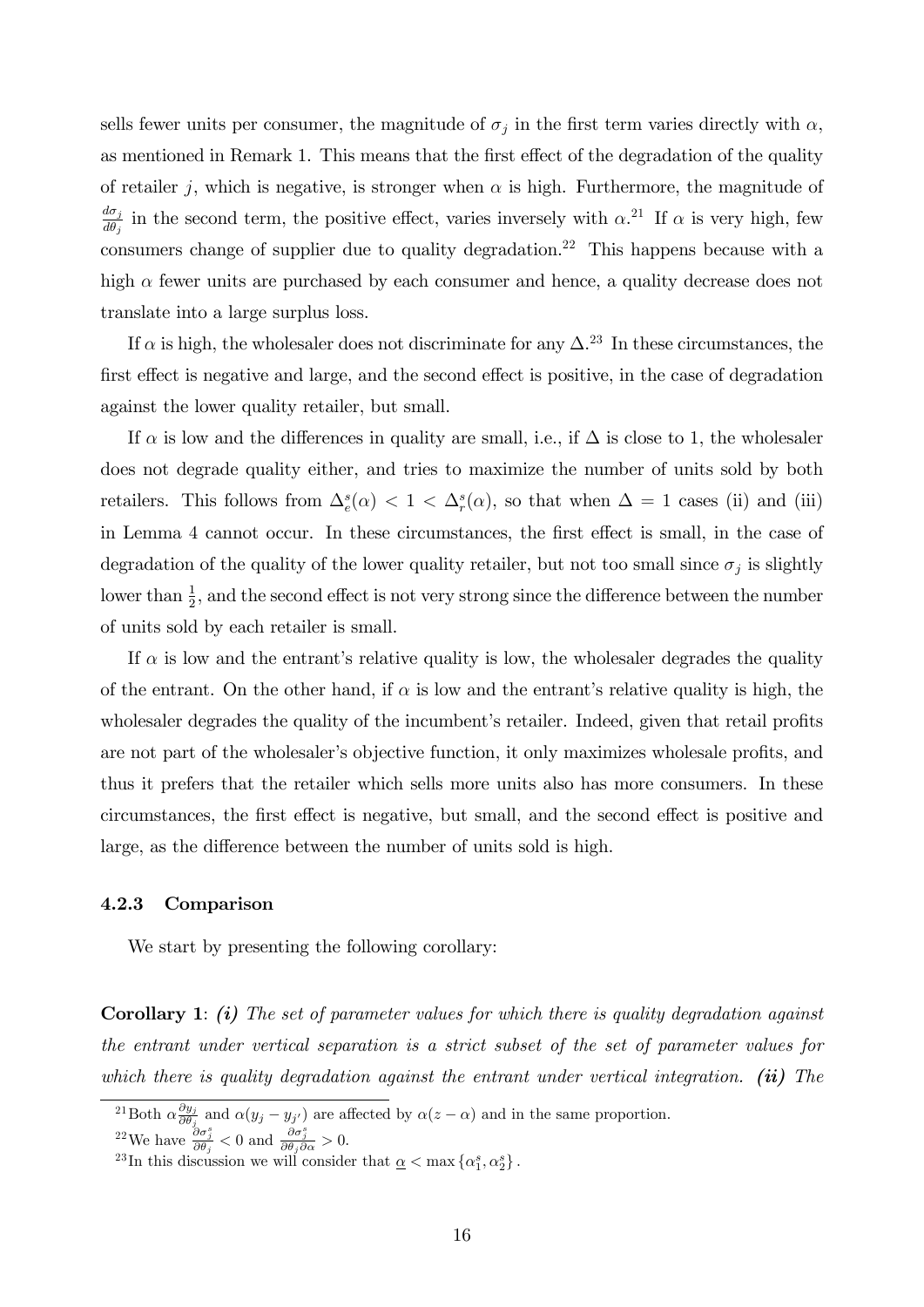level of degradation against the entrant is no smaller under vertical integration than under vertical separation.

There is no quality degradation against the entrant under vertical separation, if there was no quality degradation under vertical integration. Furthermore, when there was degradation against the entrant under vertical integration, the level of degradation against the entrant decreases after vertical separation. Indeed, the incumbent has no smaller incentives to degrade the quality of the entrant than an independent wholesaler, since the entrant is a rival on the retail market.

Define  $\Delta_r^s(\alpha)^+ \equiv \lim_{\varepsilon \to 0^+} (\Delta_r^s(\alpha) + \varepsilon)$ . Hence, by comparing Lemmas 3 and 4, we find:

Corollary 2: (i) There is no quality degradation under both vertical integration and separation, if and only if,  $(\alpha, \Delta)$  is on  $[\max{\{\underline{\alpha}, \alpha_1^i\}}, z) \times [\max{\{\Delta^i(\alpha), 0^+\}}, \min{\{\Delta^s_r(\alpha)^+, \overline{\Delta}(\alpha)\}}).$ 

(ii) There is no quality degradation under vertical integration, and there is quality degradation against the incumbent's retailer under vertical separation, if and only if,  $(\alpha, \Delta)$  is on  $[\underline{\alpha}, \max{\{\underline{\alpha}, \alpha^s_2\}}\}\times \left[\max{\{\Delta^i(\alpha), \Delta^s_r(\alpha)^+\}}, \overline{\Delta}(\alpha)\right).$ 

(iii) There is quality degradation against the entrant under vertical integration, and there is no quality degradation under vertical separation, if and only if,  $(\alpha, \Delta)$  is on  $[\underline{\alpha}, \alpha_2^i) \times$  $\left[\max\left\{\Delta^s_e(\alpha), 0^+\right\}, \min\left\{\Delta^i(\alpha), \Delta^s_r(\alpha)^+, \overline{\Delta}(\alpha)\right\}\right).$ 

(iv) There is quality degradation against the entrant under both vertical integration and separation, if and only if,  $(\alpha, \Delta)$  is on  $[\underline{\alpha}, \max{\{\underline{\alpha}, \alpha_1^s\}}) \times (0, \Delta_e^s(\alpha))$ .

Figures 1 and 2 illustrate Corollary 2 for the cases where z is on  $(0, \sqrt{3t})$  and z is on  $(\sqrt{3t}, +\infty)$ , respectively.<sup>24</sup> In both figures,  $j \to j'$  means "under vertical integration, firm j is discriminated against, while under vertical separation firm  $j'$  is discriminated against", with  $j, j' = e, r, n$ , and where "n" means "no firm is discriminated against".

<sup>&</sup>lt;sup>24</sup>In these Figures we consider that  $\underline{\alpha} < \max \{ \alpha_1^s, \alpha_2^s, \alpha_1^i \}$ .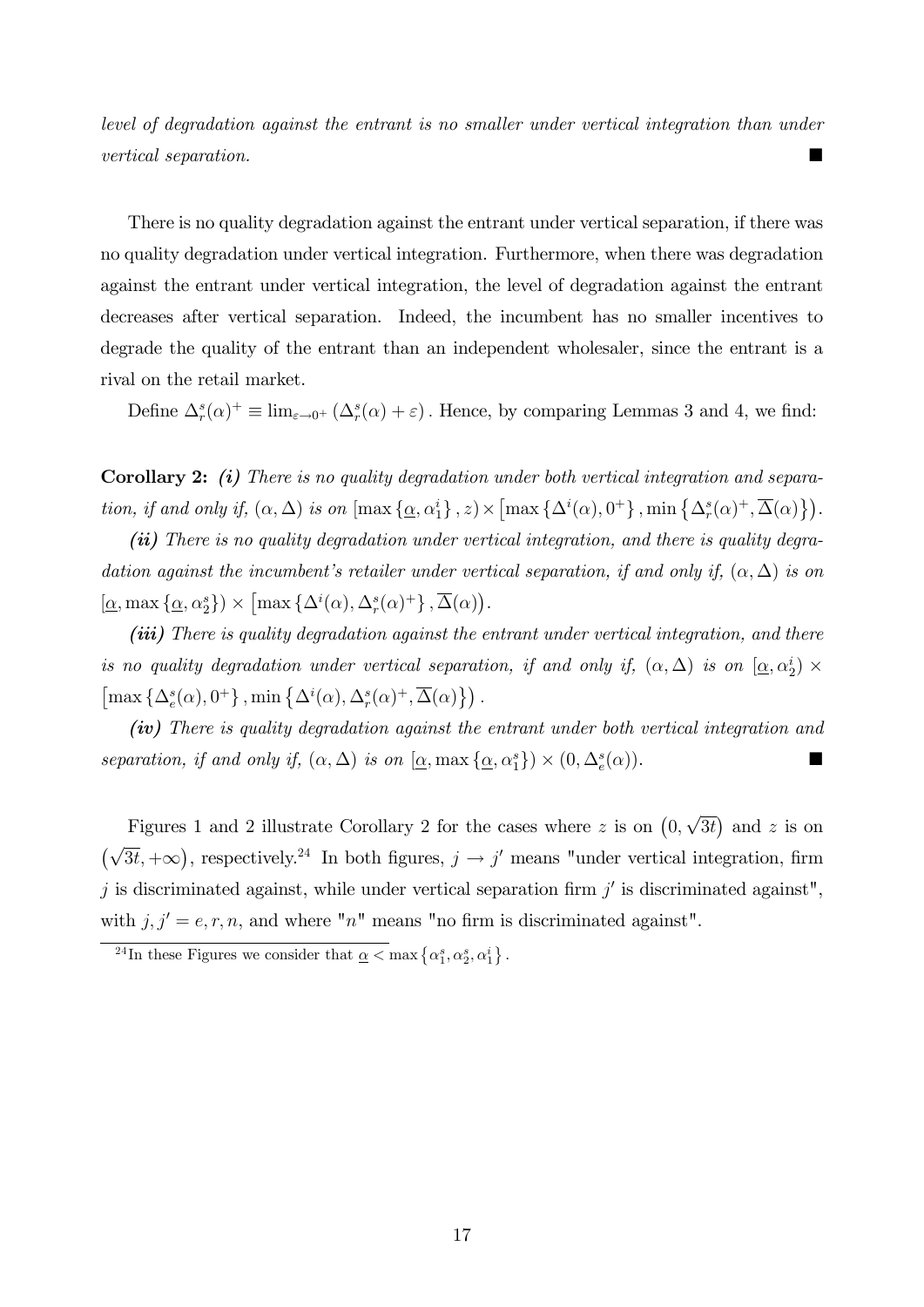

Figure 2

If  $\alpha$  is high, there is no quality degradation under either vertical integration or vertical separation. Both the incumbent or the independent wholesaler do not want to degrade the quality of any of the retailers since it would involve losing the high access margin, independently of the number of units sold by each retailer.

We now turn to Figure 1. If  $\Delta$  takes intermediate values, there is no quality degradation in both scenarios. If  $\alpha$  takes low values, and if  $\Delta$  is high, the incumbent does not degrade the quality of the entrant, but the independent wholesaler degrades the quality of the incumbent's retailer, since it has a smaller per consumer demand. If  $\alpha$  is low, and if  $\Delta$  is low, the incumbent degrades the quality of the entrant, but the independent wholesaler does not degrade the quality of any of the retailers.

We now turn to Figure 2. If  $\alpha$  is low, and if  $\Delta$  is low, both the incumbent and the independent wholesaler degrade the quality of the entrant. If  $\Delta$  is high, the incumbent degrades the quality of the entrant, while the independent wholesaler does not degrade the quality of any of the retailers, for a low  $\alpha$ .

To sum up, these results question the common wisdom that vertical separation is a good policy instrument to eliminate quality discrimination by a vertically integrated firm against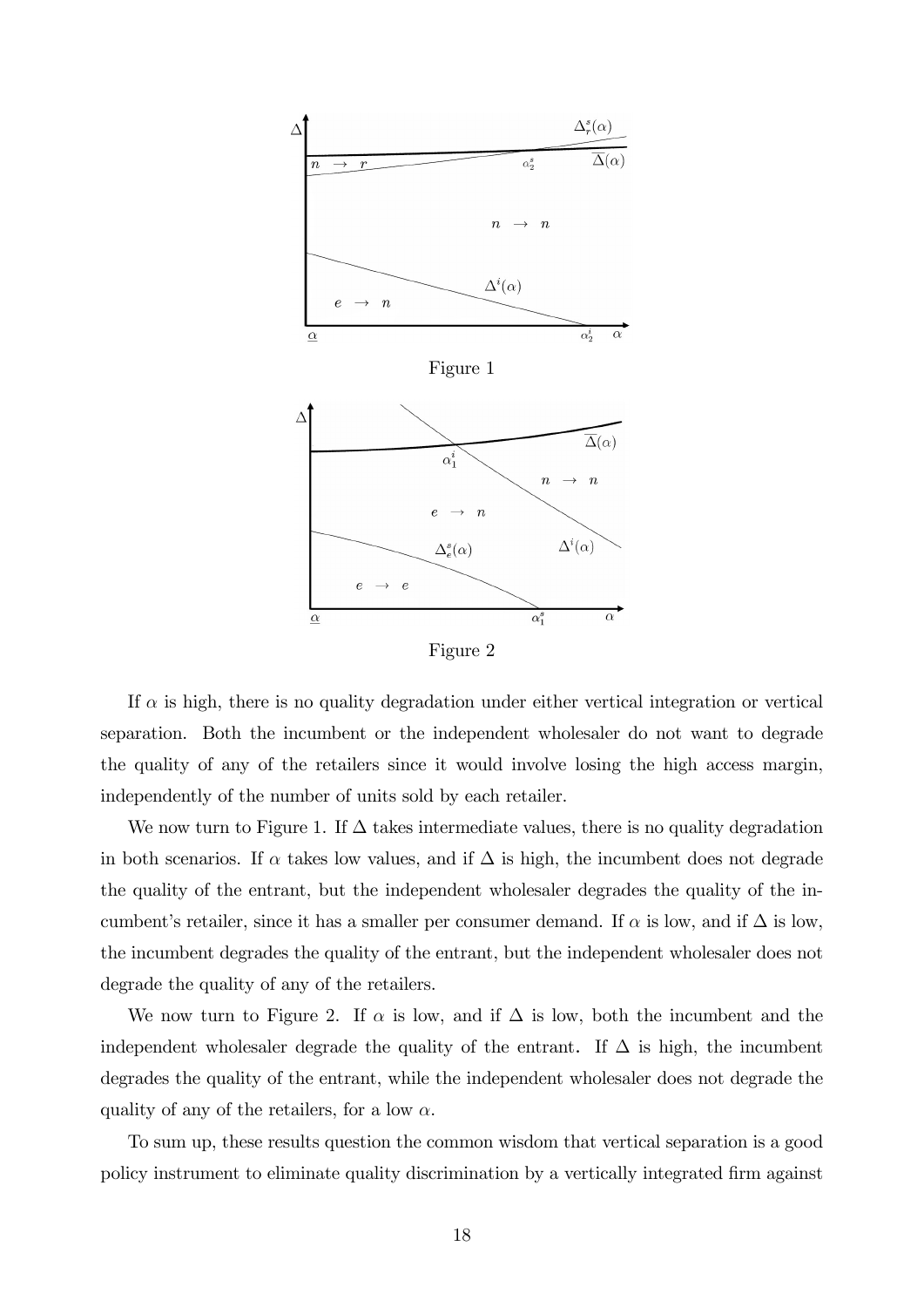retail entrants. While it is true that in some circumstances vertical separation does reduce quality discrimination, in other circumstances it has no impact on quality discrimination, and in yet other circumstances it can even increase quality discrimination.<sup>25</sup>

## 4.3 Stage 1: The Separation Decision

Next, we first identify the two effects of vertical separation on welfare, the *double* $marginalization effect$  and the quality degradation effect, and afterwards we characterize the socially optimal decision of whether to separate vertically the incumbent.

Denote by  $W$  the social welfare, i.e., the sum of the firms' profits, consumer surplus and the regulator's revenues. The degradation cost is a transfer from either the incumbent or the independent wholesaler to the regulator, and is, hence, neutral in terms of welfare.

Social welfare is given by:

$$
W^h(\boldsymbol{\theta};\alpha,\Delta) = \begin{cases} \frac{5\left[z^2\Theta + \alpha^2\Delta(1-\theta_e)\right]^2}{144t} + \frac{z^2\left[\Theta + 2\Delta(1-\theta_e)\right] - \alpha^2\Delta(1-\theta_e)}{4} - \frac{1}{4}t & h = i\\ \frac{(5z+7\alpha)(z-\alpha)^3\Theta^2}{144t} + \frac{(z^2-\alpha^2)\left[\Theta + 2\Delta(1-\theta_e)\right]}{4} - \frac{1}{4}t & h = s. \end{cases}
$$

The next Lemma compares the welfare levels under vertical integration and separation, keeping the quality degradation levels constant.

**Lemma 5:** Keeping quality degradation levels constant, i.e., for  $\theta_j^s = \theta_j^i$  $j^i,\ j=r,e,\ wel\!$ decreases with the vertical separation of the incumbent.

For the incumbent, the marginal cost of its retailer is 0, since  $\alpha$  is only an internal transfer. However, with vertical separation, the wholesaler and the incumbent's retailer maximize their profits separately, rather than jointly. Therefore, the  $\alpha$  charged by the wholes a marginal cost not only for the entrant but also to the incumbent's retailer. From Lemma 1, firms set the marginal retail price at marginal cost. Consequently, vertical separation leads the incumbent's retailer to increase its marginal retail price from  $p_r = 0$  to  $p_r = \alpha$ . Given the quality degradation levels, this price induces consumers to buy less units, which reduces welfare.

To sum up, vertical separation has a *double-marginalization effect*, which has a negative impact in welfare.<sup>26</sup>

<sup>&</sup>lt;sup>25</sup> If one excluded the assumption that  $\alpha > \alpha$  one could have a situation in which there is quality degradation against the entrant under vertical integration, and there is quality degradation against the incumbent's retailer under vertical separation. See the end of the proof of Corollary 2 in the appendix.

 $^{26}$ With linear tariffs, a wholesaler with market power sells its product to a retailer with a mark-up above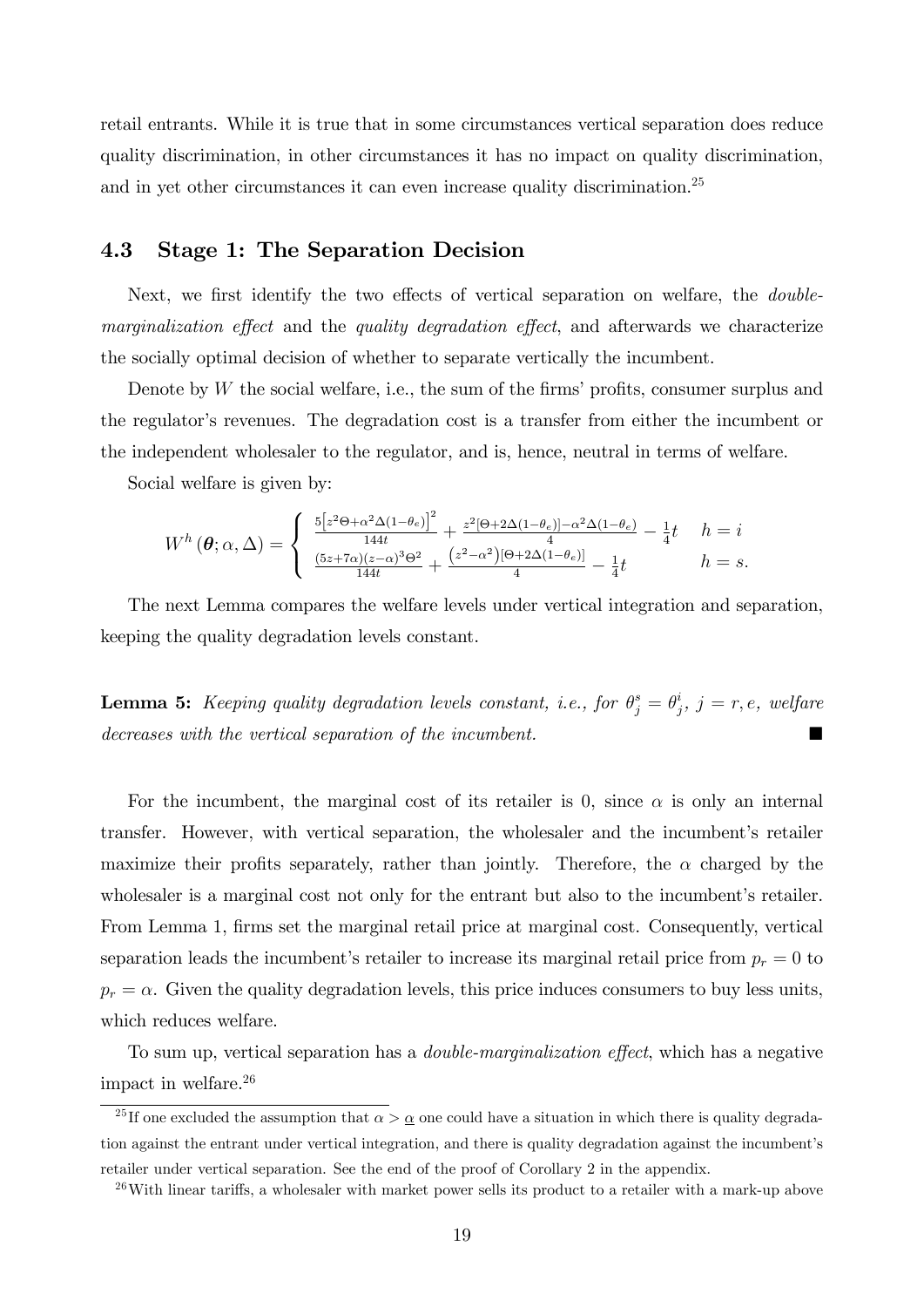Let  $\Theta^s := \frac{18t(z+\alpha)}{(5z+7\alpha)(z)}$  $\frac{18t(z+\alpha)}{(5z+7\alpha)(z-\alpha)^2}$  and  $\Theta^i := \frac{18t}{5(z^2-\alpha^2)}$ . The next lemma analyzes the impact on welfare of quality degradation under both vertical integration and separation.

Lemma 6: *(i)* Under vertical separation, welfare increases with quality degradation against the entrant, if and only if,  $\Theta > \Theta^s$ , or equivalently,  $\Delta (1 - \theta_e) < (1 - \theta_r) - \Theta^s$ .

(ii) Under vertical separation, welfare increases with quality degradation against the incumbent, if and only if,  $\Theta < -\Theta^s$ , or equivalently,  $\Delta (1 - \theta_e) > (1 - \theta_r) + \Theta^s$ .

(iii) Under vertical integration, welfare increases with quality degradation against the entrant, if and only if,  $\Delta (1 - \theta_e) < \frac{z^2}{z^2 - \theta_e}$  $\frac{z^2}{z^2-\alpha^2}(1-\theta_r)-\Theta^i.$ 

(iv) Under vertical integration, welfare increases with quality degradation against the incumbent, if and only if,  $\Delta (1 - \theta_e) > \frac{z^2}{z^2 - \theta_e}$  $\frac{z^2}{z^2-\alpha^2}(1-\theta_r)+\Theta^i$ .

Consider first the case of vertical separation. Assume that the incumbent's retailer has a net quality advantage over the entrant, i.e., assume that  $\Theta > 0$ . Then, the indifferent consumer is located to the right of  $\frac{1}{2}$  in Hotelling's line segment. Quality degradation against the entrant has two effects:  $(i)$  first, it makes some consumers switch from the entrant to the incumbent's retailer, and (ii) second, it makes the consumers that remain with the entrant purchase a smaller amount. The first effect has two opposite signed impacts on welfare. On the one hand, it has a positive impact because some consumers change from the lower quality retailer to the higher quality retailer. On the other hand, it has a negative impact as it increases transportation costs by moving the indifferent consumer further to the right. It turns out that the positive impact dominates, and therefore, the first effect is positive. The second effect is negative. Since the consumers who change from the entrant to the incumbent's retailer benefit from an increase in quality, the first effect may dominate the second, and degradation against the entrant may increase welfare, provided that  $\Theta$  is large enough. Assume now that the entrant has a net quality advantage over the incumbent's retailer, i.e., that  $\Theta < 0$ . Then, the first effect is as described above, but with the signs marginal cost. If the retailer also has market power it then adds another mark-up to its own marginal cost and the retail price includes two mark-ups. This is called double-marginalization. In our model, since there are two-part retail tariffs and in equilibrium firms charge a marginal retail price equal to marginal cost, in a strict sense there is no double-marginalization. However, given its widespread use, we stick to the term double-marginalization to refer to the existence of a wholesale mark-up that will lead to suboptimal consumption.

<sup>27</sup>Both functions  $\Theta^{j}(z, t, \alpha)$  with  $j = i, e$ , whose arguments we ommit in the main text, are increasing in  $\alpha$  and take values on  $\left[\frac{18t}{5z^2}, +\infty\right)$ . Also,  $\Theta^s > \Theta^i$  and  $(1 - \Theta^s) < \left(\frac{z^2}{z^2 - 1}\right)$  $\frac{z^2}{z^2-\alpha^2} - \Theta^i\bigg)$ .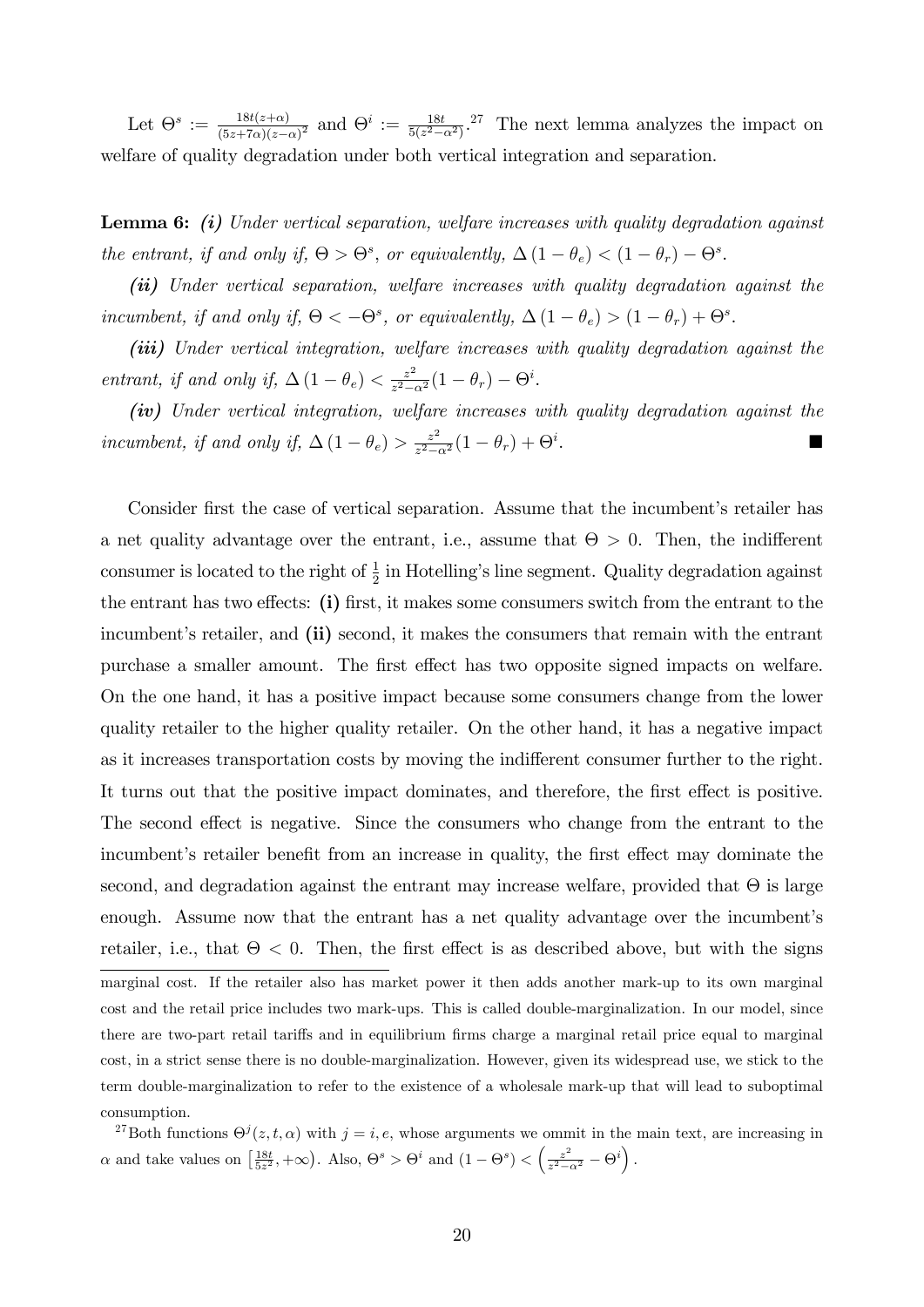reversed, and the second effect is negative. Hence, the two effects are negative and quality degradation against the entrant decreases welfare. Exactly the same description applies for quality degradation against the incumbent's retailer.

Figure 3 illustrates in the  $((1 - \theta_r), \Delta(1 - \theta_e))$ -space the sign of the partial derivatives of welfare with respect to  $\theta_e$  and  $\theta_r$ , both in the case of vertical separation.



Figure 3

Figure 3 has 3 distinct areas. In area  $A$ , the quality of the entrant's services is much lower than that of the incumbent's retailer. Hence, quality degradation against the entrant increases welfare, and quality degradation against the incumbent's retailer decreases welfare. In area  $B$ , the quality of the services of the two retailers does not differ much, and welfare decreases with quality degradation against either of them. In area C, the quality of the entrant's services is much higher than that of the incumbent's retailer. Thus, quality degradation against the incumbent's retailer increases welfare, and quality degradation against the entrant decreases welfare.

We now turn to the case of vertical integration. The result is qualitatively similar to the case above. There are, however, the following differences on the effects of quality degradation: (i) there is no deadweight loss for those consumers that change from the high marginal price entrant to the incumbent,  $(ii)$  the number of consumers that change of retailer after quality degradation against the incumbent is larger because quality degradation affects a larger number of units, and (iii) the indifferent consumer is not necessarily located closer to the lower quality firm.<sup>28</sup>

The next auxiliary Remark, a particular case of Lemma 6, states some useful properties of the welfare functions  $W^i(\cdot)$  and  $W^s(\cdot)$ , when only the quality of one of the retailers is degraded, i.e., when either  $\theta_r = 0$  or  $\theta_e = 0.$ 

<sup>&</sup>lt;sup>28</sup>This happens, for instance, i) because the entrant may have quality advantage but also charges a positive marginal price, or ii) there is the wholesale effect that leads to a higher fixed fee by the incumbent even when the quality levels are similar.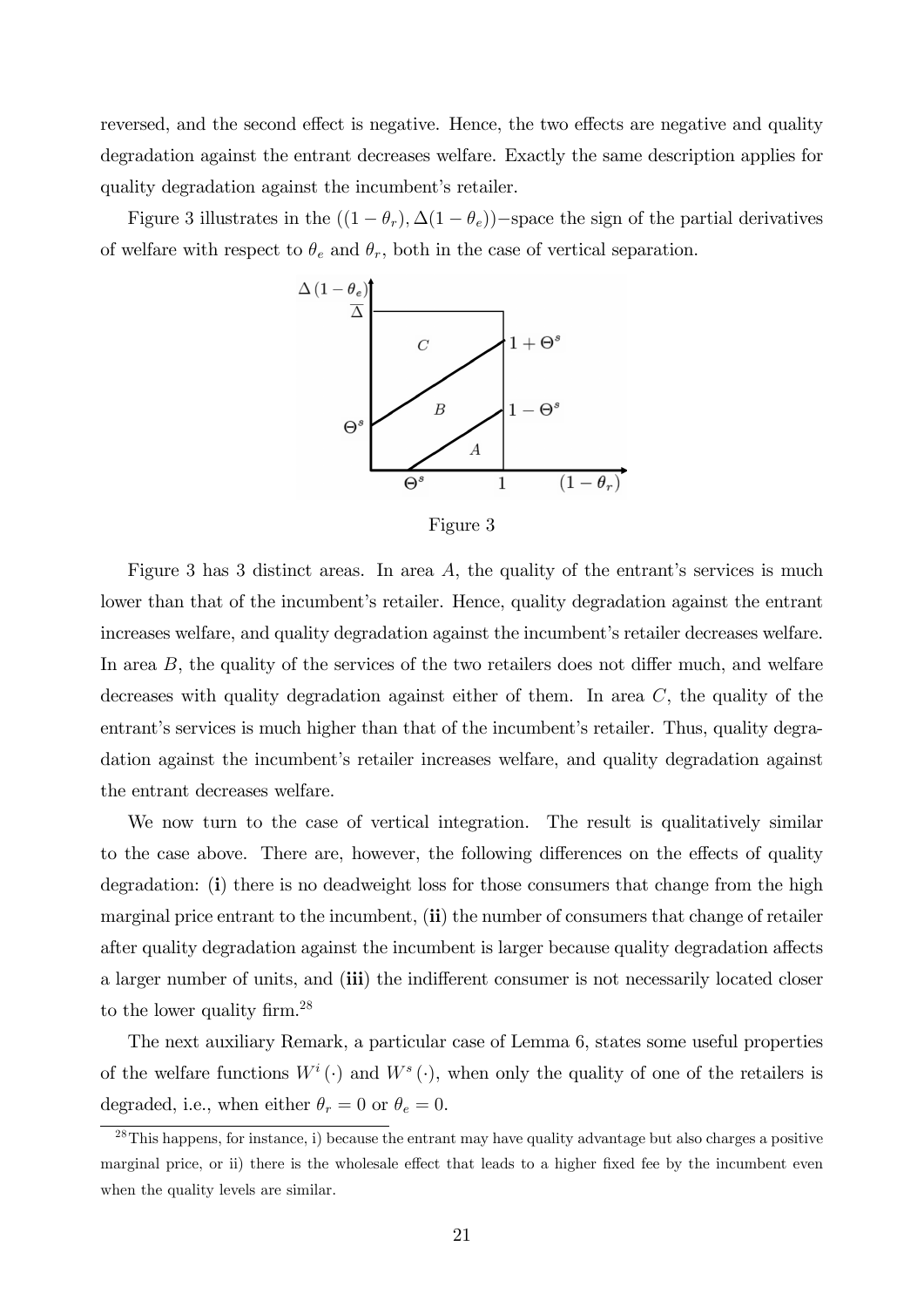#### Remark 3:

(i) When  $\theta_r = 0$ , quality degradation against the entrant under vertical separation increases welfare if  $\Delta < 1 - \Theta^s$  and decreases welfare if  $0 > 1 - \Theta^s$ , for all  $\theta_e$  on  $[0, 1]$ .

(ii) When  $\theta_e = 0$ , quality degradation against the incumbent under vertical separation increases welfare if  $\Delta > 1 + \Theta^s$  and decreases welfare if  $\Delta < \Theta^s$ , for all  $\theta_r$  on  $[0,1]$ .

(iii) When  $\theta_r = 0$ , quality degradation against the entrant under vertical integration increases welfare if  $\Delta < \frac{z^2}{z^2-1}$  $\frac{z^2}{z^2-\alpha^2} - \Theta^i$  and decreases welfare if  $0 > \frac{z^2}{z^2-\alpha^2}$  $\frac{z^2}{z^2-\alpha^2} - \Theta^i$ , for all  $\theta_e$  on  $[0, 1]$ .

(iv) When  $\theta_e = 0$ , quality degradation against the incumbent under vertical integration increases welfare if  $\Delta > \frac{z^2}{z^2 - z^2}$  $\frac{z^2}{z^2-\alpha^2} + \Theta^i$  and decreases welfare if  $\Delta < \Theta^i$ , for all  $\theta_r$  on  $[0,1]$ .

For sufficiently high quality differences, it is welfare increasing to degrade the quality of the retailer that has the lowest relative quality. Under these circumstances, quality degradation induces consumers to switch to the highest quality retailer, where they buy a higher number of units. Interestingly, the possibility that discriminatory quality degradation may be welfare increasing is absent of most policy discussions about vertical separation, where it is usually assumed that discriminatory quality degradation reduces welfare.<sup>29</sup> However, the logic underlying welfare increasing quality degradation is quite transparent.

To sum up, vertical separation has a *quality degradation effect*, which may have a positive or a negative impact on welfare. If vertical separation decreases quality degradation when quality degradation is welfare decreasing, or if vertical separation increases quality degradation when quality degradation is welfare increasing, then the vertical separation effect has a positive impact on welfare. Otherwise, the vertical separation effect has a negative impact on welfare.

The next Proposition brings together the *double-marginalization effect* and the *quality* degradation effect, analyzed in Lemmas 5 and 6, respectively, and presents sufficient conditions for vertical integration to be socially preferable to vertical separation.

**Proposition 1:** In equilibrium, the regulator does not impose the vertical separation of the  $wholesaler$  and the incumbent's retailer if:

(i) There is no quality degradation under both vertical integration and separation.

 $^{29}$ A literature initiated by Bergstrom and Varian (1985) showed, in various contexts, that increasing the asymmetry among firms with respect to some parameter, e.g., costs, while keeping the average constant may increase welfare. In our context discrimination affects both the average and the variance.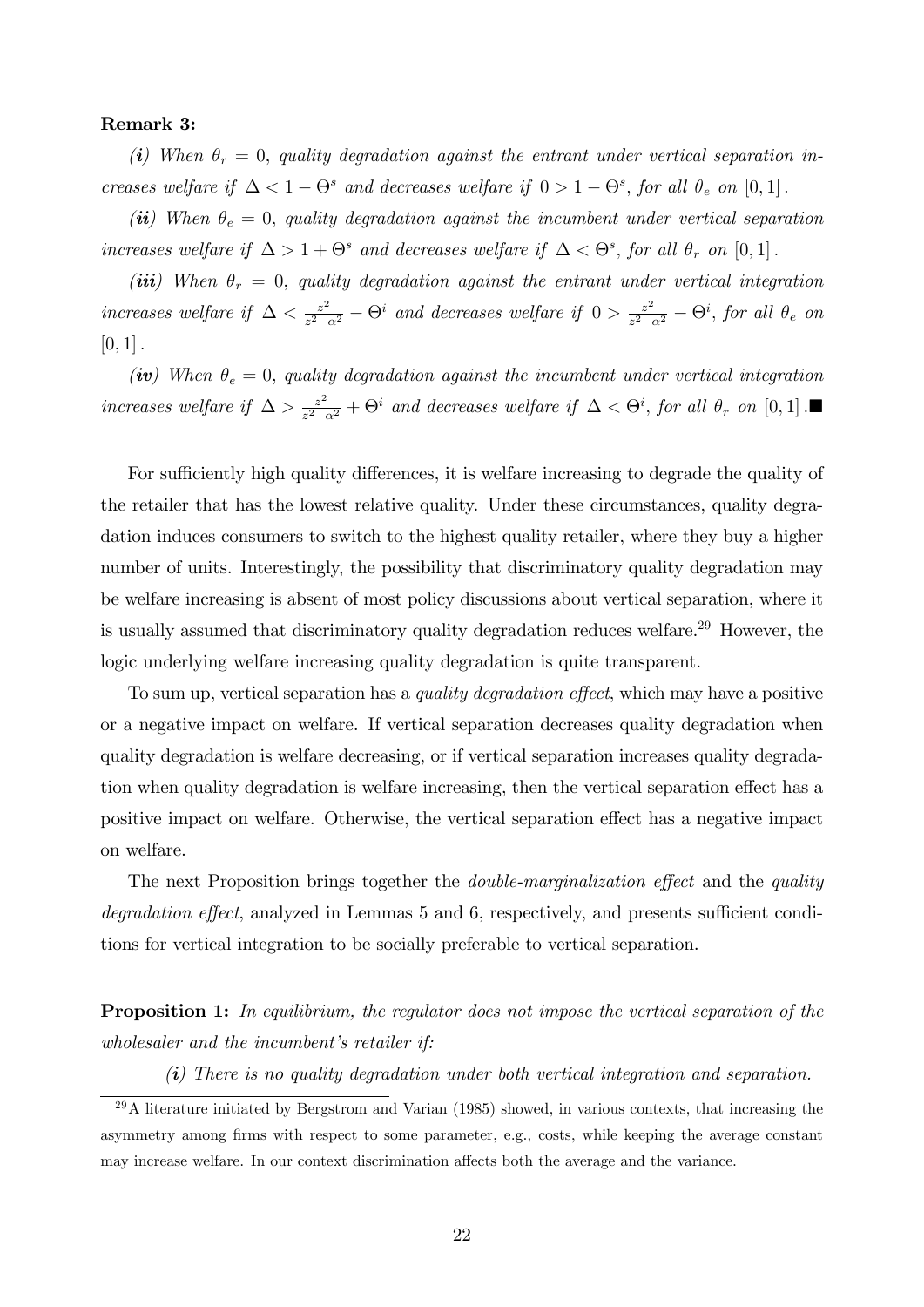$(ii)$  There is no quality degradation under vertical integration, and there is discrimination against the incumbent's retailer under vertical separation.

 $(iii)$  There is quality degradation against the entrant under vertical integration, and there is no quality degradation under vertical separation and  $\Delta$  is on  $\left(0, \frac{z^2}{z^2}\right)$  $\frac{z^2}{z^2-\alpha^2} - \Theta^i\bigg].$ 

 $(iv)$  There is discrimination against the entrant under both vertical integration and separation and  $\Delta$  is on  $\left(0, \frac{z^2}{z^2}\right)$  $\frac{z^2}{z^2-\alpha^2} - \Theta^i\bigg]$ .

When there is no quality degradation under vertical integration or separation, i.e., in the areas " $n \rightarrow n$ " of Figures 1 and 2, the only effect of vertical separation is the *double* marginalization effect. Hence, the impact of vertical separation on welfare is negative.

When there is no quality degradation under vertical integration and there is quality degradation against the incumbent's retailer under vertical separation, i.e., in the area  $n \rightarrow$ r" of Figure 1, if  $\Delta$  is on  $(\max{\{\Delta^i(\alpha), \Delta^s_r(\alpha)\}}, \Theta^s)$ , the *quality degradation effect* is negative. Hence, the impact of vertical separation on welfare is negative. If  $\Delta$  is on  $(\Theta^s, \overline{\Delta}(\alpha))$ , the quality degradation effect is positive, since increasing  $\theta_r$  may be welfare reducing for some values of  $\theta_r$ . However, the quality degradation effect is dominated by the double marginalization effect, and the impact of vertical separation on welfare is negative.

When there is quality degradation against the entrant under vertical integration and there is no quality degradation under vertical separation, i.e., in the areas " $e \rightarrow n$ " of Figures 1 and 2, if  $\Delta$  is on  $(0, \frac{z^2}{z^2-1})$  $\frac{z^2}{z^2-\alpha^2} - \Theta^i$ , the *quality degradation effect* is negative, since welfare increases with  $\theta_e$ . Hence, the impact of vertical separation on welfare is negative. Otherwise, the *quality degradation effect* is positive, and the impact of vertical separation on welfare is potentially ambiguous.

Finally, when there is quality degradation against the entrant under vertical integration and separation. i.e., in the area " $e \rightarrow e$ " of Figure 2, given that degradation is higher under integration, if  $\Delta$  is on  $\left(0, \frac{z^2}{z^2-1}\right)$  $\frac{z^2}{z^2-\alpha^2} - \Theta^i$ , the *quality degradation effect* is negative. Hence, the impact of vertical separation on welfare is negative. Otherwise, the *quality degradation* effect is positive, and the impact of vertical separation on welfare is potentially ambiguous.

Examples The next examples illustrate how welfare may increase or decrease with vertical separation for cases in Corollary 2 that were not considered in Proposition 1.

Consider case (iii) of Corollary 2. For  $(\alpha, \Delta, z, t, \beta) = (2/5, 2, 3, 5, 15)$ , we have  $W^i =$  $5.8704 > 5.8145 = W^s$ , whereas for  $(\alpha, \Delta, z, t, \beta) = (2/5, 1/2, 3, 5, 15)$ , we have  $W^i =$  $2.1587 < 2.1736 = W^s.$ 

Consider case (iv) of Corollary 2. For  $(\alpha, \Delta, z, t, \beta) = (2/100, 9/20, 24/10, 1, 5)$ , we have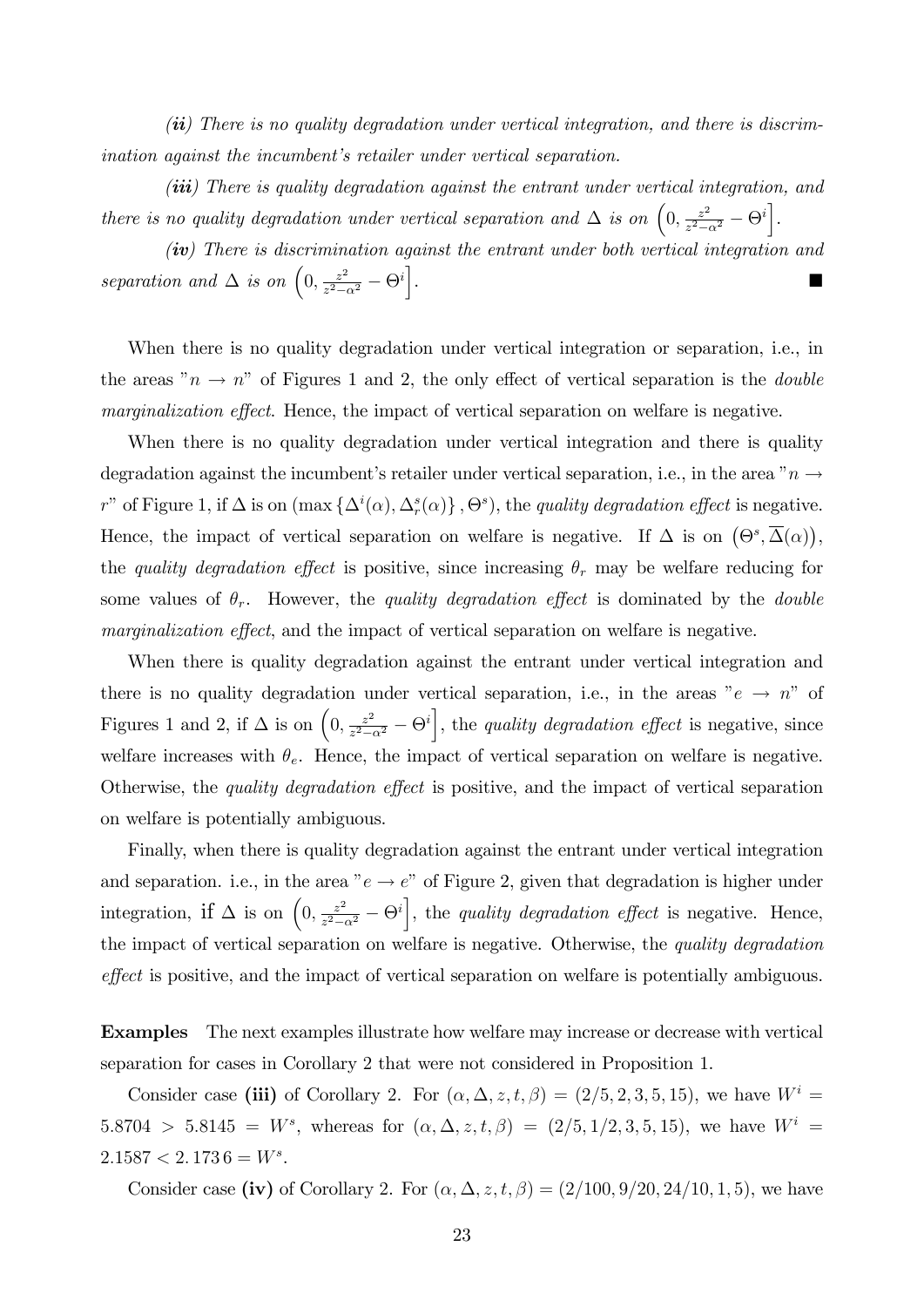$W^i = 2.1803 < 2.1817 = W^s$ , whereas for  $(\alpha, \Delta, z, t, \beta) = (2/100, 9/20, 24/10, 1, 10)$ , we have  $W^{i} = 2.1824 > 2.1817 = W^{s}$ . .

To sum up, these results question the common wisdom that vertical separation is a good policy instrument to eliminate quality degradation by a wholesaler against retail entrants. Not only vertical separation is not guaranteed to eliminate quality degradation, but also the impact of quality degradation on welfare is potentially ambiguous. Recall that we have ignored in our analysis the existence of coordination or vertical integration economies. The presence of these economies would make the case for vertical separation less compelling.

# 5 Discussion and Conclusions

In this article, we investigate if vertical separation reduces non-price discrimination and increases welfare.

Vertical separation of vertically integrated incumbents has been proposed to prevent various forms of discrimination against retail entrants. In particular, functional separation has been at the center of several policy discussions regarding the regulation of next generation networks. The reasoning underlying these proposals seems to be based in the three following assertions. First, the monopolist owner of a bottleneck input, which is also present in the retail market, may have the incentive and the ability to discriminate against retail entrants, to limit competition in the retail market. Second, vertical separation of the incumbent into wholesale and retail units would eliminate the wholesaler's incentives to discriminate against retail entrants. Third, eliminating discrimination would increase welfare.

Our analysis shows that while the first assertion is true, the other two assertions are false in general. There are reasons related only to profit maximization that might lead an independent wholesaler to discriminate against some types of retailers. Hence, vertical separation is not guaranteed to eliminate discrimination. In fact, under vertical separation, discrimination against entrants might persist, and there might even be discrimination against the vertically integrated Örmís retailer when there was no discrimination under vertical integration. Furthermore, discrimination is not always socially undesirable. Discrimination against a high quality retailer reduces welfare. However, discrimination against a low quality retailer may increase welfare. Hence, even when vertical separation does eliminate discrimination, it is not guaranteed that it will increase welfare.

We derived our results assuming that there are no vertical integration economies and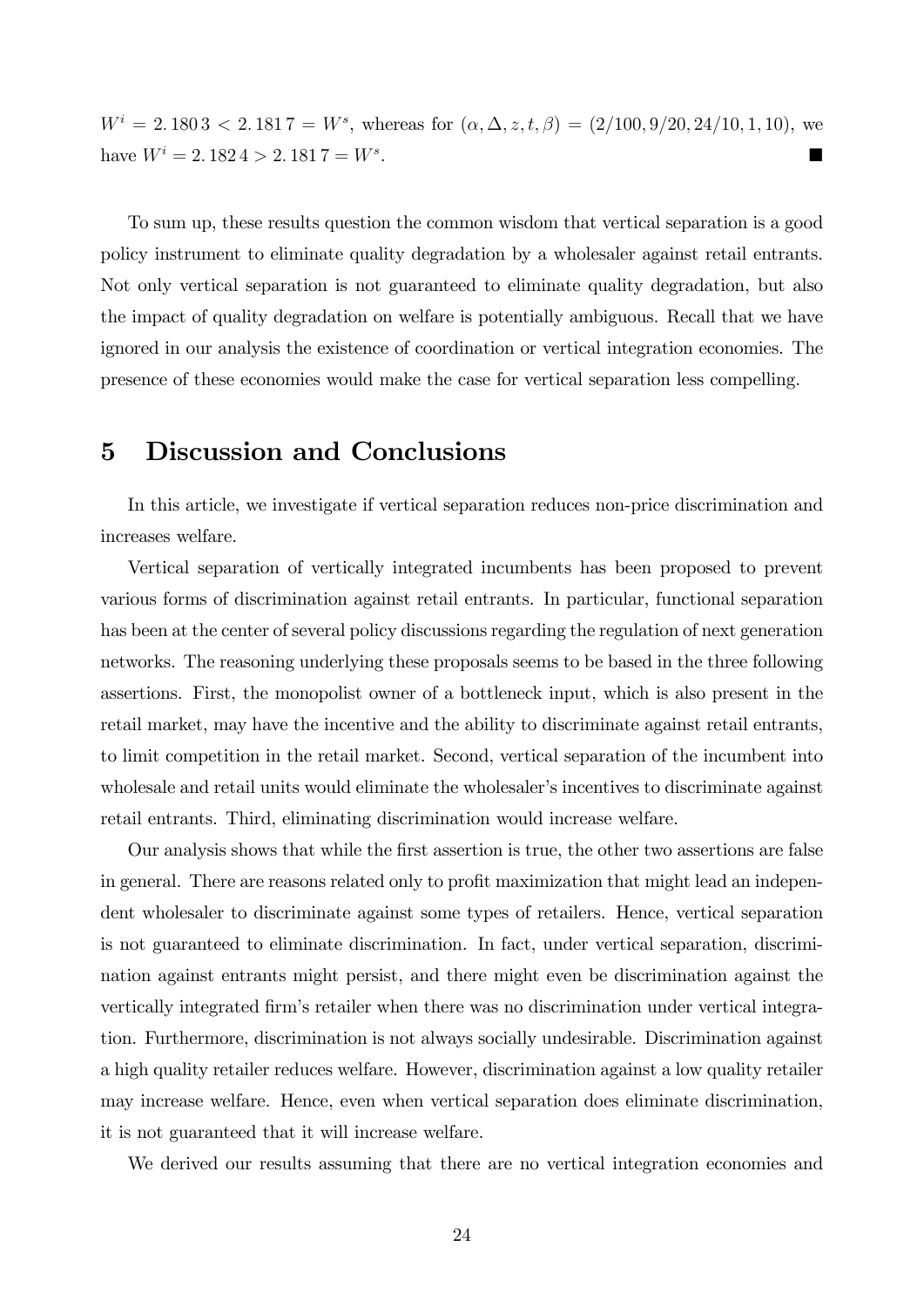ignoring the costs of the separation process. Either of these two factors only makes vertical separation less socially desirable.

The possibility that discrimination might be socially desirable has another important consequence. Contrary to what several authors have argued, e.g. Sand (2004), the socially optimal access price with non-price discrimination may be lower than without non-price discrimination. It is true that when discrimination is socially undesirable, a high access price decreases the wholesaler's incentives to discriminate. However, when discrimination against a low quality retailer is socially desirable, which happens if the quality asymmetry among retailers is high, the socially optimal access price may be lower than without non-price discrimination, in order to induce discrimination by the wholesaler

To be sure, there are circumstances where vertical separation can be an appropriate remedy for a competition problem. In other words, there are circumstances where vertical separation does eliminate discrimination, and in doing so increases welfare. However, there are also circumstances where vertical separation has socially undesirable effects. Hence, before adopting these market engineering measures, policy makers should make sure they understand clearly the consequences of their actions.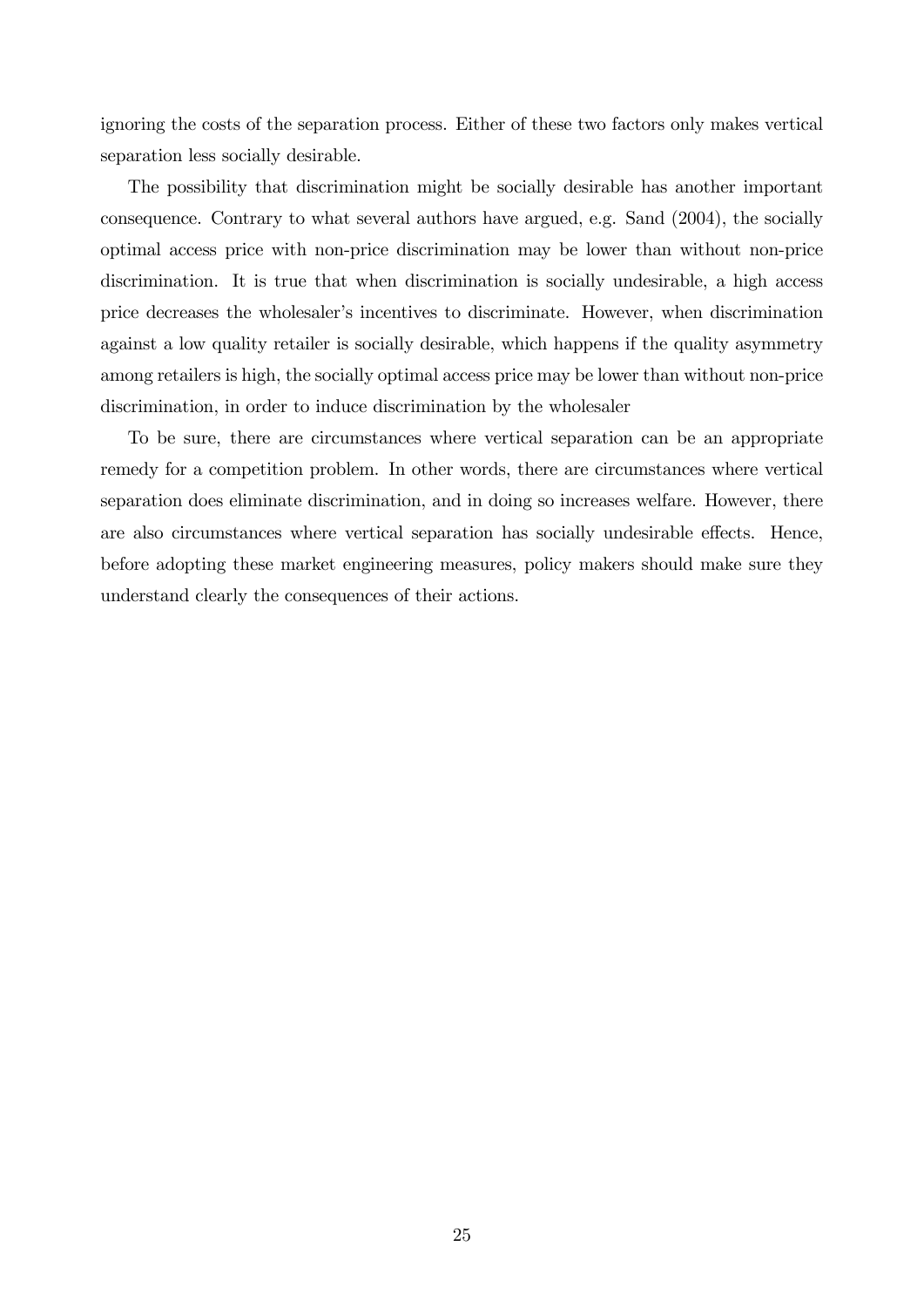# Appendix

**Proof of Lemma 1:** See Biglaiser and DeGraba (2001).

Proof of Lemma 2: Assuming that the market is fully covered, a consumer located at  $x$  is indifferent between both firms if and only if

$$
V + S_r - tx - F_r = V + S_e - t(1 - x) - F_e.
$$

This implies that the indifferent consumer is located at:

$$
x = \frac{1}{2} + \frac{F_e - F_r + S_r - S_e}{2t} = \frac{1}{2} + \frac{2(F_e - F_r) + (z - p_r)^2 (1 - \theta_r) - (z - p_e)^2 \Delta (1 - \theta_r)}{4t}.
$$

For the integration scenario, and according to Lemma 1, we have  $p_r = 0$  and  $p_e = \alpha$ . Substituting this on the profit functions  $(2)$  and  $(3)$  and solving the system of first-order conditions we obtain:

$$
F_r^i(\boldsymbol{\theta}; \alpha, \Delta) = t + \frac{z^2 (1 - \theta_r)}{6} + \frac{\Delta (1 - \theta_e) (5\alpha - z) (z - \alpha)}{6}
$$
  

$$
F_e^i(\boldsymbol{\theta}; \alpha, \Delta) = t - \frac{z^2 (1 - \theta_r)}{6} + \frac{\Delta (1 - \theta_e) (z - \alpha) (z + \alpha)}{6},
$$

and  $\sigma_r^i(\theta; \alpha, \Delta) = \left(\frac{1}{2} + \frac{z^2(1-\theta_r)-\Delta(1-\theta_e)(z-\alpha)(z+\alpha)}{12t}\right)$ ). For  $0 < \sigma_r^i < 1$  for all  $\theta$ , we need  $z < \sqrt{6t}$ and  $\Delta < \overline{\Delta} := \frac{6t}{z^2 - \alpha^2}$ .

For the separation scenario, we have  $p_r = p_e = \alpha$ . Substituting the indifferent consumer on profit functions  $(5)$  and  $(6)$  and solving the system of first-order conditions we obtain:

$$
F_e^s(\theta; \alpha, \Delta) = t - \frac{(z - \alpha)^2 ((1 - \theta_r) - \Delta (1 - \theta_e))}{6}
$$
  

$$
F_r^s(\theta; \alpha, \Delta) = t + \frac{(z - \alpha)^2 ((1 - \theta_r) - \Delta (1 - \theta_e))}{6},
$$

and  $\sigma_r^s(\theta; \alpha, \Delta) = \frac{1}{2} + \frac{(z-\alpha)^2((1-\theta_r)-\Delta(1-\theta_e))}{12t}$ . The market is covered at these if  $0 < \sigma_r^s < 1$ , for all  $\theta$ . This is implied by  $z < \sqrt{6t} + \alpha$  and  $\Delta < \frac{6t}{\sqrt{6t}}$  $(z-\alpha)$  $\overline{2}$  :

**Proof of Lemma 3:** Let  $q_j = 1 - \theta_j$ ,  $j = r, e$ . Given the retail equilibrium, the integrated incumbent's profit is given by:

$$
\pi_w^i = \left( t + \frac{z^2 q_r}{6} + \frac{\Delta q_e (5\alpha - z) (z - \alpha)}{6} \right) \left( \frac{1}{2} + \frac{z^2 q_r - (z^2 - \alpha^2) \Delta q_e}{12t} \right) \n+ \alpha \left( \frac{1}{2} - \frac{z^2 q_r - (z^2 - \alpha^2) \Delta q_e}{12t} \right) (z - \alpha) \Delta q_e - \frac{\beta}{2t} (q_r - q_e)^2.
$$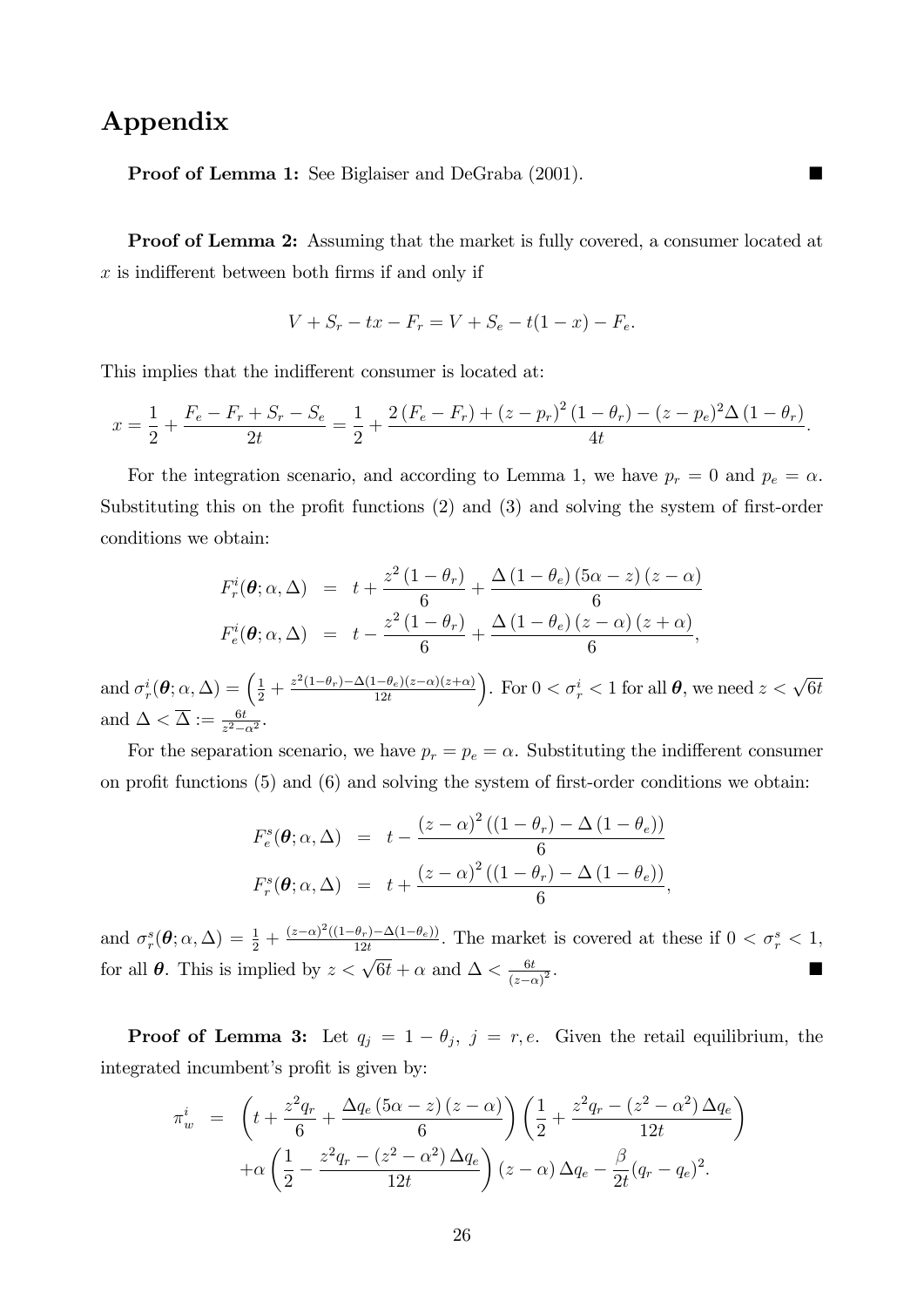The incumbent's problem is then to  $\max \pi_w^i(\mathbf{q})$  subject to  $q_r \leq 1$ ,  $q_e \leq 1$ ,  $q_r \geq 0$ ,  $q_e \geq 0$ .

The corresponding Lagrangian function is

$$
L(\mathbf{q}, \lambda_r, \lambda_e) = \pi_w^i(\mathbf{q}) + \lambda_r(1 - q_r) + \lambda_e(1 - q_e)
$$

and, in addition to  $q_j \leq 1, q_j \geq 0, \lambda_j \geq 0, j = r, e$ , the Kuhn-Tucker conditions are:

$$
\frac{\partial \pi_w^i(\mathbf{q})}{\partial q_j} - \lambda_j \leq 0 \tag{9}
$$

$$
q_j \left( \frac{\partial \pi_w^i(\mathbf{q})}{\partial q_j} - \lambda_j \right) = 0 \tag{10}
$$

$$
\lambda_j(1-q_j) = 0. \tag{11}
$$

a) Consider the candidate  $q_r = q_e = 1$ . Then, conditions (11) holds trivially and condition  $(10)$  implies condition  $(9)$ . From  $(10)$  we obtain, respectively:

$$
\frac{\partial \pi_w^i(\mathbf{q})}{\partial q_r} = \frac{6t + z^2 (1 - \Delta) + \Delta \alpha^2}{36t} z^2 = \lambda_r^*
$$
\n
$$
\frac{\partial \pi_w^i(\mathbf{q})}{\partial q_e} = -\frac{6t (z - 5\alpha) + (z + \alpha) (z^2 (1 - \Delta) + \Delta \alpha^2)}{36t} (z - \alpha) \Delta = \lambda_e^*.
$$

Both  $\lambda_r^*$  and  $\lambda_e^*$  are non negative if and only if  $\Delta \leq \frac{6t+z^2}{z^2-\alpha^2}$  $\frac{6t+z^2}{z^2-\alpha^2}$  and  $\Delta \geq \Delta^i(\alpha) := 1 +$ 1  $\sqrt{z^2-\alpha^2}$  $\left(\alpha^2 - \frac{5\alpha - z}{z+\alpha}6t\right)$ , respectively.

The first condition holds trivially given our assumption that  $\Delta < \overline{\Delta}(\alpha)$ . With respect to the second, note that  $\Delta^i(\alpha) \leq 0$  if and only if  $\alpha \geq \alpha_2^i := \frac{6tz + z^3}{30t - z^2}$  $\frac{6tz+z^3}{30t-z^2}$  and that  $\Delta^i(\alpha) > \overline{\Delta}(\alpha)$ if and only if  $\alpha < \alpha_1^i := \frac{z^3}{36t-1}$  $\frac{z^3}{36t-z^2}$ .<sup>30</sup> Thus,  $q_r = q_e = 1$  verifies the necessary conditions for a maximum when  $\alpha \geq \alpha_2^i$  or when  $\alpha_1^i < \alpha < \alpha_2^i$  and  $\Delta^i(\alpha) < \Delta < \overline{\Delta}(\alpha)$ .

b) Consider the candidate  $q_r = 1$  and  $0 < q_e < 1$ . Then,  $\lambda_e = 0$ , and conditions (9) and (10) become, respectively:

$$
\frac{\partial \pi_w^i(\mathbf{q})}{\partial q_r}-\lambda_r=0 \,\, \text{and} \,\, \frac{\partial \pi_w^i(\mathbf{q})}{\partial q_e}=0,
$$

which yield

$$
q_e^* = \frac{36\beta - z^2\Delta (z^2 - \alpha^2) + 6t\Delta (z - \alpha) (5\alpha - z)}{36\beta - \Delta^2 (z + \alpha)^2 (z - \alpha)^2} \n\lambda_r^* = \frac{q_e^* (36\beta - \Delta z^2 (z^2 - \alpha^2)) + z^2 (6t + z^2) - 36\beta}{36t}.
$$

Clearly,  $q_e^* > 0$  because, given our assumption that  $\beta$  is on  $(\underline{\beta}, +\infty)$ , the numerator and denominator are both positive. Also,  $q_e^* < 1 \Leftrightarrow \Delta < \Delta^i(\alpha)$ .

<sup>&</sup>lt;sup>30</sup>By definition,  $\overline{\Delta}(\alpha_1^i) = \Delta^i(\alpha_1^i)$ . Inspection of  $\overline{\Delta}(\alpha)$  reveals that it is an increasing function of  $\alpha$ . Furthermore,  $\Delta^{i}(\alpha)$  is decreasing in  $\alpha$  because  $\frac{\partial \Delta^{i}(\alpha)}{\partial \alpha} = \frac{2((z^2-30t)\alpha^2 + z(24t+z^2)\alpha - 18tz^2)}{(z+\alpha)^3(z-\alpha)^2}$  $\frac{\int a^{1/2} (2+a)^2 (2-a)^2}{(z+a)^3 (z-a)^2}$  is always negative. This results from the fact that  $z^2 - 30t < 0$  and that the numerator has no real roots in  $\alpha$ .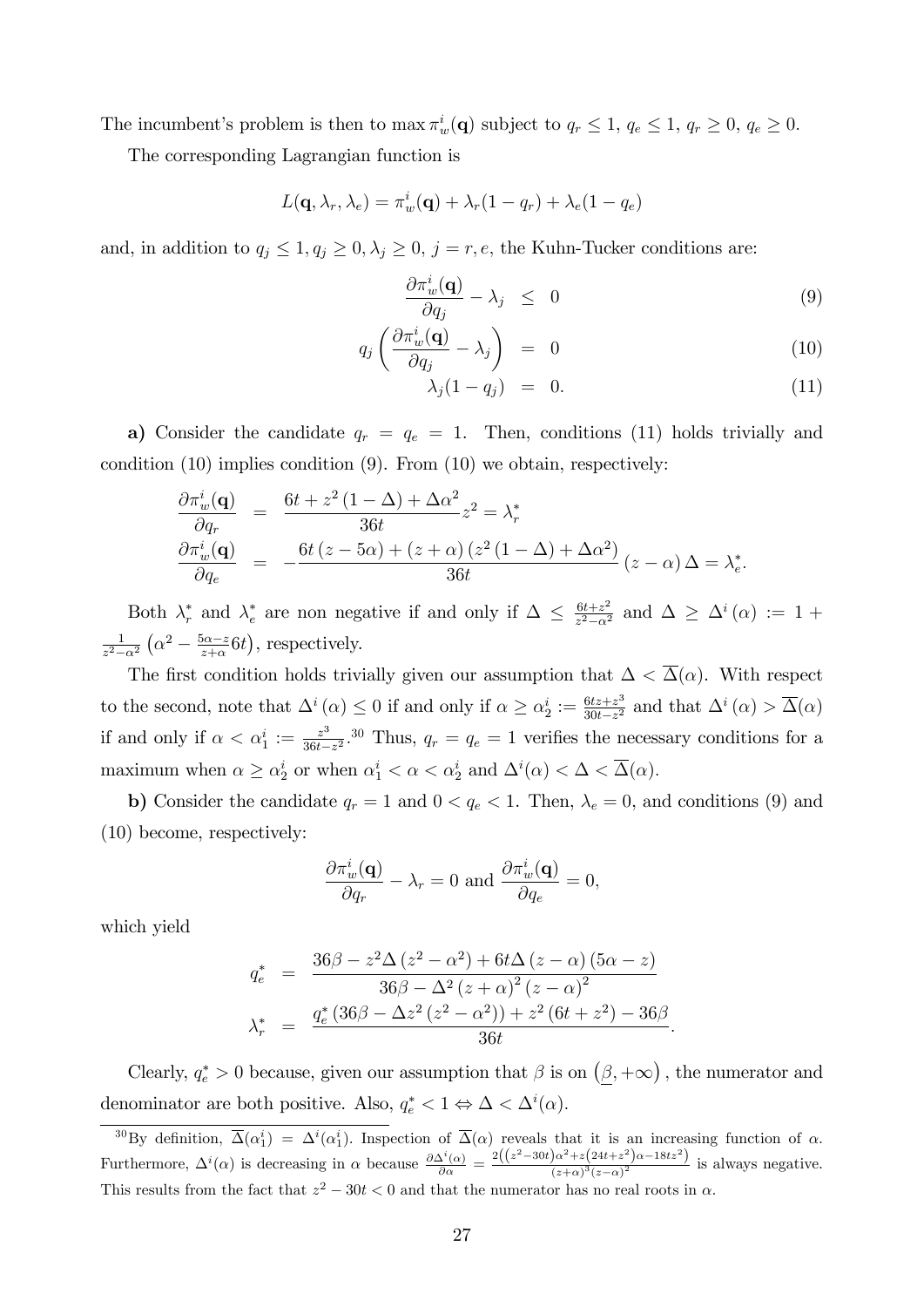As  $\frac{\partial q_e^*}{\partial \beta} > 0 \Leftrightarrow \Delta < \Delta^i(\alpha)$  and  $\frac{\partial \lambda_r^*}{\partial q_e^*} = \frac{36\beta - \Delta z^2 (z^2 - \alpha^2)}{36t} > 0$  a sufficient condition for  $\lambda_r^* \ge 0$ is that

$$
\frac{0-z^2\Delta(z^2-\alpha^2)+6t\Delta(z-\alpha)(5\alpha-z)}{0-\Delta^2(z+\alpha)^2(z-\alpha)^2}\left(36\beta-\Delta z^2(z-\alpha)(z+\alpha)\right)+z^2\left(6t+z^2\right)-36\beta \to 0 \Leftrightarrow
$$
  

$$
\beta\left(6t\left(z-5\alpha\right)+z^2\left(z+\alpha\right)-\Delta\left(z-\alpha\right)(z+\alpha)^2\right)+\alpha\Delta z^2t\left(z-\alpha\right)(z+\alpha) > 0
$$

. But this is implied by  $6t(z-5\alpha) + z^2(z+\alpha) - \Delta(z-\alpha)(z+\alpha)^2 > 0 \Leftrightarrow \Delta < \Delta^i(\alpha)$ . Thus,  $q_e < 1 = q_r$  is a candidate when  $\alpha < \alpha_1^i$  or when  $\alpha_1^i < \alpha < \alpha_2^i$  and  $\Delta < \Delta^i(\alpha)$ .

c) Consider the candidate  $q_e = 1$  and  $0 < q_r < 1$ . Then,  $\lambda_r = 0$ , and conditions (9) and (10) become, respectively:

$$
\frac{\partial \pi_w^i(\mathbf{q})}{\partial q_r} = 0 \text{ and } \frac{\partial \pi_w^i(\mathbf{q})}{\partial q_e} - \lambda_e = 0,
$$

from where we obtain,

$$
q_r^* = \frac{36\beta + 6tz^2 - \Delta z^2 (z^2 - \alpha^2)}{36\beta - z^4}
$$
  

$$
\lambda_e^* = \frac{\beta \left(6t (\Delta (z - \alpha) (5\alpha - z) + z^2) + (z^2 - z^2 \Delta + \Delta \alpha^2)^2\right) - \alpha \Delta z^4 t (z - \alpha)}{t (36\beta - z^4)}.
$$

Clearly  $q_r^* > 0$  given our assumption on  $\beta$ . In order to have  $q_r^* < 1$  we need that  $36\beta + 6tz^2 - \Delta z^2 (z^2 - \alpha^2) < 36\beta - z^4 \Leftrightarrow \Delta > \frac{6t + z^2}{(z^2 - \alpha^2)}$  $\frac{6t+z^2}{(z^2-\alpha^2)}$  which violates our assumption on  $\Delta$ . d) Consider all the candidates with  $q_r = 0$ . Then  $\lambda_r = 0$  and it must be that:

$$
\frac{\partial \pi_w^i(\mathbf{q})}{\partial q_r} \le 0 \Leftrightarrow q_e \left( 36\beta - \Delta z^2 \left( z^2 - \alpha^2 \right) \right) + 6tz^2 \le 0,
$$

which is impossible. If  $(36\beta - \Delta z^2 (z^2 - \alpha^2)) > 0$  it is trivial. If  $36\beta - \Delta z^2 (z^2 - \alpha^2) < 0$ we have that  $q_e (36\beta - \Delta z^2 (z^2 - \alpha^2)) + 6tz^2 > 1(36\beta - \Delta z^2 (z^2 - \alpha^2)) + 6tz^2 = 36\beta +$  $z^2(6t - \Delta (z^2 - \alpha^2)) > 0.$ 

e) Consider the candidate  $q_e = 0$  and  $0 < q_r < 1$ . Then  $\lambda_r = \lambda_e = 0$  and it must be that:

$$
\frac{\partial \pi_w^i(\mathbf{q})}{\partial q_r} = 0 \text{ and } \frac{\partial \pi_w^i(\mathbf{q})}{\partial q_e} \le 0,
$$

from where we obtain:

$$
q_r^* = \frac{6tz^2}{36\beta - z^4} < 1
$$
  
6 $\beta$  ( $\Delta (z - \alpha) (5\alpha - z) + z^2$ )  $-\alpha \Delta z^4 (z - \alpha) \leq 0$ .

A sufficient condition for  $6\beta (\Delta (z - \alpha) (5\alpha - z) + z^2) - \alpha \Delta z^4 (z - \alpha) > 0$  is that  $\Delta (z - \alpha) (5\alpha - z) + z^2$  $z^2 > 0$  and  $\beta > \frac{\alpha \Delta z^4(z-\alpha)}{6(\Delta(z-\alpha)(5\alpha-z))}$  $\frac{\alpha \Delta z^4(z-\alpha)}{6(\Delta(z-\alpha)(5\alpha-z)+z^2)}$ , which is true, given our assumption that  $\beta$  is on  $(\beta, +\infty)$ .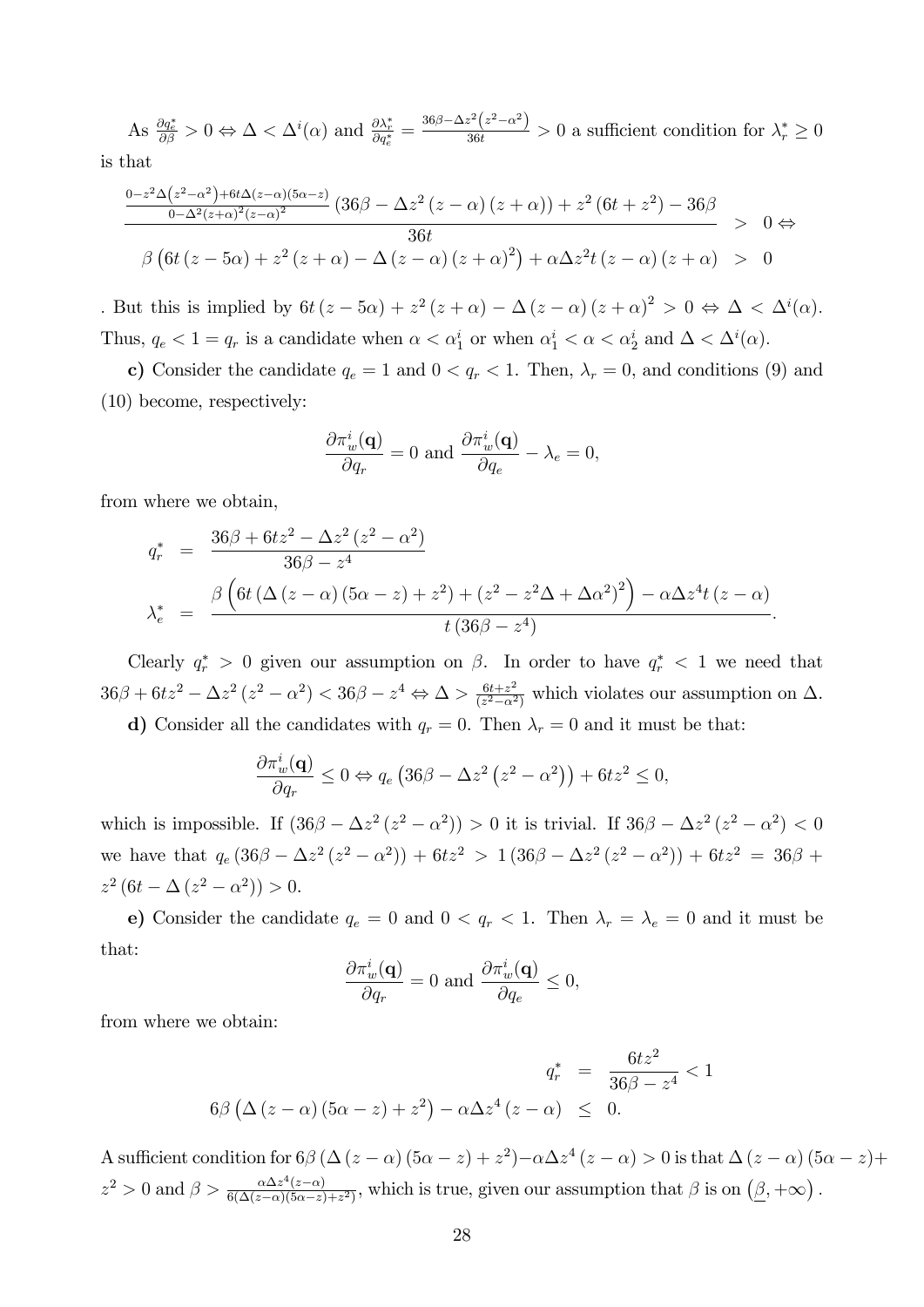In turn, sufficient conditions for  $(\Delta (z - \alpha) (5\alpha - z) + z^2) > 0$  are that  $(5\alpha - z) > 0$  or  $(5\alpha - z) < 0$  and  $\Delta < \frac{-z^2}{(z-\alpha)(5\alpha)}$  $\frac{-z^2}{(z-\alpha)(5\alpha-z)}$ . But this is always true because  $\frac{6t}{z^2-\alpha^2} \leq \frac{-z^2}{(5\alpha-z)(z-\alpha)} \Leftrightarrow$  $\alpha \geq \underline{\alpha} := \frac{(6t-z^2)z}{(30t+z^2)}$  $\frac{(6t-z)^2}{(30t+z^2)}$ . 31

f) Consider the candidate  $q_e = 0$  and  $q_r = 1$ . Then  $\lambda_e = 0$  and it must be that:

$$
\left(\frac{\partial \pi_w^i(\mathbf{q})}{\partial q_r} - \lambda_r\right) = 0 \text{ and } \frac{\partial \pi_w^i(\mathbf{q})}{\partial q_e} \le 0,
$$

from where we obtain

$$
\lambda_r^* = \frac{-36\beta + 6tz^2 + z^4}{36t}
$$
  

$$
(36\beta - \Delta (z - \alpha) 6t (z - 5\alpha) - \Delta (z - \alpha) z^2 (z + \alpha)) \leq 0.
$$

The last inequality violates our assumption on  $\beta$ .

g) Consider the candidate  $0 < q_e < 1$  and  $0 < q_r < 1$ . Then  $\lambda_r = \lambda_e = 0$  and

$$
\frac{\partial \pi_w^i(\mathbf{q})}{\partial q_j} = 0,
$$

from where we obtain

$$
q_e^* = \frac{t(\alpha \Delta z^4 (z - \alpha) - 6\beta (\Delta (z - \alpha) (5\alpha - z) + z^2))}{\beta (z^2 - z^2 \Delta + \Delta \alpha^2)^2}
$$

$$
q_r^* = \frac{t(\alpha \Delta^2 z^2 (z + \alpha) (z - \alpha)^2 - 6\beta (\Delta (z - \alpha) (5\alpha - z) + z^2))}{\beta (z^2 - z^2 \Delta + \Delta \alpha^2)^2}.
$$

Our assumption on  $\beta$  implies  $q_e^* < 0$ , which is impossible.

Finally, we compare the threshold  $\underline{\alpha}$ , with  $\alpha_1^i$  and  $\alpha_2^i$ . Let  $\underline{\alpha} := \frac{(6t-z^2)z}{(30t+z^2)}$  $\frac{(6t-z^2)z}{(30t+z^2)} = \frac{(6-x^2)x}{(30+x^2)}$  $(30+x^2)$  $\sqrt{t}$ , where  $x = \frac{z}{\sqrt{t}}$ . i)  $\alpha_1^i:=\frac{z^3}{36t-}$  $\frac{z^3}{36t-z^2} = \sqrt{t} \frac{x^3}{36-z^3}$  $\frac{x^3}{36-x^2}$ . Therefore  $\alpha_1^i - \alpha = 72(x^2 + 30)^{-1}(x - 6)^{-1}(x + 6)^{-1}(3 - x^2)$ x. Hence,  $\alpha_1^i < \underline{\alpha}$  if and only if  $x < \sqrt{3}$ .

ii) 
$$
\alpha_2^i := \frac{6tz + z^3}{30t - z^2} = \sqrt{t} \frac{6x + x^3}{30 - x^2}
$$
. Therefore  $\alpha_2^i - \underline{\alpha} = 72 (x^2 + 30)^{-1} (30 - x^2)^{-1} x^3 > 0$ . Hence,  $\alpha_2^i > \underline{\alpha}$  for all parameter values.

**Proof of Lemma 4.** Let  $q_j = 1 - q_j$ ,  $j = r, e$ . Given the retail equilibrium, the incumbent's wholesale unity profit is given by:

$$
\pi_w^s = \alpha (z - \alpha) \left( q_r \left( \frac{1}{2} + \frac{(z - \alpha)^2 (q_r - \Delta q_e)}{12t} \right) + \Delta q_e \left( \frac{1}{2} - \frac{(z - \alpha)^2 (q_r - \Delta q_e)}{12t} \right) \right) - \frac{\beta}{2t} (q_r - q_e)^2.
$$

<sup>31</sup>We have:  $\frac{\partial \alpha}{\partial z} = -\left(30t + z^2\right)^{-2} \left(z^4 - 180t^2 + 96tz^2\right)$ . Moreover,  $\frac{\partial^2 \alpha}{\partial z^2} = 72\left(30t + z^2\right)^{-3} \left(z^2 - 90t\right)tz$ 0. Hence,  $\underline{\alpha}$  is maximized at  $z^2 = (6\sqrt{69} - 48) t$  and the maximum is  $\underline{\alpha}^{\text{max}} = 0.17723\sqrt{t}$ . A sufficient condition for  $\alpha > \underline{\alpha}$  is then  $\alpha > 0.177 23\sqrt{t}$ .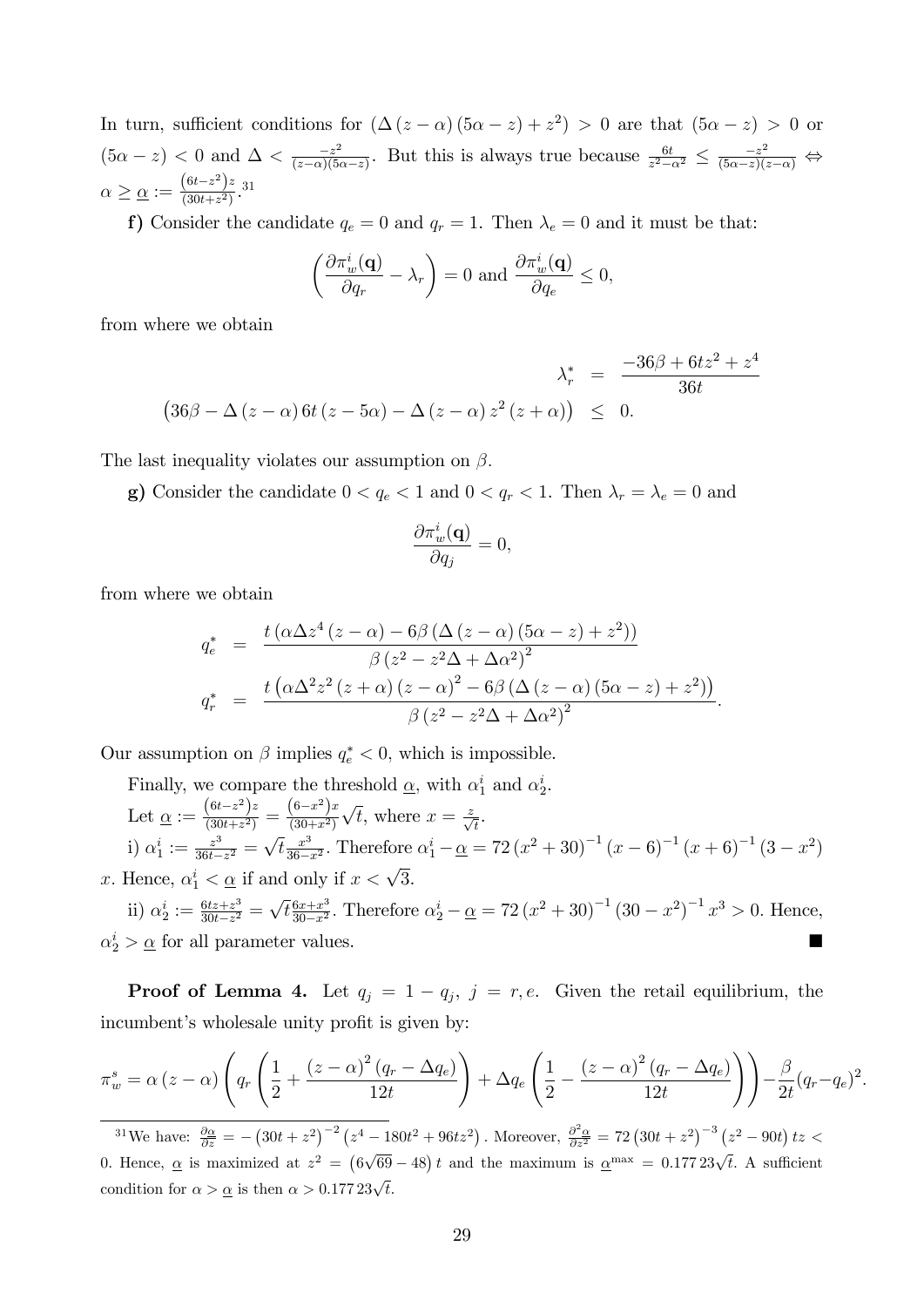The Kuhn-Tucker conditions are the same as in Lemma 3.

a)  $q_r = q_e = 1$ . Then the conditions (9) and (10) become, respectively:

$$
\frac{\partial \pi_w^i(\mathbf{q})}{\partial q_r} = \frac{\alpha (z - \alpha) ((z - \alpha)^2 (1 - \Delta) + 3t)}{6t} = \lambda_r^*
$$

$$
\frac{\partial \pi_w^i(\mathbf{q})}{\partial q_e} = \frac{\alpha \Delta (z - \alpha) ((z - \alpha)^2 (\Delta - 1) + 3t)}{6t} = \lambda_e^*.
$$

Both  $\lambda_r^*$  and  $\lambda_e^*$  are non negative if and only if  $\Delta < \Delta_r^s(\alpha) := 1 + \frac{3t}{(z-\alpha)^2}$  and  $\Delta > \Delta_e^s(\alpha) :=$  $1 - \frac{3t}{(z - \epsilon)}$  $\frac{3t}{(z-\alpha)^2}$ , respectively.

Inspection of the functions shows that  $\Delta_r^s(\alpha)$  is increasing in  $\alpha$  and that  $\Delta_e^s(\alpha)$  is decreasing in  $\alpha$ . Therefore, we have  $\Delta_e^s(\alpha) > 0$  if and only if  $\alpha < \alpha_1^s := z - \sqrt{3t}$ . Moreover, since  $\Delta_e^s(0) < \overline{\Delta}(0)$ , we conclude that  $\Delta_e^s(\alpha) < \overline{\Delta}(\alpha)$  for all  $\alpha$ .

Note that  $\overline{\Delta}(\alpha) - \Delta_r^s(\alpha) = -1 - \frac{3(3\alpha - z)t}{(z - \alpha)^2(z + \alpha)}$  $\frac{3(3\alpha-z)t}{(z-\alpha)^2(z+\alpha)}$  Clearly,  $\frac{\partial(\overline{\Delta}(\alpha)-\Delta_r^s(\alpha))}{\partial \alpha}=-\frac{(z^2+3\alpha^2)6t}{(z-\alpha)^3(z+\alpha)}$  $\frac{(z+\delta\alpha)^{3\alpha}}{(z-\alpha)^{3}(z+\alpha)^{2}} < 0$  and  $\overline{\Delta}(0) - \Delta_r^s(0) = \frac{3t}{z^2} - 1$  and  $\lim_{\alpha \to z} \left[ \overline{\Delta}(\alpha) - \Delta_r^s(\alpha) \right] = -\infty$ . Thus, if  $\frac{3t}{z^2} - 1 < 0 \Leftrightarrow z > \sqrt{3t}$ we have that  $\overline{\Delta}(\alpha) < \Delta_r^s(\alpha)$  for all  $\alpha$ . Otherwise, there exists an  $\alpha_2^s$  on  $[0, z]$  such that for  $\alpha$  on  $[0, \alpha_2^s]$  we have  $\overline{\Delta}(\alpha) \geq \Delta_r^s(\alpha)$ .

Thus,  $q_r = q_e = 1$  is a candidate when  $\alpha \ge \max{\{\alpha_1^s, \alpha_2^s\}}$ , or  $\alpha \in (\alpha_1^s, \alpha_2^s)$  and  $\Delta \in$  $(0, \Delta_r^s(\alpha)]$ , or  $\alpha \in (\alpha_2^s, \alpha_1^s)$  and  $\Delta \in [\Delta_e^s(\alpha), \overline{\Delta}(\alpha)]$ .

b)  $q_r = 1$  and  $0 < q_e < 1$ . Then,  $\lambda_e^* = 0$ , and conditions (9) and (10) become, respectively:

$$
\frac{\partial \pi_w^i(\mathbf{q})}{\partial q_r} - \lambda_r = 0 \text{ and } \frac{\partial \pi_w^i(\mathbf{q})}{\partial q_e} = 0,
$$

which yield

$$
\lambda_r^* = \frac{\left(\alpha \left(\alpha - z\right) \left(\left(z - \alpha\right)^2 \left(\Delta q_e^* - 1\right) - 3t\right) - 6\beta \left(1 - q_e^*\right)\right)}{6t}
$$
\n
$$
q_e^* = \frac{6\beta - \alpha \Delta \left(z - \alpha\right) \left(\left(z - \alpha\right)^2 - 3t\right)}{6\beta - \alpha \Delta^2 \left(z - \alpha\right)^3}.
$$

Clearly  $q_e^* > 0$  and  $\lambda_r^* \geq 0 \Leftrightarrow q_e \geq \frac{3\alpha t(z-\alpha) + \alpha(z-\alpha)^3 - 6\beta}{\alpha \Delta(z-\alpha)^3 - 6\beta}$  $\frac{z-\alpha)+\alpha(z-\alpha)-\alpha\beta}{\alpha\Delta(z-\alpha)^3-6\beta}$ . Hence, we must have:

(i)  $q_e^* < 1 \Leftrightarrow \Delta < \Delta_e^s(\alpha)$ .

(ii)  $q_e^* \geq \frac{\alpha 3t(z-\alpha)+\alpha(z-\alpha)^3-6\beta}{\alpha\Delta(z-\alpha)^3-6\beta}$  $\frac{(z-\alpha)+\alpha(z-\alpha)^3-6\beta}{\alpha\Delta(z-\alpha)^3-6\beta} \Leftrightarrow 6\beta \geq \frac{6\alpha\Delta^2t(z-\alpha)^3}{3t(\Delta+1)+(z-\alpha)^2(1+\alpha)^3}$  $\frac{6\alpha\Delta^2 t(z-\alpha)}{3t(\Delta+1)+(z-\alpha)^2(\Delta-1)^2}$ . From the second order conditions we have  $6\beta > \alpha \Delta^2 (z - \alpha)^3$ , which is implied by our assumptions that  $\beta$  is on  $(\underline{\beta}, +\infty)$ . Note that  $\alpha\Delta^2(z-\alpha)^3 > \frac{6\alpha\Delta^2t(z-\alpha)^3}{t(3\Delta+3)+(z-\alpha)^2(z-\alpha)^3}$  $\frac{6\alpha\Delta^2t(z-\alpha)^3}{t(3\Delta+3)+(z-\alpha)^2(\Delta-1)^2} \Leftrightarrow (3t+(z-\alpha)^2(\Delta-1))(\Delta-1) \geq 0.$  If  $\Delta \geq 1$  this is always true. If  $\Delta < 1$  the condition becomes  $\Delta < \Delta_e^s(\alpha)$ .

Thus,  $q_e < 1 = q_r$  is a candidate when  $0 < \Delta < \Delta_e^s(\alpha)$  which is possible if  $\alpha < \alpha_1^s$ .

c)  $q_e = 1$  and  $0 < q_r < 1$ . Then,  $\lambda_r^* = 0$ , and conditions (9) and (10) become, respectively:

$$
\frac{\partial \pi_w^i(\mathbf{q})}{\partial q_r} = 0 \text{ and } \frac{\partial \pi_w^i(\mathbf{q})}{\partial q_e} - \lambda_e = 0,
$$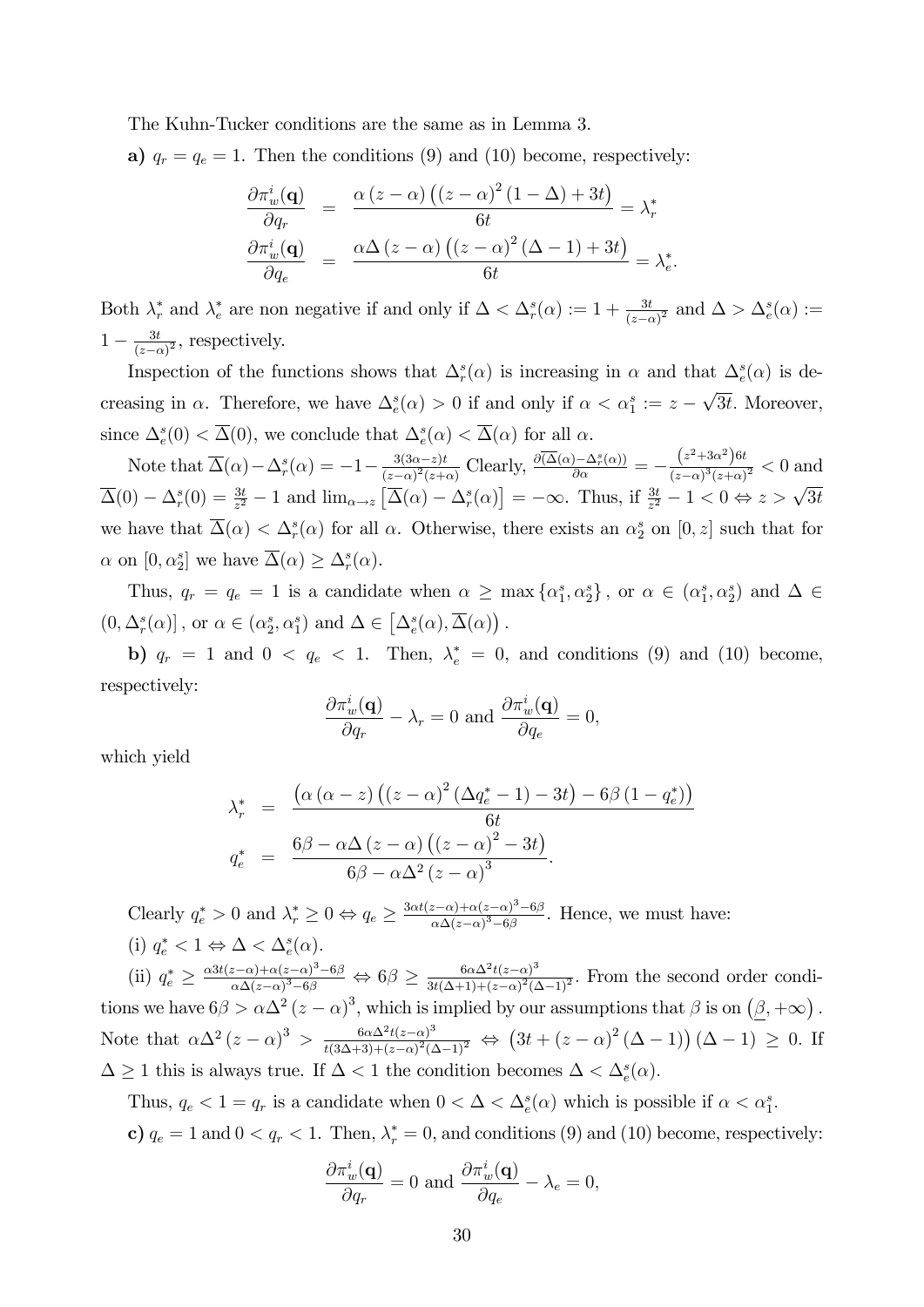which yield

$$
\lambda_e^* = \frac{\left(\alpha \Delta \left(z - \alpha\right) \left(3t + \left(\alpha - z\right)^2 \left(\Delta - q_i^*\right)\right) + 6\beta \left(q_i^* - 1\right)\right)}{6t}
$$
\n
$$
q_r^* = \frac{6\beta - \alpha \left(z - \alpha\right) \left(\Delta \left(z - \alpha\right)^2 - 3t\right)}{6\beta - \alpha \left(z - \alpha\right)^3}.
$$

Clearly  $q_r^* > 0$  and  $\lambda_e^* \geq 0 \Leftrightarrow q_r \geq \frac{\alpha \Delta (z-\alpha) (3t + \Delta (z-\alpha)^2) - 6\beta}{\alpha \Delta (z-\alpha)^3 - 6\beta}$  $\frac{\alpha}{\alpha\Delta(z-\alpha)^3-6\beta}$ . Hence, we must have:

(i)  $q_r^* < 1 \Leftrightarrow \Delta > \Delta_r^s(\alpha)$ . r

(ii)  $q_r^* \geq$  $\alpha \Delta(z-\alpha)\Big(3t\!+\!\Delta(z\!-\!\alpha)^2\Big)$ 6 $\beta$  $\frac{-\alpha)(3t+\Delta(z-\alpha)^2)6\beta}{\alpha\Delta(z-\alpha)^3-6\beta}\Leftrightarrow 6\beta\geq \frac{6\alpha\Delta t(z-\alpha)^3}{3t(\Delta+1)+(\alpha-z)^2(s)}$  $\frac{\partial \alpha \Delta t(z-\alpha)}{\partial t(\Delta+1)+(\alpha-z)^2(\Delta-1)^2}$ . From the second order conditions we have  $6\beta > \alpha \Delta (z - \alpha)^3$ , which is implied by our assumptions that  $\beta$  is on  $(\underline{\beta}, +\infty)$ . Note that  $\alpha\Delta(z-\alpha)^3 > \frac{6\alpha\Delta t(z-\alpha)^3}{3t(\Delta+1)+(\alpha-z)^2(z-\alpha)^3}$  $\frac{6\alpha\Delta t(z-\alpha)^3}{3t(\Delta+1)+(\alpha-z)^2(\Delta-1)^2} \Leftrightarrow (3t+(\alpha-z)^2(\Delta-1))(\Delta-1) > 0.$  If  $\Delta > 1$  this is always true. If  $\Delta < 1$  the condition becomes  $\Delta > \Delta_r^s(\alpha)$ .

- Thus,  $q_r < 1 = q_e$  is a candidate when  $\alpha < \alpha_2^s$  and  $\Delta_r^s(\alpha) < \Delta < \overline{\Delta}(\alpha)$ .
- d) Consider all the candidates with  $q_r = 0$ . Then  $\lambda_r = 0$  and it must be that

$$
\frac{\partial \pi_w^s(\mathbf{q})}{\partial q_r} \le 0,
$$

or  $\frac{1}{6}t^{-1} \left(3\alpha t \left(z-\alpha\right)+q_e \left(6\beta-\alpha\Delta \left(z-\alpha\right)^3\right)\right) < 0$  which is impossible.

e) Consider all the candidates with  $q_e = 0$ . Then  $\lambda_e = 0$  and it must be that

$$
\frac{\partial \pi_w^s(\mathbf{q})}{\partial q_e} \leq 0,
$$

or  $\frac{1}{6}t^{-1} \left(3\alpha\Delta t (z-\alpha) + q_r \left(6\beta - \alpha\Delta (z-\alpha)^3\right)\right) < 0$  which is impossible.

f) Consider the candidate  $0 < q_e < 1$  and  $0 < q_r < 1$ . Then  $\lambda_r = \lambda_e = 0$  and

$$
\frac{\partial \pi_w^s(\mathbf{q})}{\partial q_j} = 0,
$$

from where we obtain

$$
q_r = \frac{t\left(\Delta^2\alpha\left(z-\alpha\right)^3 - 3\left(\Delta+1\right)\beta\right)}{\beta\left(\Delta-1\right)^2\left(z-\alpha\right)^2}
$$

$$
q_e = \frac{t\left(\Delta\alpha\left(z-\alpha\right)^3 - 3\left(\Delta+1\right)\beta\right)}{\beta\left(\Delta-1\right)^2\left(z-\alpha\right)^2}.
$$

Given our assumption that  $\beta$  is on  $(\underline{\beta}, +\infty)$ , we always have  $q_j < 0$ .

Finally, we compare the threshold  $\underline{\alpha}$ , with  $\alpha_1^s$  and  $\alpha_2^s$ .

i)  $\alpha_1^s := z - \sqrt{3t} = \sqrt{t}(x - \sqrt{3})$ . Therefore  $\alpha_1^s - \underline{\alpha} = (x^2 + 30)^{-1} (24x + 2x^3 - 30\sqrt{3} - x^2\sqrt{3})$ . Hence,  $\alpha_1^s > \underline{\alpha}$  if and only if  $x > 1.8716$ .

ii)  $\alpha_2^s := \frac{1}{3}x + \sqrt[3]{\sqrt{\frac{16}{9}}}$  $\frac{16}{9}x^4 - 12x^2 + 27 - \frac{8}{27}x^3 - \frac{3 - \frac{4}{9}x^2}{\sqrt[3]{\sqrt{16}x^4 - 12x^2}}$  $\sqrt[3]{\sqrt{\frac{16}{9}x^4-12x^2+27}-\frac{8}{27}x^3}$ : We can show numerically that,  $\alpha_2^s > \underline{\alpha}$  if and only if  $x < 1.4959$ .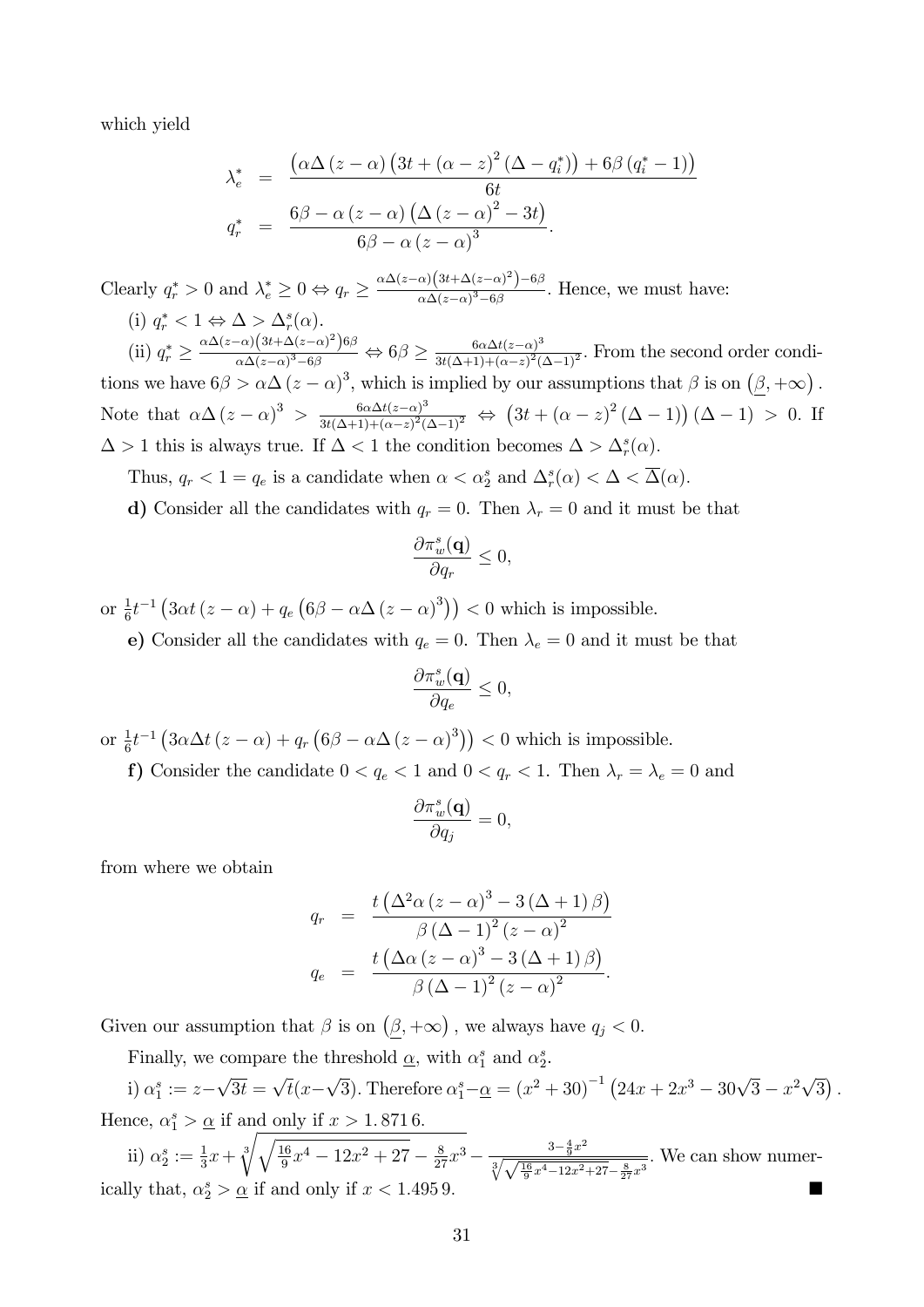**Proof of Corollary 1:** We need to compare  $\Delta^i(\alpha)$  and  $\Delta^s_e(\alpha)$ . Recall that both are decreasing function of  $\alpha$  with  $\Delta_e^s(0) < \Delta^i(0)$  and that  $\Delta_e^s(z-\sqrt{3t}) = 0$  and  $\Delta^i(\frac{6tz+z^3}{30t-z^2})$  $\frac{6tz+z^3}{30t-z^2}$ ) = 0.

Let

$$
\Delta^{i}(\alpha) - \Delta_{e}^{s}(\alpha) = \frac{3\left(3(\frac{z}{\sqrt{t}})^{2} - 10\frac{z}{\sqrt{t}}\frac{\alpha}{\sqrt{t}} + 11\frac{\alpha^{2}}{t}\right) + \frac{\alpha^{2}}{t}\left((\frac{z}{\sqrt{t}})^{2} - \frac{\alpha^{2}}{t}\right)}{(z+\alpha)^{2}(z-\alpha)^{2}}t^{2}.
$$

The sign of  $\Delta^i(\alpha) - \Delta^s_{\epsilon}(\alpha)$  depends only on the sign of the numerator which is a U-shaped parabola in  $x = \frac{z}{\sqrt{t}}$  with roots:  $x =$  $15\frac{\alpha}{\sqrt{t}}$  –  $\sqrt{-72\frac{\alpha^2}{t}-24\left(\frac{\alpha^2}{t}\right)^2+\left(\frac{\alpha^2}{t}\right)^3}$  $\frac{\alpha^2}{t} + 9$ . Real roots exist if  $-72\frac{\alpha^2}{t}$  –  $24\left(\frac{\alpha^2}{t}\right)$ t  $\Big)^2 + \Big(\frac{\alpha^2}{t}\Big)^2$ t  $\int^3$  > 0 which implies  $\alpha > \sqrt{(6\sqrt{6}+12)t}$  which clearly violates  $\alpha < z < \sqrt{6t}$ . Hence,  $\Delta^i(\alpha) > \Delta^s_{\epsilon}(\alpha)$  for all  $\alpha$  on  $(0, z)$ .

Moreover, when there is quality degradation against the entrant under both scenarios, i.e. when  $\Delta < \Delta_e^s(\alpha)$ , we have:

$$
\theta_e^i - \theta_e^s = \frac{(z-\alpha)\Delta}{\left(36\beta - \Delta^2\left(\alpha - z\right)^2 (z+\alpha)^2\right) \left(6\beta - \alpha\Delta^2 (z-\alpha)^3\right)} \times \n\left(6\beta \left(-6t\left(2\alpha - z\right) + \left(z^3 - 6\alpha^3 + 12z\alpha^2 - 5z^2\alpha\right) - \Delta\left(z-\alpha\right)\left(z^2 - 4z\alpha + 7\alpha^2\right)\right) \n- \alpha\Delta^2 (z-\alpha)^2 \left(3t\left(3z^2 - 10z\alpha + 11\alpha^2\right) + \alpha^2\left(z^2 - \alpha^2\right)\right)\right).
$$

This expression is positive if the numerator is positive. The sign of the coefficient of  $\beta$  is positive  $-6t(2\alpha-z)+(z^3-6\alpha^3+12z\alpha^2-5z^2\alpha)-\Delta(z-\alpha)(z^2-4z\alpha+7\alpha^2)>-6t(2\alpha-z)+$  $(z^3 - 6\alpha^3 + 12z\alpha^2 - 5z^2\alpha) - \Delta_e^s(\alpha)(z - \alpha)(z^2 - 4z\alpha + 7\alpha^2) = \frac{3t(3z^2 - 10z\alpha + 11\alpha^2) + \alpha^2(z^2 - \alpha^2)}{(z - \alpha)} >$ 0, because  $3z^2 - 10z\alpha + 11\alpha^2$  has no real roots on z. Hence, for  $\theta_e^i - \theta_e^s > 0 \iff$  $\beta>\widetilde{\beta}\left(\Delta\right):=\frac{\alpha \Delta ^2(\alpha -z)^2 \left(3 t \left(3 z^2-10 z \alpha +11 \alpha ^2\right)+\alpha ^2 \left(z^2-\alpha ^2\right)\right)}{6 (-6 t (2 \alpha -z)+(z^3-6 \alpha ^3+12 z \alpha ^2-5 z^2 \alpha )-\Delta (z-\alpha ) (z^2-4 z \alpha )}$  $\frac{\alpha}{6(-6t(2\alpha-z)+(z^3-6\alpha^3+12z\alpha^2-5z^2\alpha)-\Delta(z-\alpha)(z^2-4z\alpha+7\alpha^2))}$ . This is increasing on  $\Delta$  and it can be shown that  $\tilde{\beta}(\Delta_e^s(\alpha)) < z^4/36$ , thus  $\tilde{\beta}(\Delta) < \underline{\beta}$  and  $\theta_e^i > \theta_e^s$  is always true.

#### Proof of Corollary 2:

(i) There is no quality degradation under both vertical integration and separation, if and only if,  $(\alpha, \Delta)$  is on  $[\max{\{\underline{\alpha}, \alpha_1^i\}}, z) \times [\max{\{\Delta^i(\alpha), 0^+\}}, \min{\{\Delta^s_r(\alpha)^+, \overline{\Delta}(\alpha)\}}).$ 

From Lemma 3 and 4, this happens when the following conditions hold simultaneously:

$$
\Delta^i(\alpha) \leq \Delta < \overline{\Delta}(\alpha)
$$
\n
$$
\Delta^s_e(\alpha) \leq \Delta \leq \Delta^s_r(\alpha).
$$

The first inequality is only possible if  $\alpha > \max\{\alpha_1^i, \underline{\alpha}\}\$  and the second is always possible since  $\Delta_r^s(\alpha) > \max\{0, \Delta_e^s(\alpha)\}.$ 

(ii) There is no quality degradation under vertical integration, and there is quality degradation against the incumbent's retailer under vertical separation, if and only if,  $(\alpha, \Delta)$  is on  $[\underline{\alpha}, \alpha_2^s) \times \left[ \max \left\{ \Delta^i(\alpha), \Delta_r^s(\alpha)^+ \right\}, \overline{\Delta}(\alpha) \right).$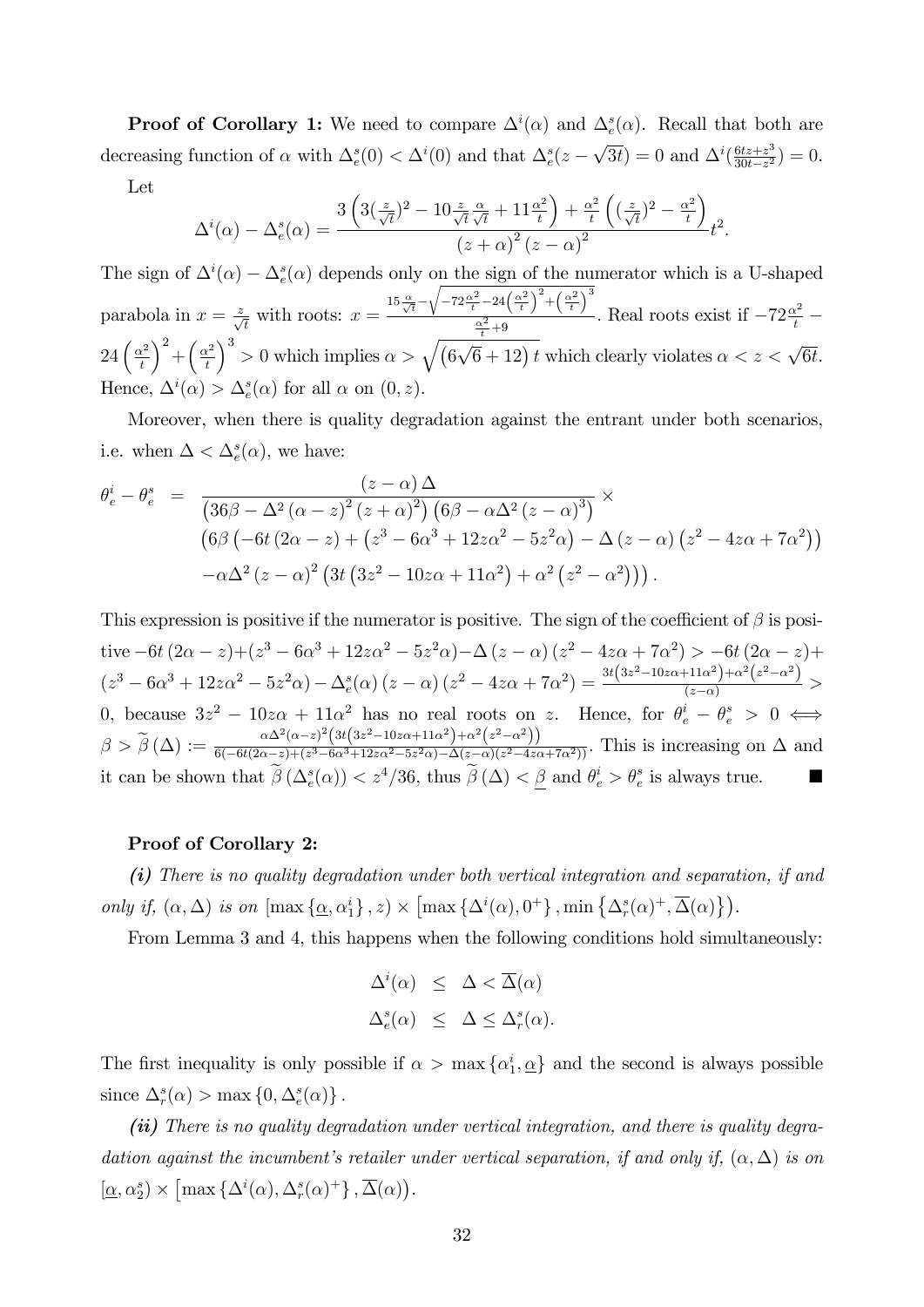From Lemma 3 and 4, this happens when the following conditions hold simultaneously:

$$
\Delta^i(\alpha) \leq \Delta < \overline{\Delta}(\alpha)
$$
\n
$$
\Delta^s_r(\alpha) < \Delta < \overline{\Delta}(\alpha).
$$

The first inequality is only possible if  $\alpha > \max{\{\alpha_1^i, \alpha\}}$  and the second one if  $\alpha < \alpha_2^s$ . Hence, we need that  $\max \{ \alpha_1^i, \underline{\alpha} \} < \alpha < \alpha_2^s$ .

Let  $z < \sqrt{3t}$ . Then max  $\{\alpha_1^i, \alpha\} = \alpha$  and we need that  $\alpha_2^s > \alpha$  which is true if and only if  $z < 1.4959\sqrt{t}$  as shown in the Proof of Lemma 4. Let  $z > \sqrt{3t}$ . Then  $\max\{\alpha_1^i, \underline{\alpha}\} = \alpha_1^i$ and we need that  $\alpha_2^s > \alpha_1^i$  which is true if and only if  $z < 1.5890\sqrt{t}$ , which is impossible.<sup>32</sup> Hence, this case occurs for  $z < 1.4959\sqrt{t}$ ,  $\underline{\alpha} < \alpha < \alpha_2^s$  and  $\max\{\Delta^i(\alpha), \Delta^s_r(\alpha)\} < \Delta < \overline{\Delta}(\alpha)$ . Note that  $\Delta_r^s(\alpha) > 0$ .

(iii) There is quality degradation against the entrant under vertical integration, and there is no quality degradation under vertical separation, if and only if,  $(\alpha, \Delta)$  is on  $[\alpha, \alpha_2^i] \times$  $\left[\max\left\{\Delta^s_e(\alpha), 0^+\right\}, \min\left\{\Delta^i(\alpha), \Delta^s_r(\alpha)^+, \overline{\Delta}(\alpha)\right\}\right)\!.$ 

From Lemma 3 and 4, this happens when the following conditions hold simultaneously:

$$
0 < \Delta < \Delta^{i}(\alpha)
$$
  

$$
\Delta_{e}^{s}(\alpha) \leq \Delta \leq \Delta_{r}^{s}(\alpha).
$$

The first inequality is only possible if  $\alpha < \alpha^i$ . It is always true that  $\alpha < \alpha^i$ . The second inequality is always possible as  $\Delta_r^s(\alpha) > \max\{0, \Delta_e^s(\alpha)\}\)$  for all parameter values. As  $\Delta_r^s(\alpha) > 0$  these intervals overlap provided that  $\Delta^i(\alpha) > \max\{0, \Delta_e^s(\alpha)\}\$  which is always true.

(iv) There is quality degradation against the entrant under both vertical integration and separation, if and only if,  $(\alpha, \Delta)$  is on  $[\underline{\alpha}, \alpha_1^s) \times (0, \Delta_e^s(\alpha))$ .

From Lemma 3 and 4, this happens when the following conditions hold simultaneously:

$$
0 < \Delta < \Delta^{i}(\alpha)
$$
  

$$
0 < \Delta < \Delta_{e}^{s}(\alpha).
$$

The first inequality is only possible if  $\alpha < \alpha^i$ . It is always true that  $\alpha < \alpha^i$ . The second inequality is only possible if  $\alpha < \alpha$  of which is possible if and only if  $z > 1.8716\sqrt{t}$ as shown in the Proof of Lemma 4. Note that  $\Delta^i(\alpha) > \max\{0, \Delta^s_e(\alpha)\}\$  and  $\alpha^s_1 < \alpha^i_2$  are always true.

<sup>&</sup>lt;sup>32</sup>Note that  $\Delta_r^s(\alpha_1^i) - \overline{\Delta}(\alpha_1^i) = \frac{12t^4z \left(13\frac{z^6}{t^3} - 11664 - 513\frac{z^4}{t^2} + 5832\frac{z^2}{t}\right)}{(36t - z^2)^3}$  $\frac{2}{(36t-z^2)^3}$ . In the relevant range for z this is positive if and only if  $z > 1.589 \sqrt{t}$ . Hence, for  $z > 1.589 \sqrt{t}$  we have  $\alpha_2^s < \alpha_1^i$ .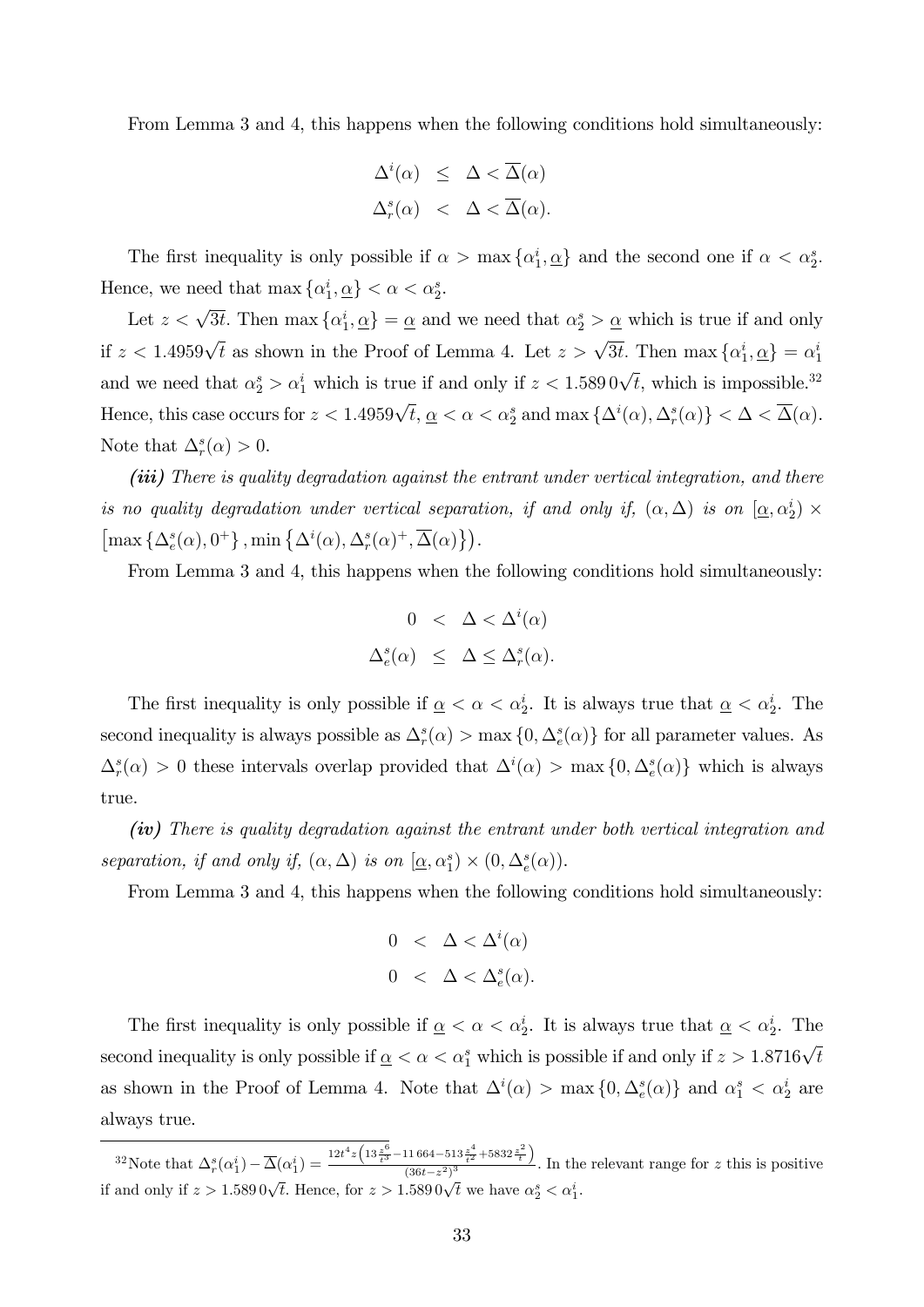(v) (Proof of claim in footnote:) There is quality degradation against the entrant under vertical integration, and there is quality degradation against the incumbent's retailer under vertical separation, if  $(\alpha, \Delta)$  is on  $(0, \min{\{\alpha_3^i, \alpha_2^s\}}) \times (\Delta_r^s(\alpha), \min{\{\Delta^i(\alpha), \overline{\Delta}(\alpha)\}}).$ 

From Lemma 3 and 4, this happens when the following conditions hold simultaneously

$$
0 < \Delta < \Delta^{i}(\alpha)
$$
  

$$
\Delta^{s}_{r}(\alpha) < \Delta < \overline{\Delta}(\alpha).
$$

The first inequality is only possible if  $\underline{\alpha} < \alpha < \alpha_2^i$ . It is always true that  $\underline{\alpha} < \alpha_2^i$ . The second inequality is only possible if  $\underline{\alpha} < \alpha < \alpha_2^s$ . Furthermore, the two intervals overlap if and only if  $\Delta^i(\alpha) > \Delta^s_r(\alpha)$  or  $\alpha < \alpha^i_3$ , with  $\alpha^i_3 < \alpha^i_2$ . As  $\underline{\alpha} > \alpha^i_3$ , this case is impossible.<sup>33</sup> Note however, that if we had not restricted  $\alpha$  to be larger than  $\alpha$ , we would have discrimination against the entrant under integration in all the cases where we have with the restriction on  $\alpha$ . This happens because the restriction only rules out a candidate for local maximum where there is discrimination against the entrant under integration.

**Proof of Lemma 5:** We show that  $W^s(\theta_r^s)$  $\left( \theta _{r}^{s},\theta _{e}^{s}\right) -W^{i}\left( \theta _{r}^{i}\right)$  $\left( \vec{r}, \theta_e^i \right) < 0$  for  $\theta_r^s = \theta_r^i = \theta_r$  and  $\theta_e^s = \theta_e^i = \theta_e$  :

$$
W^{s} - W^{i} = \frac{5(z^{2}(1 - \theta_{r}) - (z^{2} - \alpha^{2}) \Delta (1 - \theta_{e}))^{2}}{144t} + \frac{z^{2}(1 - \theta_{r}) + (z^{2} - \alpha^{2}) \Delta (1 - \theta_{e})}{4}
$$

$$
-\frac{(5z + 7\alpha)(z - \alpha)^{3}}{144t} (\Delta (1 - \theta_{e}) - (1 - \theta_{r}))^{2} - \frac{(z^{2} - \alpha^{2})}{4} ((1 - \theta_{r}) + \Delta (1 - \theta_{e})) .
$$

This is a inverted U-shaped parabola on  $\Delta$  with roots

$$
\frac{\left(1-\theta_r\right)\left(9z\alpha-7\alpha^2+8z^2\right)\pm\sqrt{-\alpha\left(1-\theta_r\right)\left(432t\alpha+288tz-5\alpha\left(1-\theta_r\right)\left(5z+7\alpha\right)\left(z-\alpha\right)\right)}}{4\left(1-\theta_e\right)\left(z-\alpha\right)\left(2z+3\alpha\right)}.
$$

There are no real roots. Thus  $W^S - W^I < 0$  if  $(432t\alpha + 288tz - 5\alpha (1 - \theta_r) (5z + 7\alpha)(z - \alpha)) >$ 0. We know that  $432t\alpha + 288tz - 5\alpha(1 - \theta_r)(5z + 7\alpha)(z - \alpha) > 432\frac{z^2}{6}$  $\frac{z^2}{6}\alpha + 288\frac{z^2}{6}$  $\frac{z^2}{6}z 5\alpha (1 - \theta_r) (5z + 7\alpha) (z - \alpha) = 24z^2 (2z + 3\alpha) - 5\alpha (1 - \theta_r) (5z + 7\alpha) (z - \alpha) > 24z^2 (2z + 3\alpha) 5\alpha (5z + 7\alpha)(z - \alpha) = 35\alpha^3 - 10z\alpha^2 + 47z^2\alpha + 48z^3 > 0$  for  $\alpha < z$ .

 $^{33}\alpha_3^i$  is implicitly defined by  $\Delta^i(\alpha_3^i) - \Delta^s_r(\alpha_3^i) = 1 + \frac{1}{z^2 - \alpha^2}$  $\left(\alpha^2 - \frac{5\alpha - z}{z + \alpha} 6t\right) - \left(1 + \frac{3t}{(z - \alpha)^2}\right) = 0.$  We need to check the value of  $\Delta^{i}(\underline{\alpha}) - \Delta_r^{s}(\underline{\alpha}) = 144 (30t + z^2)^{-4} (z^8 - 24300t^4 + 36tz^6 + 3996t^3z^2 + 729t^2z^4) tz^2$ . Note that  $x^8 - 24300 + 36x^6 + 3996x^2 + 729x^4 < 0$  if and only if  $x < 1.8630$ . Hence, it is always true that  $\underline{\alpha} > \alpha_3^i$ for  $z < \sqrt{3t}$ , i.e., for all cases in which  $\alpha_3^i$  is relevant.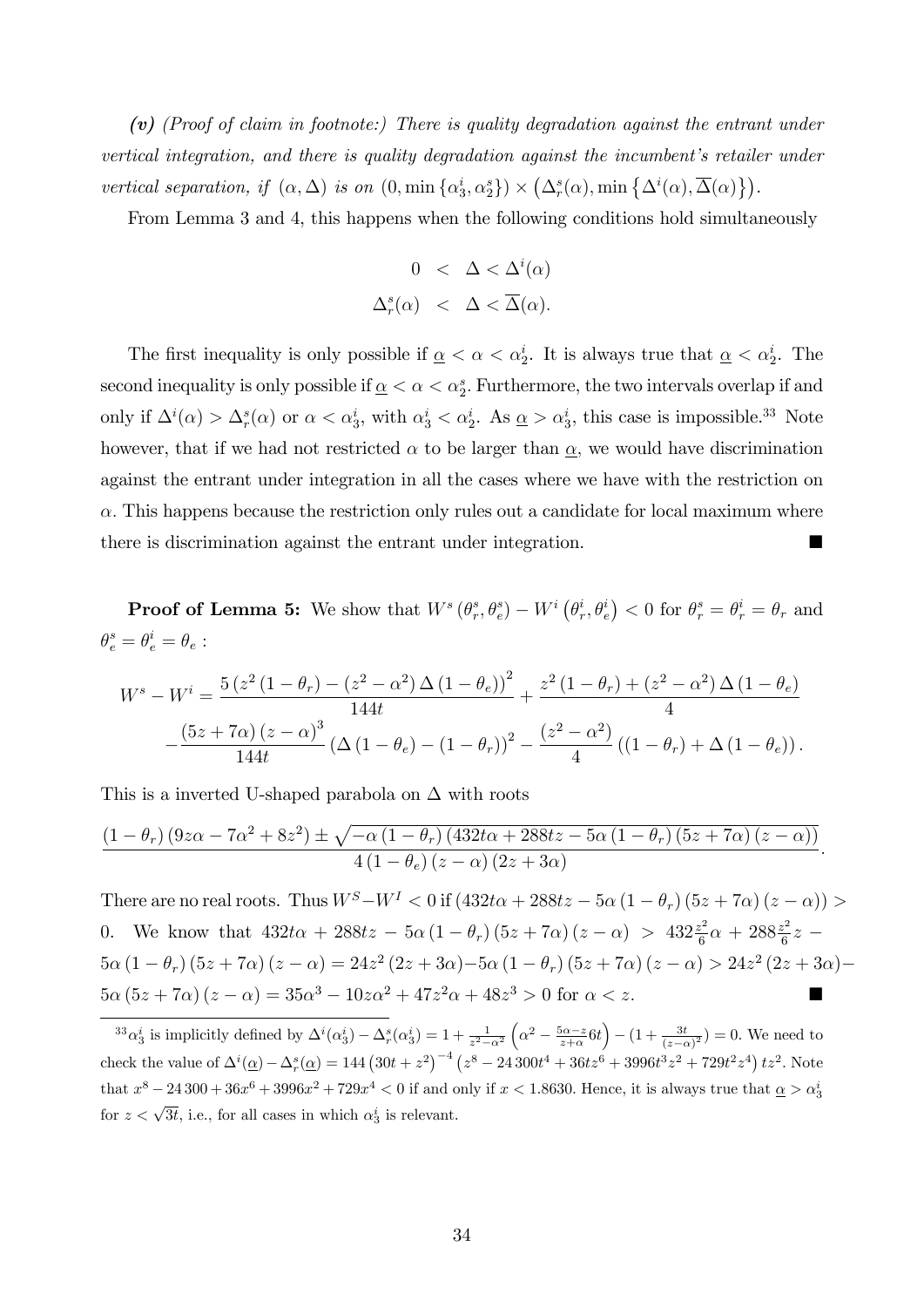Proof of Lemma 6 and Remark 1: Start by noting that:

$$
\frac{\partial W^s(\theta; \alpha, \Delta)}{\partial \theta_e} > 0 \Leftrightarrow \Theta > \Theta^s := \frac{18t (z + \alpha)}{(5z + 7\alpha) (z - \alpha)^2}
$$

$$
\frac{\partial W^s(\theta; \alpha, \Delta)}{\partial \theta_r} > 0 \Leftrightarrow \Theta < -\Theta^s := -\frac{18t (z + \alpha)}{(5z + 7\alpha) (z - \alpha)^2},
$$

and that

$$
\frac{\partial W^i(\theta; \alpha, \Delta)}{\partial \theta_e} > 0 \Leftrightarrow \Delta (1 - \theta_e) < \frac{z^2}{z^2 - \alpha^2} (1 - \theta_r) - \Theta^i
$$
  

$$
\frac{\partial W^i(\theta; \alpha, \Delta)}{\partial \theta_r} > 0 \Leftrightarrow \Delta (1 - \theta_e) > \frac{z^2}{z^2 - \alpha^2} (1 - \theta_r) + \Theta^i.
$$

We have  $\frac{\partial W^s}{\partial \theta_e} < 0$  for  $\theta_r = 0$  and every  $\theta_e$  on  $[0, 1]$  if  $1 < \Theta^s$ , and  $\frac{\partial W^s}{\partial \theta_e} > 0$  for  $\theta_r = 0$  and every  $\theta_e$  on [0, 1] if  $1 - \Delta > \Theta^s$ . Furthermore,  $\frac{\partial W^s}{\partial \theta_r} < 0$  for  $\theta_e = 0$  and every  $\theta_r$  on [0, 1] if  $-\Delta > -\Theta^s$ , and  $\frac{\partial W^s}{\partial \theta_e} > 0$  for  $\theta_e = 0$  and every  $\theta_r$  on [0, 1] if  $1 - \Delta < -\Theta^s$ .

We also have  $\frac{\partial W^i}{\partial \theta_e} > 0$  for  $\theta_r = 0$  and every  $\theta_e$  on [0, 1] if  $\Delta < \frac{z^2}{z^2 - 1}$  $\frac{z^2}{z^2-\alpha^2}$  –  $\Theta^i$ , and  $\frac{\partial W^i}{\partial \theta_e}$  < 0 for  $\theta_r = 0$  and every  $\theta_e$  on [0, 1] if  $0 > \frac{z^2}{z^2 - 1}$  $rac{z^2}{z^2-\alpha^2} - \frac{18t}{5(z^2-\alpha)}$  $\frac{18t}{5(z^2-\alpha^2)}$ . Finally,  $\frac{\partial W^i}{\partial \theta_r} > 0$  for  $\theta_e = 0$  if and every  $\theta_r$  on [0, 1] if  $\Delta > \frac{z^2}{z^2-t}$  $\frac{z^2}{z^2-\alpha^2} + \Theta^i$  and  $\frac{\partial W^i}{\partial \theta_r} < 0$  for  $\theta_e = 0$  if and every  $\theta_r$  on  $[0,1]$  if  $\Delta < \Theta^i$ .

#### Proof of Proposition 1:

(i) Assume there is no discrimination under both vertical integration and separation. Separation results in a change in welfare given by  $W^s(0,0) - W^i(0,0)$ . But, from Lemma 5,  $W^s(0,0) - W^i(0,0) < 0.$ 

(ii) Assume there is no discrimination under vertical integration, and there is discrimination against the incumbent's retailer under vertical separation. Separation results in a change in welfare given by  $W^s(\theta^*_r,0) - W^i(0,0)$ . We now show that  $W^s(\theta^*_r,0) - W^i(0,0) < 0$ .

Start by noting that  $\frac{\partial W^s(\theta_r,0)}{\partial \theta_r}$  $\frac{(\theta_r,0)}{\theta\theta_r} < 0$  if  $\Delta \leq \Theta^s$ . Thus, as  $W^s(0,0) - W^i(0,0) < 0$ , by Lemma 5,  $W^s(\theta_r^*, 0) - W^i(0, 0) < 0$  for  $\Delta \leq \Theta^s$ .

Assume now that  $\Delta > \Theta^s$ . This is only possible if  $\Theta^s < \overline{\Delta}(\alpha) \Leftrightarrow z < (\sqrt{6} + 1) \alpha$ . Then:  $W^s(1,0) - W^i(0,0) = \frac{-z^2\left(36t + 5z^2\right) + 10\Delta z^2\left(z - \alpha\right)\left(z + \alpha\right) - 4\alpha\Delta^2\left(2z + 3\alpha\right)\left(z - \alpha\right)^2}{144t}$ 144t :

As 
$$
\Theta^s < \Delta < \overline{\Delta}(\alpha)
$$
 we have that  
\n
$$
W^s(1,0) - W^i(0,0) < \frac{-z^2 (36t + 5z^2) + 10\overline{\Delta}(\alpha)z^2 (z - \alpha) (z + \alpha) - 4\alpha \Theta^{s2} (2z + 3\alpha) (z - \alpha)^2}{144t}
$$
\n
$$
= \frac{z^2 (z - \alpha)^2 (5z + 7\alpha)^2 (24t - 5z^2) - 1296\alpha t^2 (2z + 3\alpha) (z + \alpha)^2}{144 (5z + 7\alpha)^2 (\alpha - z)^2 t}.
$$

The numerator is an inverted U-shaped parabola with roots

$$
t = \frac{12z^{2} (\alpha - z)^{2} (5z + 7\alpha)^{2} \pm 12z^{2} (z - \alpha) (5z + 7\alpha) \sqrt{(5z^{2} - 22z\alpha - 43\alpha^{2}) (8z\alpha + 5z^{2} + 2\alpha^{2})}}{1296\alpha (2z + 3\alpha) (z + \alpha)^{2}}.
$$

: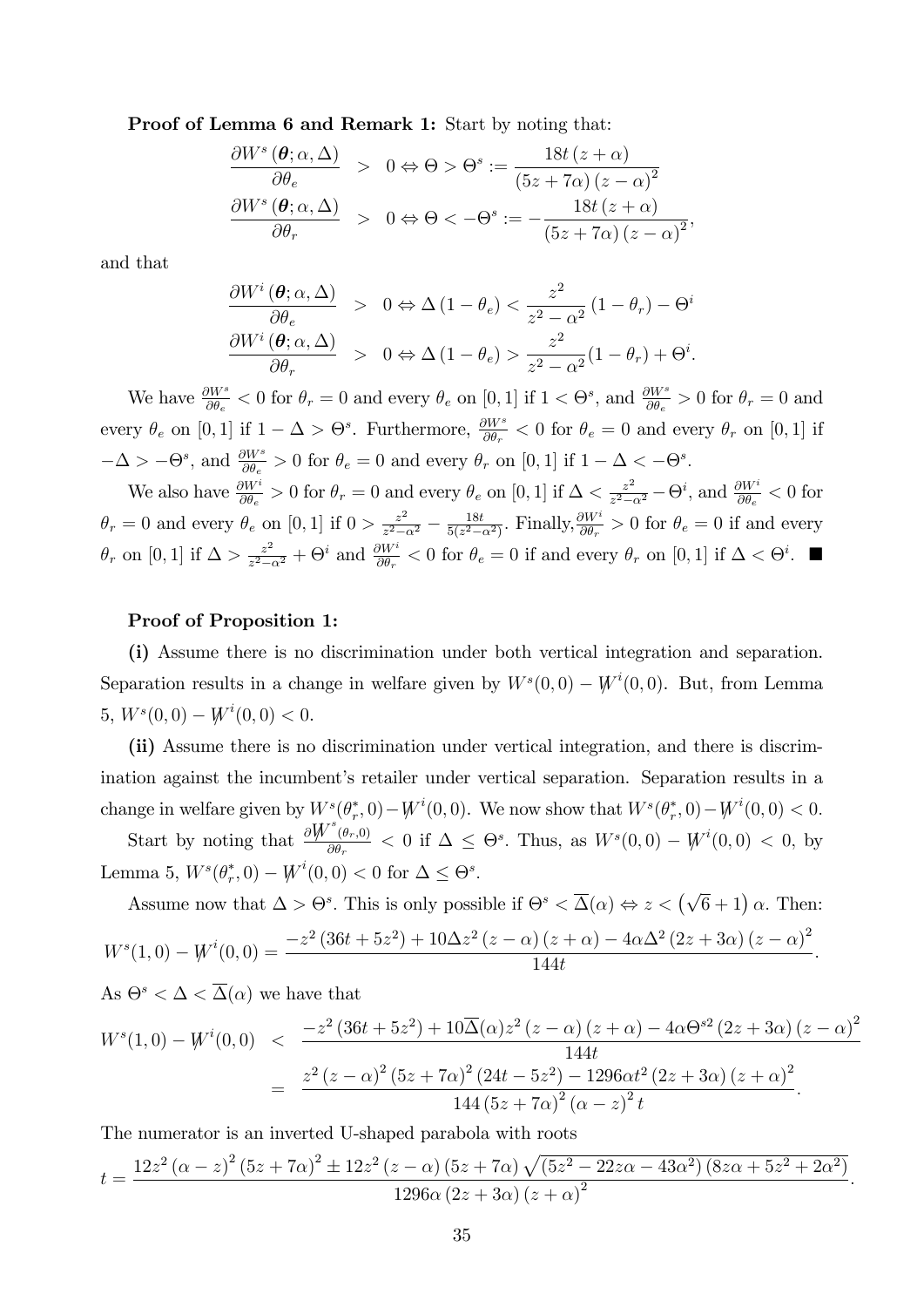As  $0 < z < (\sqrt{6} + 1)$   $\alpha$  implies that  $0 < z < (\frac{4}{5})$ 5  $\sqrt{21} + \frac{11}{5}$  a we have that  $(5z^2 - 22z\alpha - 43\alpha^2)$  < 0. Hence, the numerator does not have any real roots and is always negative.

(iii) Assume that there is discrimination against the entrant under vertical integration, and there is no discrimination under vertical separation. Separation has the following effect on welfare:  $W^s(0,0) - W^i(0,\theta_e^i)$ . Knowing that  $W^s(0,0) - W^i(0,0) < 0$ , by Lemma 5, if  $\partial \overline{W}^i$ (1, $\theta_e$ )  $\frac{(1,\theta_e)}{\partial \theta_e} > 0$  for every  $\theta_e \in [0,1) \Leftrightarrow \Delta < \frac{z^2}{z^2 - 1}$  $\frac{z^2}{z^2-\alpha^2} - \Theta^i$ , we have  $W^s(0,0) - W^i(0,\theta_e^i) < 0$ .

(iv) Assume that there is discrimination against the entrant under both vertical integration and separation. Given that separation reduces the level of degradation, we need to analyze  $W^s(0, \theta_e^s) - W^i(0, \theta_e^i)$ . Knowing that  $W^s(0, \theta_e^s) - W^i(0, \theta_e^s) < 0$ , by Lemma 5, if  $\partial \overline{W}^i$ (1, $\theta_e$ )  $\frac{(1,\theta_e)}{\partial \theta_e} > 0$  for every  $\theta_e \in [0,1] \Leftrightarrow \Delta < \frac{z^2}{z^2 - 1}$  $\frac{z^2}{z^2-\alpha^2} - \Theta^i$ , we have  $W^s(0, \theta_e^s) - W^i(0, \theta_e^i) < 0$ .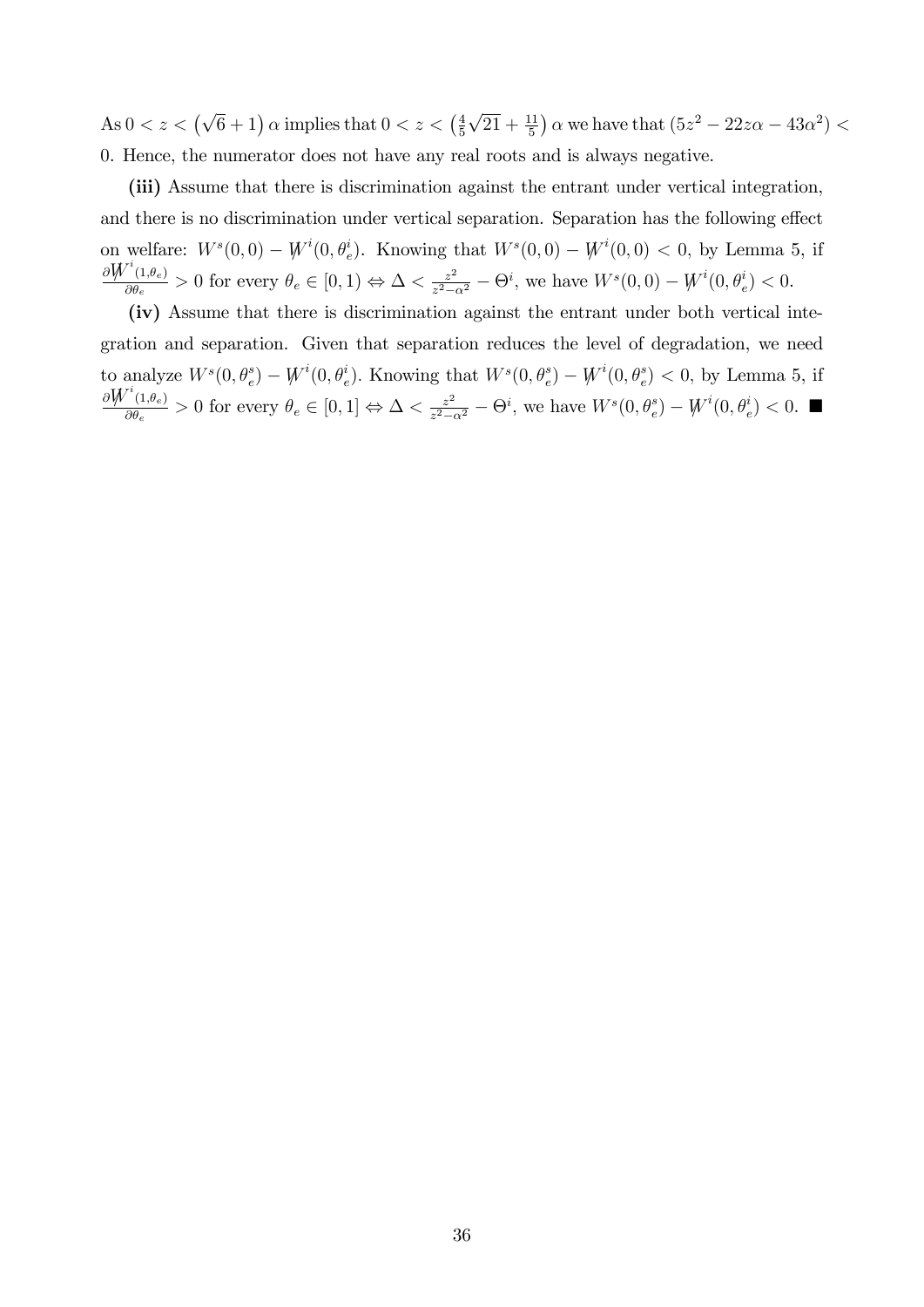# References

- BEARD, T. R., KASERMAN, D., and MAYO, J., 2001, "Regulation, Vertical Integration and Sabotage", The Journal of Industrial Economics, 49, 3, pp. 319-333.
- BERGSTROM, T.C. and VARIAN, H.R., 1985, "Two Remarks on Cournot Equilibria", Economic Letters, 19, 1, pp. 5-8.
- BIGLAISER, G., and DEGRABA, P., 2001, "Downstream integration by a bottleneck input supplier whose regulated wholesale prices are above costs", The Rand Journal of Economics, 32, 2, pp. 302-315.
- BRITO, D. and PEREIRA, P., 2009, "*Product Differentiation when Competing with the Supplier* of a Bottleneck Input", Regional Science and Urban Economics, 19, 1, pp. 43-53.
- BUEHLER, S., SCHMUTZLER, A., and BENZA, M-A., 2004, "Infrastructure quality in deregulated industries: is there an underinvestment problem? ", International Journal of Industrial Organization, 22, 2, pp. 253-267.
- BUSTOS, A., and GALETOVIC, A., 2009, "Vertical integration and sabotage with a regulated botleneck monopoly", The B.E. Journal of Economic Analysis & Policy, 9, 1 (Topics), art. 35.
- Chen, Y. and Sappington, D., 2010, "Innovation in Vertically Related Markets", The Jornal of Industrial Economics, 58, 2, pp. 373-401.
- Chikhladze, G. and Mandy, D., 2009, "Access Price and Vertical Control Policies for a Vertically Integrated Upstream Monopolist when Sabotage is Costly", mimeo.
- DE BIJL, P., 2005, "Structural separation and access in telecommunications markets", CESifo working paper No.1554.
- Economides, N., 1998, "The incentive for non-price discrimination by an input monopolist", International Journal of Industrial Organization, 16, 3, pp. 271–284.
- ERG, 2007, "ERG Opinion on Functional Separation".
- EUROPEAN COMMISSION, 2007, "Commission Recommendation of 17th December 2007 on relevant product and service markets within the electronic communications sector".
- HOTELLING, H., 1929, "Stability in Competition", Economic Journal, 29, pp. 41-57.